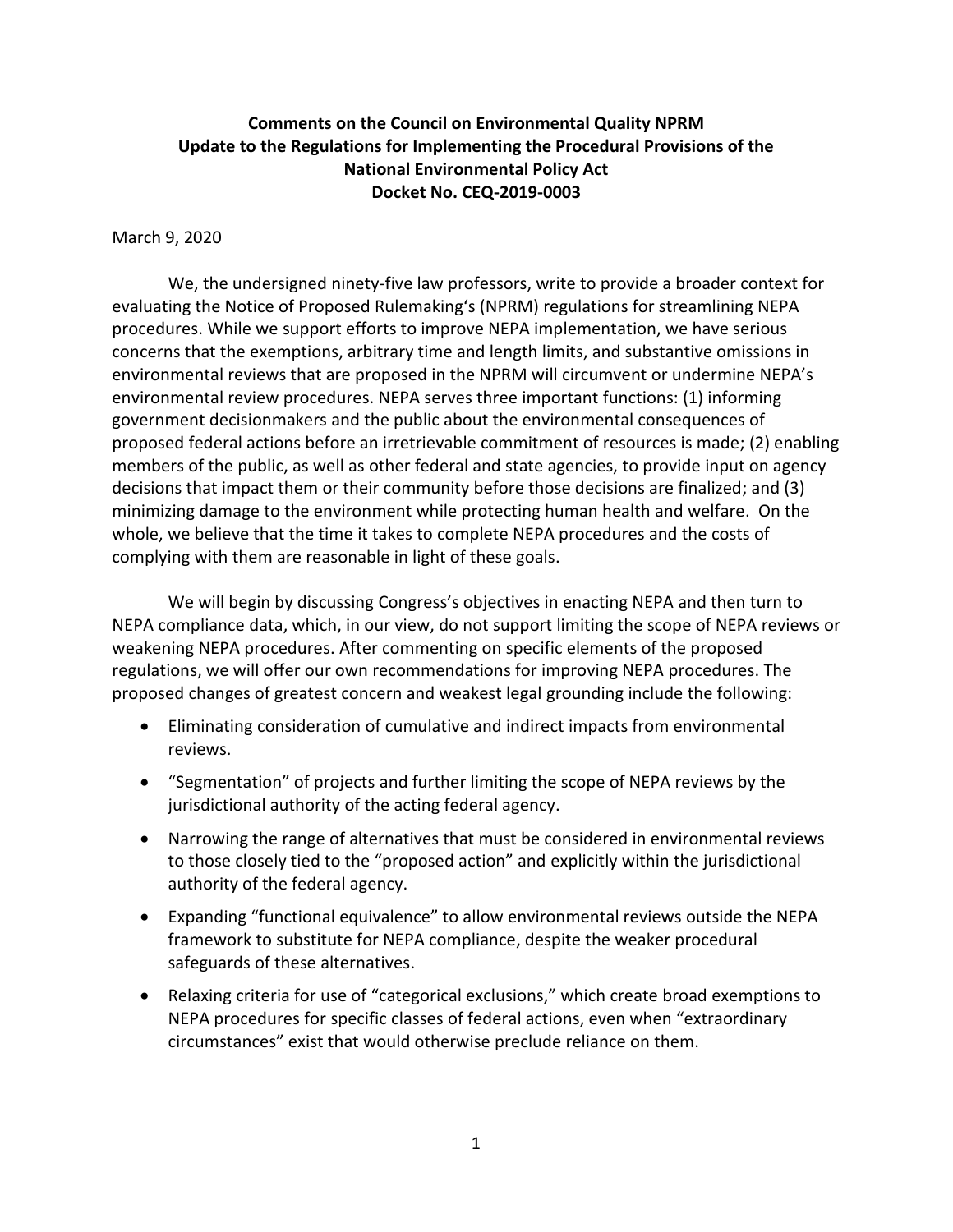- Eliminating the conflict of interest disclosure requirements for contractors preparing EISs and allowing applicants seeking federal permits, approvals, or funding to prepare EISs themselves.
- Placing limits on judicial review through enhanced exhaustion requirements, restrictions on the timing of judicial review, and limits on the remedies (most notably injunctive relief) available to plaintiffs. These regulations plainly violate provisions of the Administrative Procedure Act and constitutional separation of powers.

One irony of the proposed regulations is that they create exemptions to NEPA where environmental reviews are most needed—that is, where irreplaceable natural resources are at stake and where public concern is greatest. The proposed changes directly contravene the intent of Congress when it voted almost unanimously to enact NEPA. In particular, consideration of cumulative and indirect impacts, as well as a careful formulation of reasonable alternatives, is often of heightened importance in the context of energy projects approved or permitted by federal agencies, construction of major infrastructure supported or permitted under federal programs, and management of public lands. These types of federal actions are the ones that most frequently prompt preparation of environmental impact statements (EISs) and are at the greatest risk of being exempted from NEPA procedures or undermined by substantively deficient environmental reviews.

Congress passed NEPA in 1969 because the complexity and the scale at which human development was impacting the environment were not well understood. Those same concerns have only escalated with the advent of climate change, which is associated with the types of environmental impacts—cumulative and indirect—that Congress believed federal agencies would be least likely to consider despite their importance to human and environmental health and welfare. The CEQ's proposed regulations represent a wholesale repudiation of Congress' intent with NEPA—namely, that effective decision-making requires adequate information and holistic analysis—and the strict procedural mechanisms on which NEPA's legal framework is premised. Through gerrymandered exemptions and indefensible substantive omissions in environmental reviews, the proposed CEQ regulations elevate short-term myopia over the most basic principles of reasoned decision-making and wise governance.

## **I. Any Revision to NEPA's Implementing Regulations Must Advance the Congressional Purpose and National Policy that are Declared in the Act**

Congress was clear and unequivocal when it created NEPA through a unanimous vote in the Senate and a nearly unanimous vote in the House. NEPA represented a new:

national policy which will encourage productive and enjoyable harmony between man and his environment; to promote efforts which will prevent or eliminate damage to the environment and biosphere and stimulate the health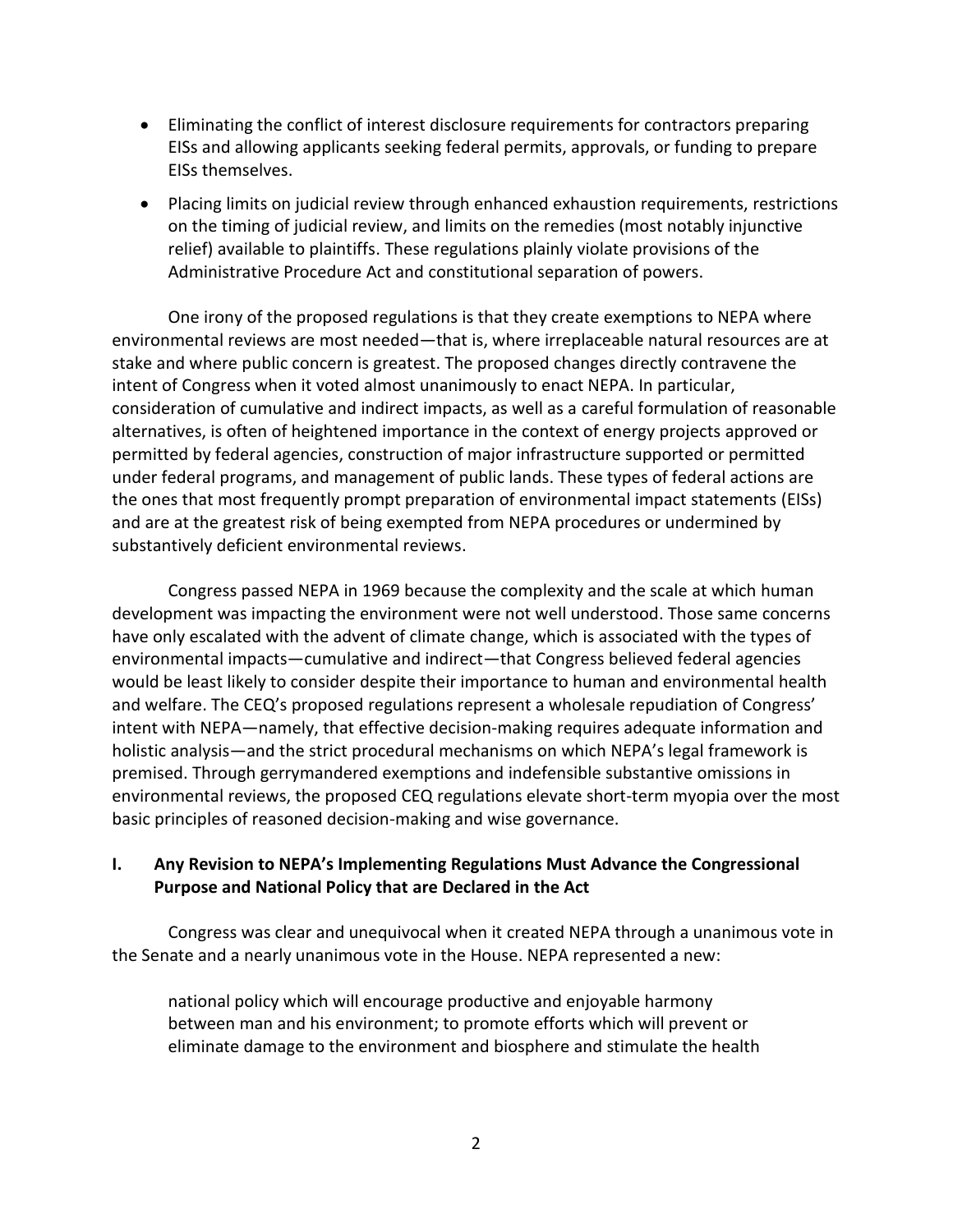and welfare of man; [and] to enrich the understanding of the ecological systems and natural resources important to the Nation $[.]^1$ 

In furtherance of this national policy, Congress and the President specifically directed federal agencies to:

use all practicable means and measures, including financial and technical assistance, in a manner calculated to foster and promote the general welfare, to create and maintain conditions under which man and nature can exist in productive harmony, and fulfill the social, economic, and other requirements of present and future generations of Americans.<sup>2</sup>

As the Supreme Court has recognized, "NEPA announced a national policy of environmental protection and placed a responsibility upon the Federal Government to further specific environmental goals by 'all practicable means, consistent with other essential considerations of national policy.<sup>'"3</sup> Advancing these statutory purposes must be at the core of any rulemaking under NEPA. 4

The CEQ's proposed regulatory changes are unprecedented—not just in their scope, but also in terms of the threats they pose to effective implementation of statutory directives and well-established national policy. They represent a sea change in the philosophy that underlies the Magna Carta of federal environmental law, taking a statute enacted with the core goal of environmental protection and turning it into a neutered instrument of formulaic, minimal, and empty paperwork. CEQ cannot cast aside the mandate imposed upon it by a nearly unanimous Congress and signed into law by the President. NEPA's procedures must advance, not thwart, NEPA's environmental and human health and welfare objectives.

## **II. The Empirical Record of NEPA Compliance Does Not Support the Radical Reforms Reflected in CEQ's Proposed Regulations**

The common denominator of the proposed regulations is a misplaced belief that NEPA reviews are overly burdensome and a major obstacle to federal actions of broad economic and social value. The empirical record of NEPA compliance does not support the CEQ's implicit assumptions about pervasive and systemic regulatory delays associated with NEPA procedures. Moreover, while opportunities exist for refining and improving NEPA's environmental reviews, the proposed regulations emphasize overbroad substantive exclusions and categorical exemptions where enhanced institutional capacity, agency accountability, and transparency are what is often most needed.

<sup>1</sup> 42 U.S.C. § 4321.

<sup>2</sup> 42 U.S.C. § 4331.

 $3$  Kleppe v. Sierra Club, 427 U.S. 390, 409 (1976) (quoting 42 U.S.C. § 4331).

<sup>4</sup> *See* Gresham v. Azar, \_\_ F.3d \_\_ (D.C. Cir. 2020).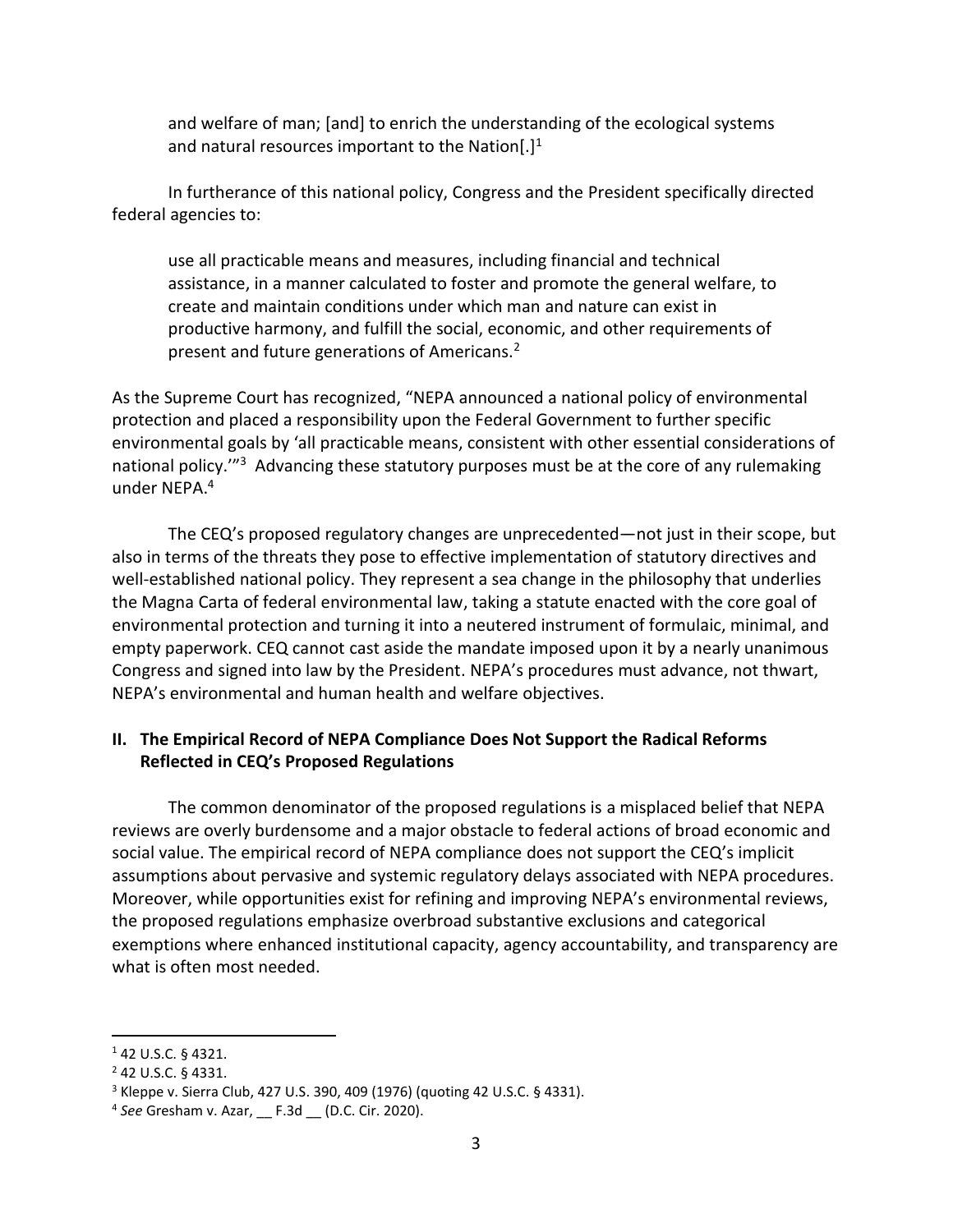The proposed rules ignore fifty years of experience implementing NEPA, including numerous studies of NEPA implementation and initiatives to streamline NEPA procedures across the federal government.<sup>5</sup> Experience with implementing NEPA shows that:

- <span id="page-3-0"></span>• Less than 1 percent of federal actions require an EIS; instead, most actions are addressed through expedited categorical exclusions (CEs) or less-rigorous environmental assessments (EAs).
- The small subset of actions that require an EIS represent significant decisions with lasting consequences that warrant rigorous agency analysis and public processes.
- While EISs take several years to complete, the timing is only partially attributable to NEPA procedures. Other factors, such as inadequate agency funding, public opposition, delays in obtaining other required (often non-federal) permits, mid-stream changes to proposals, and competing agency priorities often dictate the duration of NEPA reviews.
- Given that multiple factors can delay federal actions and increase costs, CEQ must be careful to ground any regulatory reforms on empirical studies of and representative experience with NEPA procedures; otherwise, proposed changes are likely to be ineffective or counterproductive.

Virtually all of the regulatory changes proposed in the NPRM appear intended to reduce the perceived burdens on federal agencies. Yet, prior studies have repeatedly found that the burden of NEPA compliance has been overstated.<sup>6</sup> Streamlining, moreover, should not come at the expense of taking a "hard look" at environmental impacts and public engagement that are the hallmark of NEPA procedures. Regulatory changes must be based on clearly identified problems with the NEPA process and be carefully tailored to address them. The NPRM fails, even under a deferential "arbitrary and capricious" standard of review, to provide adequate empirical grounding for either the rationales behind the proposed regulations or evidence that the proposed changes will improve NEPA procedures rather than, as we fear, seriously compromising or circumventing NEPA's statutory mandates.

*A. The Vast Majority of NEPA Compliance Occurs Through Categorical Exclusions and Environmental Assessments*

Under CEQ's current regulations, the amount of time and resources spent on environmental reviews is proportionate to the scale of the anticipated environmental impacts,

<sup>5</sup> Congressional Research Service, The Role of the Environmental Review Process in Federally Funded Highway Projects: Background and Issues for Congress (2012); U.S. Government Accountability Office, GAO-14-370, *National Environmental Policy Act: Little Information Exists on NEPA Analyses* (2014); Congressional Research Service, *The National Environmental Policy Act (NEPA): Background and Implementation* (2011); Department of Energy (DOE), *CEQ Chair Testifies on the Importance of NEPA*, 75 National Environmental Policy Act Lessoned Learned 2 (June 3, 2013); NAT'L ENVTL. POLICY ACT, AMERICAN RECOVERY AND REINVESTMENT ACT OF 2009 & NEPA, [https://ceq.doe.gov/ceq-reports/recovery\\_act\\_reports.html.](https://ceq.doe.gov/ceq-reports/recovery_act_reports.html)

<sup>6</sup> *See, e.g*., CRS, *Role Environmental Review*, *supra* note 3, Summary; GAO, *Little Information*, *supra* note 3, at 8, 15, 19; Congressional Research Service, *The National Environmental Policy Act (NEPA): Background and Implementation* 2 (2011); DOE, *Lessoned Learned*, *supra* note 3, at 2.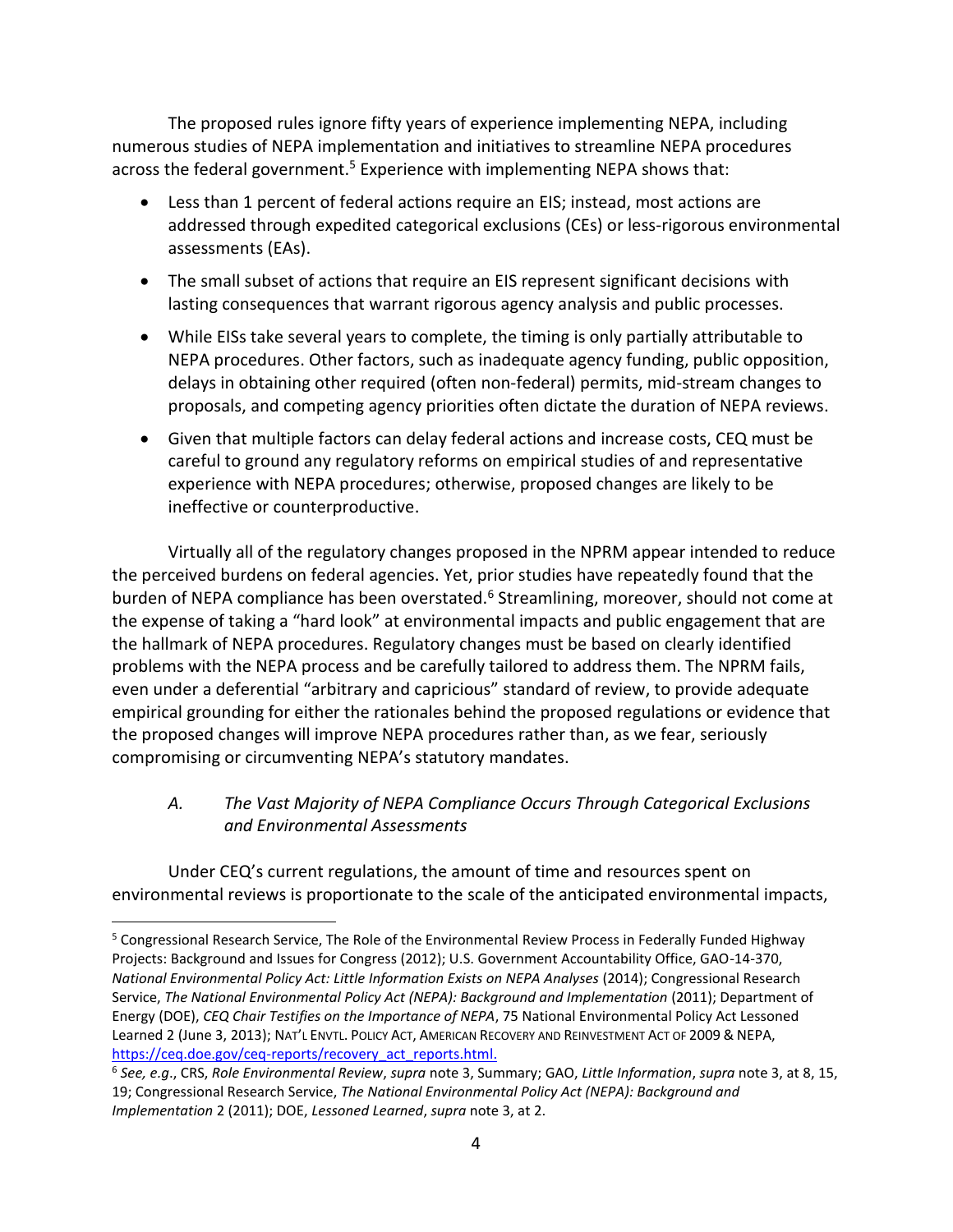and only a small number of the most environmentally damaging and controversial federal actions are subject to the searching analysis required in an EIS. While much attention has focused on the average time it takes to complete an EIS, it is critically important to recognize that the environmental reviews and procedures conducted under NEPA are typically circumscribed, lasting days or at most months, and rarely challenged in court.

<span id="page-4-2"></span>According to a 2014 study conducted by the General Accounting Office (GAO), $^7$  almost 99% of the many thousands of federal actions with potentially significant environmental impacts are subject to an expedited review. CEs to NEPA procedures are available for roughly 95% of all NEPA actions, and EAs cover almost another 5%. <sup>8</sup> CEs and EAs typically take days to months, respectively, to complete.<sup>9</sup> By contrast, detailed EISs accounted for less than 1% of all NEPA reviews and the number of final EISs issued annually consistently falls below 190 across the entire federal government.<sup>10</sup>

<span id="page-4-0"></span>If one includes draft, supplemental, and final NEPA documents government-wide, federal agencies prepare approximately 41,325 CEs, 1,740 EAs, and about 435 EISs annually.<sup>11</sup> For the period 2008 through 2015, EPA data reveal that the number of EISs issued each year is consistent with this estimate, averaging 224 draft and 211 final EISs per year; however, the number of final EISs declined by 39% from a high of 277 in 2008 to about 170 by 2019.<sup>12</sup> While

<span id="page-4-3"></span><span id="page-4-1"></span><sup>7</sup> GAO, *Little Information*, *supra* not[e 5,](#page-3-0) at 8.

<sup>8</sup> *Id*. at 8. These estimates are imperfect, because federal agencies typically do not record the number of CEs or EAs they issue, despite the fact that most agency compliance with NEPA is covered by them. *Id.* With respect to particular agencies, the GAO found, for example, "Department of Energy (DOE) reported that 95 percent of its 9,060 NEPA analyses from fiscal year 2008 to fiscal year 2012 were CEs, 2.6 percent were EAs, and 2.4 percent were EISs or supplement analyses." *Id*. Similarly, the FHWA also reported that 96% of FHWA-approved projects in 2009 "involve[d] no significant environmental impacts and, hence, require limited documentation, analysis, or review under NEPA." *Id*.

<sup>&</sup>lt;sup>9</sup> From 2003 through 2012, EAs took an average of 13 months to complete (median 9 months), and most EAs were completed in 5 to 9.9 months; EISs took an average of 33 months to complete (median 29 months). NAT'L ASS'N OF ENVTL. PROF'LS, ANNUAL NEPA REPORT 2013, 33, 35 (2014). Programmatic EISs took, on average, 15 months longer to complete than project-specific EISs, though more comprehensive programmatic EISs were comparatively rare, accounting for just 14% of all EISs. *Id*. at 33.

<sup>10</sup> GAO, *Little Information*, *supra* note [5](#page-3-0), at 8. EPA's data on draft and final EISs generates very similar results through 2019. EPA, Environmental Impact Database[, https://cdxnodengn.epa.gov/cdx-enepa](https://cdxnodengn.epa.gov/cdx-enepa-public/action/eis/search)[public/action/eis/search.](https://cdxnodengn.epa.gov/cdx-enepa-public/action/eis/search)

<sup>11</sup> GAO, *Little Information*, *supra* note [5,](#page-3-0) at 9 (the calculation is based on an extrapolation from the percentages for each NEPA process using the number of EISs issued by federal agencies in 2011). For further comparison, CEQ was required to collect and issue a report on NEPA compliance in 2009. *See* American Recovery and Reinvestment Act of 2009, Pub. L. No. 111-5, § 1609(c), 123 Stat. 115, 304 (2009); NAT'L ENVTL. POLICY ACT, AMERICAN RECOVERY AND REINVESTMENT ACT OF 2009 & NEPA, [https://ceq.doe.gov/ceq-reports/recovery\\_act\\_reports.html;](https://ceq.doe.gov/ceq-reports/recovery_act_reports.html) *see also CEQ Chair Testifies on the Importance of NEPA*, 75 National Environmental Policy Act Lessoned Learned 2 (June 3, 2013) (quoting CEQ Chair Nancy H. Sutley, "[i]n the case of the 275,000 projects funded under the Recovery Act, only four-tenths of a percent required a full EIS. Ninety-six percent of projects used categorical exclusions"). <sup>12</sup> EPA data were downloaded from the EIS Database for the period January 1, 2012 through December 31, 2015, which is available at: [https://cdxnodengn.epa.gov/cdx-enepa-public/action/eis/search.](https://cdxnodengn.epa.gov/cdx-enepa-public/action/eis/search) *See also* NAEP, ANNUAL NEPA REPORT 2016 OF THE NATIONAL ENVIRONMENTAL POLICY ACT (NEPA) PRACTICE 4-5 (2017). These results are roughly consistent with other work finding that EPA reported 253 (standard deviation of twenty-six) EISs annually during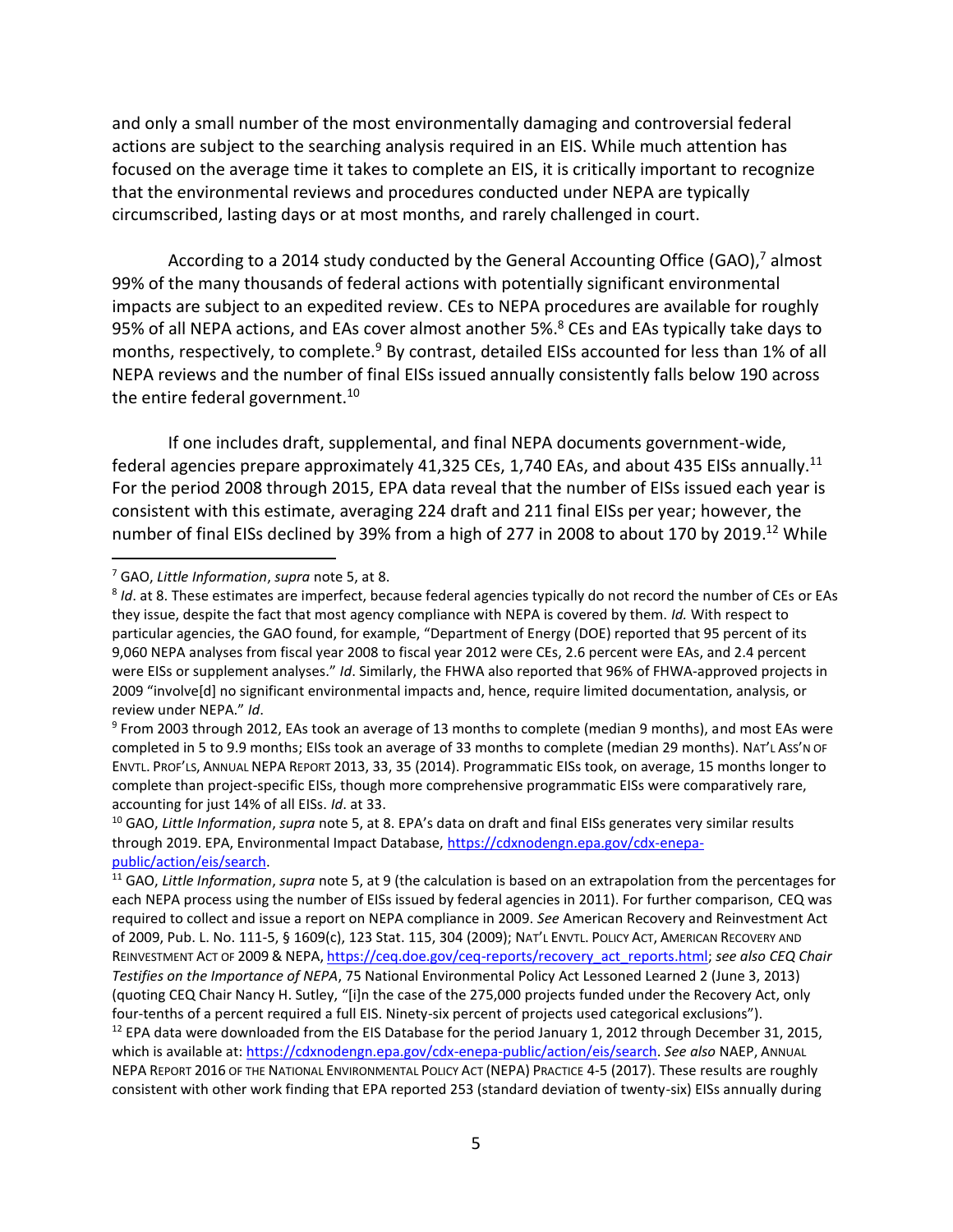the volume of NEPA decisions is high, federal agencies have options for expediting decisionmaking for all but the largest projects, and the CEQ has demonstrated neither that further streamlining is needed nor that such efforts will not undermine NEPA's substantive goals.

NEPA compliance is also unevenly distributed across federal agencies, as a small number of agencies account for most of the environmental reviews. Indeed, only five federal agencies normally issue more than 10 final EISs per year, and most issue fewer than 5, if they issue any at all.<sup>13</sup> According to EPA and CEQ data for the period 1998 through 2015, four federal agencies issued more than 50% of the EISs published nationally: the U.S Forest Service (USFS) accounted for 24%, the Bureau of Land Management (BLM) accounted for 8%, the U.S. Army Corps of Engineers (USACE) accounted for 10%, and the Federal Highway Administration (FHWA) accounted for 12%.<sup>14</sup> The EPA data also reveal that thirty-six other federal agencies issued at least one EIS per year from 2012 through 2015, with the National Park Service (NPS) and the U.S. Fish and Wildlife Service (FWS) accounting for another 10% of the EISs issued, and the Federal Energy Regulatory Commission (FERC) issuing roughly the same number of EISs as the FWS (about 7 each year).<sup>15</sup> By contrast, recent studies find that infrastructure projects, which are often cited as casualties of NEPA procedures, are often exempted under CEs or subject to foreshortened EAs, which are typically completed in 1-18 months.<sup>16</sup>

<span id="page-5-0"></span>The limited impact of NEPA procedures is particularly notable in the oil and gas sector. A recent study evaluated every EIS completed by the BLM for oil and gas development projects in Colorado, Montana, Utah, or Wyoming from January 2004 through October of 2014.<sup>17</sup> During this period, the BLM, which administers all of the federal government's oil and gas leases, prepared just 13 EISs across this energy-rich region. Moreover, each of these projects involved approval, on average, of more than  $3,600$  wells.<sup>18</sup> To put this in perspective, the BLM annually leased an average of over 668,000 acres per year in these states from 2009 through 2014 (the period of available data),<sup>19</sup> and the BLM annually approved an average of over 2,600 applications for permits to drill oil and gas wells.<sup>20</sup> The low number of EISs, particularly given the scale of development in the region, illustrates how rarely agencies prepare EISs.

the period 1987 through 2006. Piet deWitt & Carole A. deWitt, *How Long Does It Take to Prepare an Environmental Impact Statement*, 10 ENVTL. PRAC. 164, 171 (2008).

<sup>&</sup>lt;sup>13</sup> The five agencies are USFS (~40/year), BLM (~20/year), USACE (~15/year), FHWA (~13/year), and NPS (~10/year). Derived from the EPA, Environmental Impact Database, *supra* not[e 10.](#page-4-0)

<sup>14</sup> GAO, *Little Information*, *supra* note [5,](#page-3-0) at 11; EPA EIS database, *supra* not[e 12.](#page-4-1)

<sup>&</sup>lt;sup>15</sup> The U.S. Navy, Nuclear Regulatory Commission, Federal Transit Administration, Bureau of Reclamation, National Oceanic & Atmospheric Administration, and Department of Energy each accounted for between 2% and 3% of the EISs issued from 2012 through 2015 according to the EPA data. EPA EIS database, *supra* note [12.](#page-4-1) <sup>16</sup> GAO, *Little Information*, *supra* note [5,](#page-3-0) at 11

<sup>17</sup> John Ruple & Mark Capone, *NEPA—[Substantive Effectiveness Under a Procedural Mandate: Assessment of Oil](https://gwujeel.files.wordpress.com/2016/02/jeel_vol7_issue1_ruple-capone.pdf)  [and Gas EISs in the Mountain West,](https://gwujeel.files.wordpress.com/2016/02/jeel_vol7_issue1_ruple-capone.pdf)* 7 GEO. WASH. J. ENERGY & ENVTL. L. 39 (2016).  $18$  *Id.* 

<sup>&</sup>lt;sup>19</sup> Calculated fro[m U.S. Dept. of the Interior, Bureau of Land Management, Table 4, Acreage in New Leases Issued](https://www.blm.gov/programs/energy-and-minerals/oil-and-gas/oil-and-gas-statistics) (last visited January 16, 2020).

<sup>20</sup> *Id*.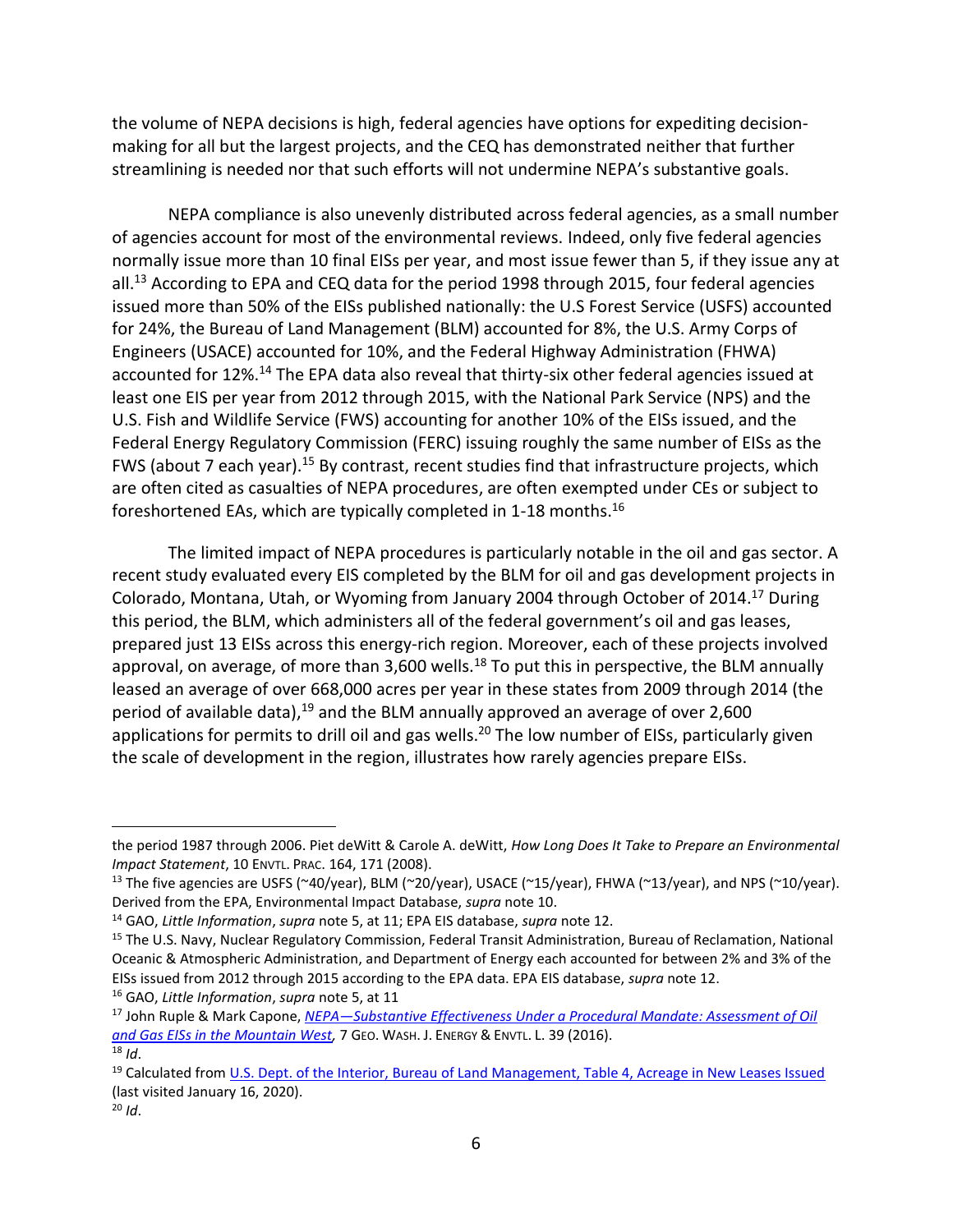<span id="page-6-0"></span>Furthermore, the study found that the number of jobs created and wells drilled was essentially unaffected by the level of environmental oversight.<sup>21</sup>

The findings of this study are also consistent with more recent agency data. According to NEPA documents completed by BLM from FY 2016 through FY 2019, just 2 out of 4,600 proposed oil and gas development projects, or 0.04%, required an EIS. From this total, fiftythree percent of the projects were evaluated under an EA, 1,373 were covered by a CE (30%), and almost 200 more proceeded under a Determination of NEPA Adequacy (17%).<sup>22</sup> If anything, these data raise questions about whether federal agencies are overusing NEPA's existing streamlining mechanisms.

Collectively, the data on NEPA reviews demonstrate that the number of EISs issued annually is strikingly low relative to the number of projects being approved or permitted by federal agencies.<sup>23</sup> Yet, NEPA's critics focus disproportionately on the burdens imposed by EIS preparation. While we recognize that EIS completion can take several years, fixating on this alone without considering the prominence of CEs and EAs creates a misleading picture of the NEPA reviews typically required and the prevalence of delays associated with them.

# *B. Completion Times for Environmental Reviews are Often Dictated by Factors External to NEPA Procedures*

Preparation times for completing EISs vary widely across the federal government. A 2018 CEQ assessment of completion times for 1,161 EISs issued from January 1, 2010, through December 31, 2017, found that the median and mean completion times were 3.6 and 4.5 years, respectively.<sup>24</sup> However, completion times for EISs at the USFS, which issued more EISs than any other agency,<sup>25</sup> averaged 3.35 years, whereas the mean BLM and FHWA completion times were 4.41 and 7.30 years, respectively.<sup>26</sup> In fact, the CEQ data do not exhibit an association between the number of EISs an agency issued and the average (or median) time for completing them. Moreover, these estimates, as we discuss further below, are often impacted by external factors unrelated to the NEPA process itself. Data from the National Association of Environmental Professionals (NAEP), for example, finds that from 1997 through 2016, most EIS documents were completed within 1 to 2 years.<sup>27</sup>

The persistence often cited of long completion times for EISs may be a byproduct of rising thresholds for triggering their preparation. NEPA compliance has evolved over time with federal agencies becoming more selective about the actions that require an EIS. This trend is

<sup>21</sup> John Ruple & Mark Capone, *[NEPA, FLPMA, and Impact Reduction: An Empirical Assessment of BLM Resource](https://law.lclark.edu/live/files/23293-46-4ruplecaponepdf)  [Management Planning in the Mountain West](https://law.lclark.edu/live/files/23293-46-4ruplecaponepdf)*, 46 ENVTL. L. 953, 977 (2016).

<sup>&</sup>lt;sup>22</sup> Data obtained from [U.S. Dept. of the Interior, Bureau of Land Management, ePlanning Project Search.](https://eplanning.blm.gov/epl-front-office/eplanning/nepa/nepa_register.do)

 $23$  Completion times for CEs are typical a few days and EA completion time can vary from 1-18 months.

<sup>24</sup> GAO, *Little Information*, *supra* note [5,](#page-3-0) at 15-16. *See also*, NAT'L ASS'N OF ENVTL. PROF'LS (2014), *supra* note [9.](#page-4-2)

<sup>25</sup> The USFS issued 276 EIS from 2010 through 2017. *Id*.

<sup>&</sup>lt;sup>26</sup> BLM (128 EISs) and FHWA (114 EISs) were the only other agencies that completed more than 100 EISs over the eight-year study period. *Id*.

<sup>&</sup>lt;sup>27</sup> NAEP, 2017 ANNUAL NEPA REPORT OF THE NATIONAL ENVIRONMENTAL POLICY ACT (NEPA) PRACTICE 12 (2018).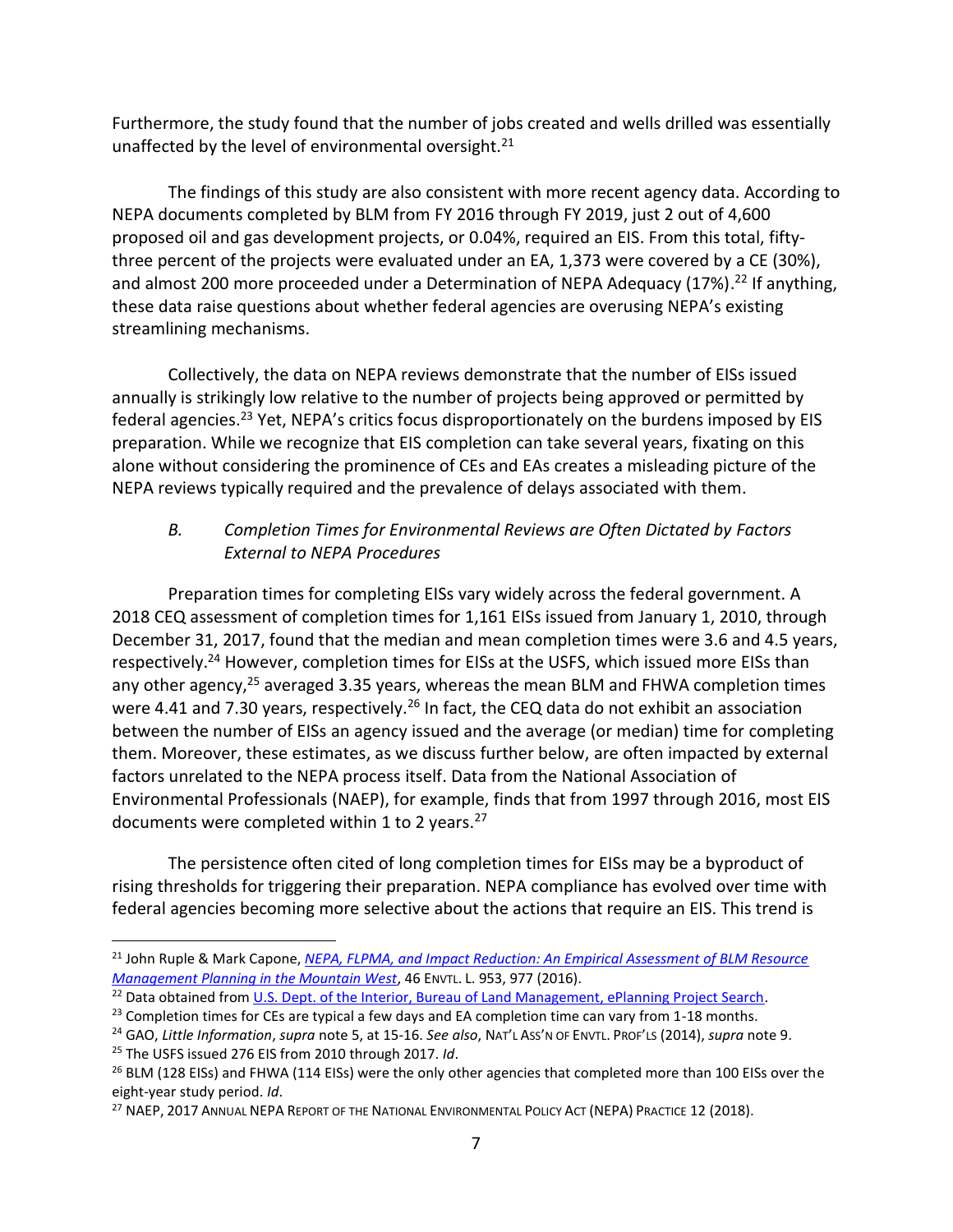reflected both in the number of EISs prepared nationally, which has fallen by almost 40 percent over the last decade, and the corresponding rise in CEs and EAs.<sup>28</sup> These heightened thresholds are likely to be associated with a concurrent rise in the average complexity of the underlying environmental issues, which in turn will often require more time to complete consistent with NEPA's "hard look" mandate. In addition, completion times may have been impacted by the recognition, among federal agencies and courts, that the climate change impacts of federal actions must be evaluated in environmental reviews. 29

Irrespective of such structural changes over time, data on completion times for environmental reviews must be interpreted with care. For example, the U.S. Forest Service has acknowledged that during 2012 and 2013, NEPA reviews of projects in Idaho, Illinois, Michigan, Minnesota, Montana, New Hampshire, New Mexico, Pennsylvania, and Utah were delayed by agency resources being redirected to wildfire-related programs.<sup>30</sup> And redirection of agency resources away from NEPA compliance continues to be a problem $31$ —even though federal agencies are not relieved of their statutory obligations under NEPA when Congress fails to provide adequate funding.

Interpreting completion-time data is complicated further by the multiple roles that NEPA procedures play. The Congressional Research Service (CRS) and the GAO have both recognized that NEPA often functions as an "umbrella" statute, such that studies, reviews, or consultations required under other environmental laws are integrated into the NEPA process.<sup>32</sup> Most EISs, for example, discuss air quality impacts as a means of coordinating NEPA's alternatives analysis with permitting under the Clean Air Act. This blurring of statutory requirements makes it difficult to single out the costs, including time delays, and benefits of NEPA procedures on their own.<sup>33</sup> The CRS has highlighted the confusion caused by these overlapping roles.<sup>34</sup> It has cautioned that "[t]he need to comply with another environmental law, such as the Clean Water Act or Endangered Species Act, may be identified within the framework of the NEPA process, but NEPA itself is not the source of the obligation. If, hypothetically, the requirement to comply with NEPA were removed, compliance with each applicable law would still be required."<sup>35</sup>

<sup>28</sup> *See footnote* [12.](#page-4-3)

<sup>29</sup> *See e.g*., Wildearth Guardians v. Zinke, 368 F.Supp.3d 41 (D.D.C. 2019) (holding that the BLM's failure to quantify greenhouse gas emissions that were reasonably foreseeable effects of oil and gas development on public land, during the leasing stage of the development process, was arbitrary and capricious); *see also* San Juan Citizens Alliance v. BLM, 326 F.Supp.3d 1227 (D. N.M. 2018) (same).

<sup>&</sup>lt;sup>30</sup> [U.S. Forest Service, Fire Impact \[by\] State](https://www.fs.usda.gov/sites/default/files/legacy_files/media/types/publication/field_pdf/forest-service-fire-transfer-state-impacts.pdf) (June 9, 2014).

<sup>31</sup> *See e.g*., Forest Service Prosed NEPA Rules, 84 Fed. Reg. 27544 (June 13, 2019) (justifying regulation changes in part because of reduced agency resources).

<sup>32</sup> GAO, *Little Information*, *supra* note [5,](#page-3-0) at 19; Congressional Research Service, *The National Environmental Policy Act (NEPA): Background and Implementation* 2 (2011).

<sup>33</sup> GAO, *Little Information*, *supra* note [5,](#page-3-0) at 18-19. CRS, *supra* not[e 5,](#page-3-0) at 8-9.

<sup>34</sup> CRS, *supra* note [5,](#page-3-0) at 8.

<sup>35</sup> *Id*.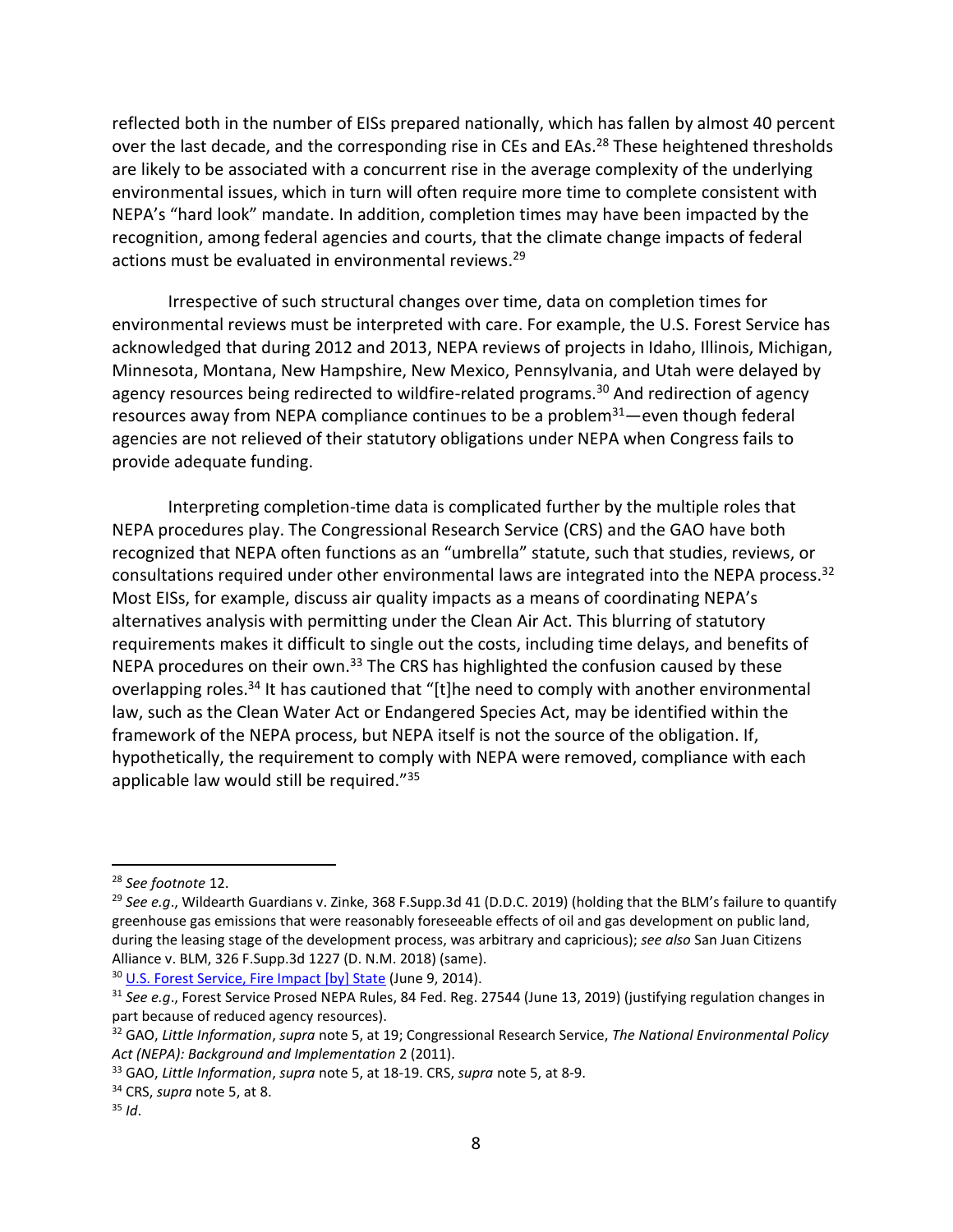Former CEQ Chair Nancy H. Sutley raised a similar concern that "delays in project implementation are inaccurately attributed to NEPA process delays when other factors are relevant," such as securing project funding, local opposition to a project, project complexity, changes in project scope, and requests by state or local officials. <sup>36</sup> Likewise, in a 2012 study of EISs prepared by the FHWA, CRS found that the causes of delay were "more often tied to local/state and project-specific factors, primarily local/state agency priorities, project funding levels, local opposition to a project, project complexity, or late changes in project scope."<sup>37</sup> The CRS concluded that "when environmental requirements have caused project delays, requirements established under laws other than NEPA have generally been the source. This calls into question the degree to which the NEPA compliance process is a significant source of delay in completing either the environmental review process or overall project delivery."<sup>38</sup> More recently, NAEP has identified inadequately trained staff, vacancies in relevant agency positions, and the inexperience of senior-level agency officials as reasons for NEPA delays.<sup>39</sup>

Further, contrary to CEQ's efforts to minimize NEPA compliance or circumvent it altogether, recent scholarship finds that the coordination achieved through NEPA procedures can expedite rather than delay project approval. A 2019 study took advantage of a circuit split on NEPA's applicability to critical habitat designations made pursuant to the Endangered Species Act. Reviewing 607 critical habitat designation rules, it found that those that underwent NEPA review were actually completed faster than those that were exempt from NEPA.<sup>40</sup> While this finding does not imply that the time spent on NEPA compliance was inconsequential, it demonstrates the constructive role NEPA can play in coordinating federal and state permitting efforts and reducing the time required for agencies to act.

For the reasons discussed above, completion times and page limits are, in and of themselves, narrow and unreliable metrics for evaluating the efficiency of NEPA reviews.<sup>41</sup> Due to the wide variation in the scope and complexity of the environmental impacts associated with federal actions, little can be inferred from the mere fact that the review time of one project was less than that of another, even if the same lead agency conducts both reviews. Indeed, the evidentiary basis provided in the proposed regulations is remarkably thin on these limits and, to

<sup>39</sup> NAT'L ASS'N OF ENVTL. PROF'LS,*supra* note [9,](#page-4-2) at 33.

<sup>36</sup> *CEQ Chair Testifies on the Importance of NEPA*, 75 National Environmental Policy Act Lessoned Learned 2 (June 3, 2013). The GAO has also highlighted the importance of sources of delay outside of NEPA procedures, such as engineering requirements and holdups associated with obtaining nonfederal approvals. GAO, *Little Information*, *supra* note [5,](#page-3-0) at 15, 19.

<sup>37</sup> CRS, *Role Environmental Review*, *supra* note [5,](#page-3-0) at Summary.

<sup>38</sup> *Id*. These findings are consistent with an earlier study by CEQ, which concluded that project delays and cost overruns on projects were typically the result of midstream decisions to change scope or content of a project, funding delays, or lags in agency decision-making unrelated to NEPA procedures. CEQ, THE NATIONAL ENVIRONMENTAL POLICY ACT, A STUDY OF ITS EFFECTIVENESS AFTER TWENTY-FIVE YEARS (1997).

<sup>40</sup> John C. Ruple, Michael J. Tanana, and Merrill M. Williams, *Does NEPA Help or Harm ESA Critical Habitat Designations? An Assessment of Over 600 Critical Habitat Rules*, 46 ECOLOGY L. Q. \_\_\_ (2019). A pre-publication draft of this paper is available at [https://papers.ssrn.com/sol3/papers.cfm?abstract\\_id=3399734.](https://papers.ssrn.com/sol3/papers.cfm?abstract_id=3399734)

<sup>41</sup> *See* Alejandro E. Camacho, *Bulldozing Infrastructure Planning and the Environment through Trump's Executive Order 13807,* 91 U. COLO. L. REV. 513, 539-41 (2020).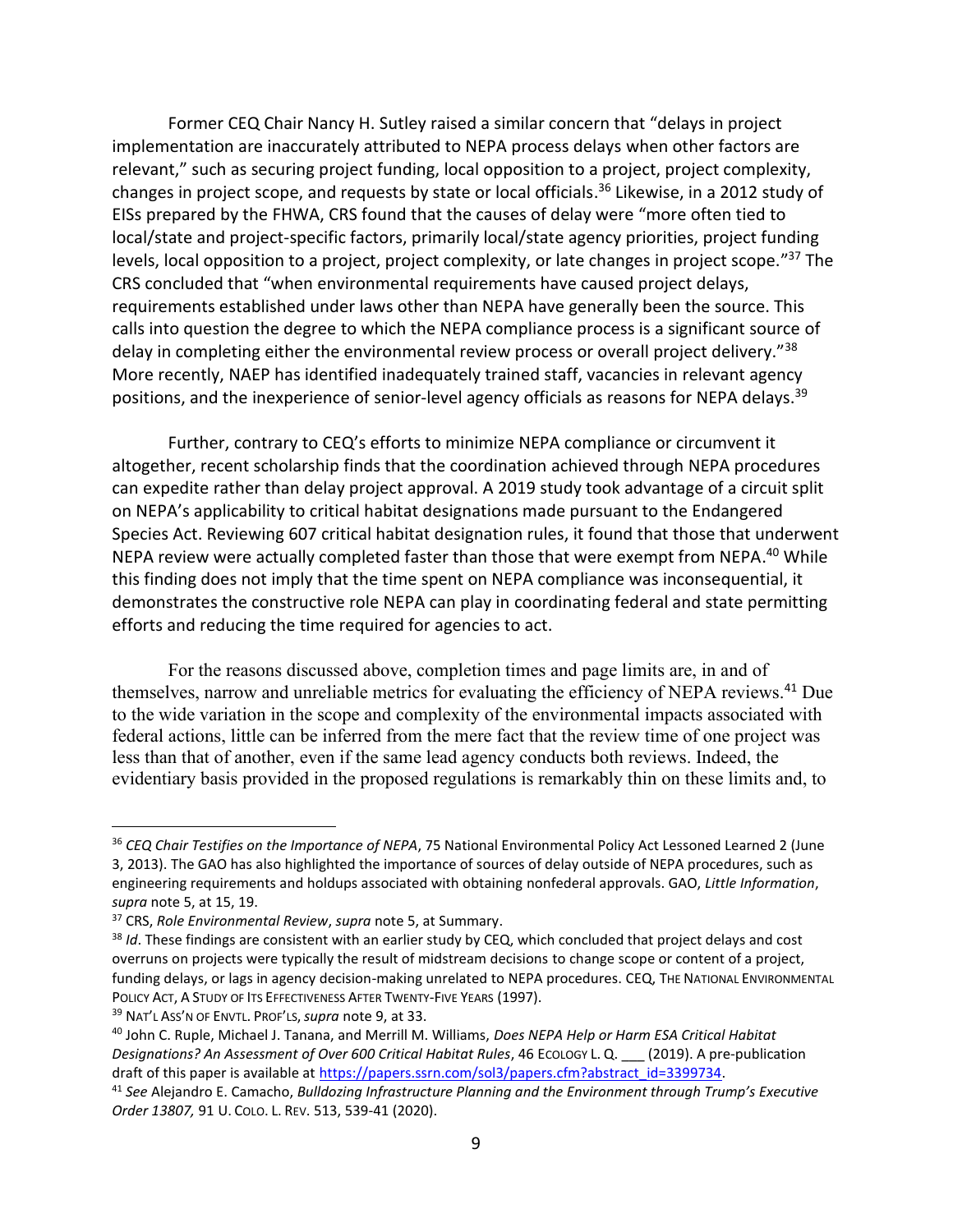the extent that it exists, has been discredited by independent researchers and the CRS.<sup>42</sup> Setting presumptive time and length limits also poses a serious risk that agencies will feel compelled to compromise the quality of NEPA reviews to satisfy them.

CEQ's proposed regulations fail altogether to address external sources of delay and cost increases, or to consider the coordinating role of NEPA procedures.<sup>43</sup> As a consequence, they also fail to explain how the changes proposed would address the actual causes of the delays that typically occur during the NEPA process. Absent adequate consideration of these factors, there is no basis to conclude that the proposed changes will improve NEPA procedures; to the contrary, they appear more likely to undermine NEPA's statutory requirements that agencies take a hard look at and seek to minimize the environment impacts of federal actions without any countervailing benefits.

## <span id="page-9-0"></span>*C. The Volume and Nature of Litigation Under NEPA Do Not Provide Grounds for Limiting Judicial Review*

Concerns about the volume of and delays associate with litigation under NEPA is another source of criticism that appears to be misinforming the proposed regulations that seek to govern the timing, availability, and remedies associated with judicial review. Once again, the proposed revisions are unmoored from the evidence. On average, roughly 100 NEPA cases are filed in district court annually, about half of which involve challenges to EISs.<sup>44</sup> The rate at which NEPA decisions are challenged has also fallen significantly from about 145 cases before 2005 to roughly 90 by 2010.<sup>45</sup> By one estimate, just one in every 450 NEPA reviews, roughly 0.22% of the total, result in litigation.<sup>46</sup> For EISs, the litigation rate is 15-20%,<sup>47</sup> and it should come as no surprise that the most significant 1% of projects (*i.e.*, those requiring EISs) draw the most scrutiny. To put these figures in perspective, during the 12-month period ending March 31, 2017, 9.8% of all federal court civil decisions were appealed. <sup>48</sup> In addition, while environmental organizations are more likely to file NEPA cases, they prevail at a higher rate than other classes of plaintiffs filing NEPA suits and above the national average for administrative proceedings

L. \_\_ (2020). A draft of this paper is available at [https://papers.ssrn.com/sol3/papers.cfm?abstract\\_id=3433437.](https://papers.ssrn.com/sol3/papers.cfm?abstract_id=3433437) <sup>45</sup> Ruple & Race, *supra* not[e 44.](#page-9-0)

<sup>42</sup> *Id*. at 542-44.

<sup>43</sup> See also, id. at 35, listing six basic questions about NEPA's implementing regulations that are totally ignored by "streamlining" proposals.

<sup>44</sup> GAO, *supra* note 3, at 20. *See also*, NAT'L ASS'N OF ENVTL. PROF'LS, ANNUAL NEPA REPORT[S] from 2010 through 2018, noting that the Federal Courts of Appeal issued, on average just 23 opinions each year involving NEPA. This is despite estimates of that federal agencies complete over 43,000 final NEPA determinations each year. *See* John C. Ruple & Kayla M. Race, *Measuring the NEPA Litigation Burden: A Review of 1,499 Federal Court Cases*, 50:2 ENVTL.

<sup>46</sup> Ruple & Race, *supra* note 38.

<sup>47</sup> *See* J. Clarence Davies & Jan Mazurek, POLLUTION CONTROL IN THE UNITED STATES: EVALUATING THE SYSTEM 163 (2014) ("The *percentage* of EISs challenged in court has remained relatively stable, . . . fluctuating between 15 and 20 percent of all EISs filed.").

<sup>48</sup> Based on 287,115 civil case terminations and 28,071 civil appeals. *See* [Office of the U.S. Courts, Federal Judicial](https://www.uscourts.gov/statistics-reports/federal-judicial-caseload-statistics-2017)  [Caseload Statistics 2017.](https://www.uscourts.gov/statistics-reports/federal-judicial-caseload-statistics-2017)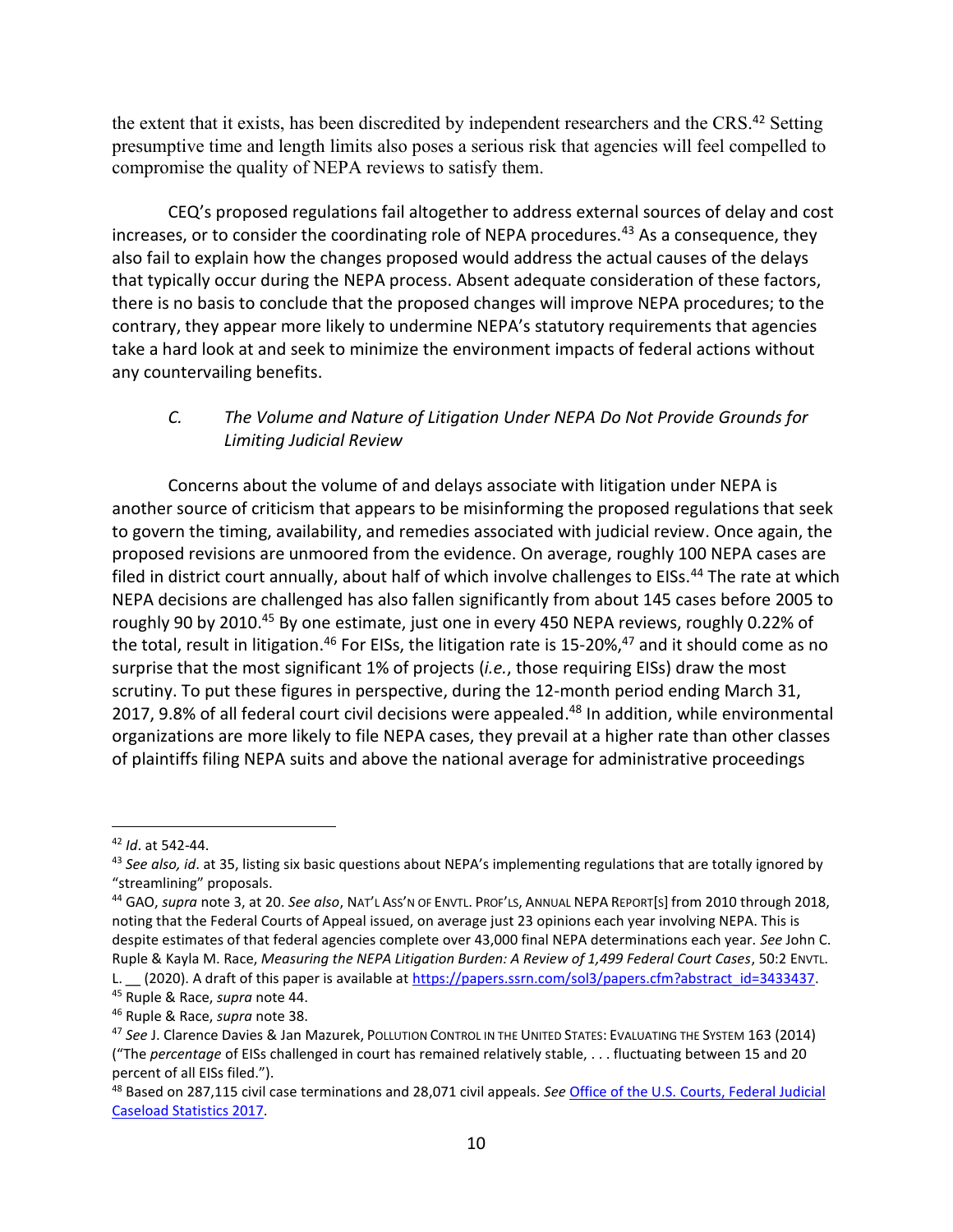<span id="page-10-0"></span>generally, which suggests that their lawsuits are judiciously chosen and well-grounded relative to other plaintiffs and administrative challenges.<sup>49</sup>

The CEQ has proffered no hard data to indicate that NEPA litigation in anyway necessitates a reduction in NEPA's procedural requirements, let alone the dilution in judicial oversight that would occur under the proposed rules. Concerns about the burden of NEPA litigation, therefore, appear to be exaggerated, or more reflective of extreme risk aversion by developers and financing entities. In either case, the volume of litigation does not provide a ground for limiting either the availability or scope of judicial review. Moreover, as we note in section III.E., CEQ lacks the legal authority to limit judicial review through its regulations.

Throughout the NPRM, CEQ's focus on the perceived burdens of NEPA compliance overlooks and marginalizes the many ways in which NEPA procedures enhance agency decisionmaking. Two recent studies illustrate these benefits. The first study reviewed sixteen EISs prepared by BLM for Resource Management Plans in Colorado, Montana, Utah, and Wyoming. The Plans each covered, on average, more than two million acres (almost 3,200 square-miles) and thus were both large in scale and technically complex. The authors found that the EISs contributed to statistically significant enhancements in surface use stipulations without causing statistically significant changes in either the number of jobs created or the number of oil and gas wells drilled.<sup>50</sup> The second study found that EISs prepared for oil or natural gas development similarly reduced all indicators of environmental impacts.<sup>51</sup> Critically, for the oil and gas projects, job creation and state and local tax revenue *increased* in the face of enhanced environmental protections.<sup>52</sup> These studies show that environmental reviews can advance NEPA's statutory purpose without negatively impacting the principal objectives of project development.

In summary, the empirical case for reforming NEPA regulations is either absent, given that the vast majority of NEPA compliance already falls under CEs and EAs, or misplaced because factors outside of NEPA procedures determine the preparation times for EISs. CEQ has not made any attempt to assess the benefits that NEPA compliance provides. Nor has it demonstrated the need for regulations that dramatically broaden exemptions to NEPA compliance or that narrow the scope of what remains of environmental reviews. Absent an adequate empirical grounding, the proposed revisions will not address the true sources of delays and compliance costs. They will instead sacrifice the quality of environmental reviews and public engagement and contravene efforts to achieve NEPA's most basic requirement to improve decision making and reduce environmental harms.

<sup>49</sup> David E. Adelman & Robert L. Glicksman, *Presidential and Judicial Politics in Environmental Litigation,* 50 ARIZ. ST. L.J. 3, 22 (2018).

<sup>50</sup> Ruple & Capone, *supra* note [21.](#page-6-0)

<sup>51</sup> Ruple & Capone, *supra* note [17,](#page-5-0) at 39, 44.

<sup>52</sup> *Id*.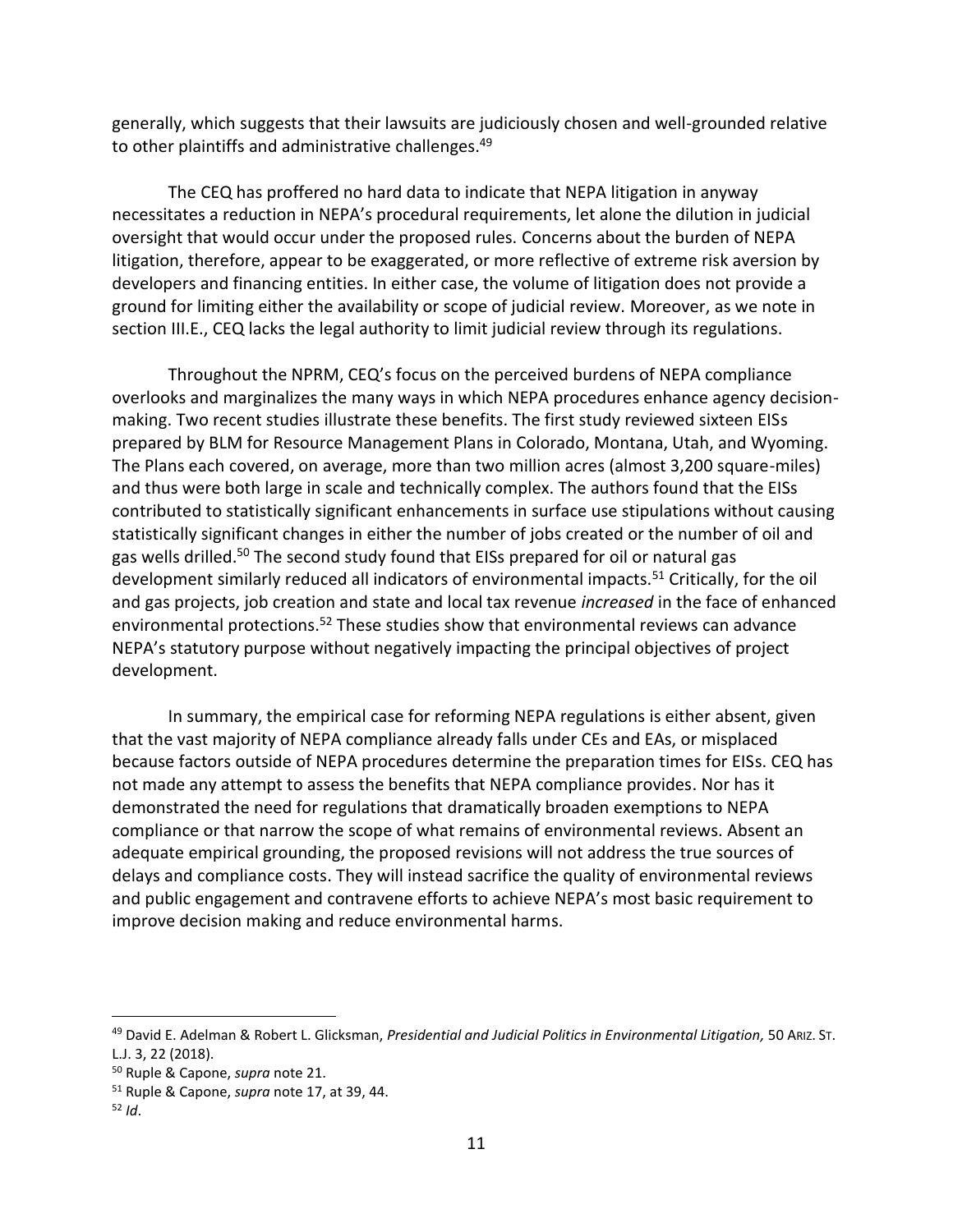## **III. CEQ's Proposed Regulations Systematically Weaken Environmental Reviews and Expand Exemptions to NEPA Compliance**

The proposed regulations have three principal impacts: (1) they narrow the circumstances under which NEPA reviews are required; (2) they limit the scope of NEPA reviews; and (3) they create barriers to judicial review and restrict the remedies available to plaintiffs. The NPRM makes little effort to explain how the proposed changes address specific administrative inefficiencies or the potential tradeoffs with the quality of the environmental reviews, level of public engagement, or the environmental impacts of federal actions. The proposed revisions instead assume that the weakened procedures and substantive omissions are justified because NEPA reviews are required when the environmental impacts are not significant or that the types of impacts considered are too marginal or indirect to warrant consideration. For similar reasons, the regulations reflect concerns about the frequency, timing, and disruptive impacts of judicial review.<sup>53</sup> The preceding section demonstrated that there is little or no evidence of systematic problems that could justify the dramatic changes reflected in CEQ's proposed regulations. In this section, we discuss the most important changes in the proposed regulations, focusing on the legal issues that each raises.

## *A. Indirect and Cumulative Impacts of Federal Actions Must Be Evaluated Holistically*

CEQ's proposed regulations purport to "clarify" the meaning of the term "effects" in response to what CEQ regards as improperly expansive interpretations by courts and agencies that require agencies to consider "speculative effects."<sup>54</sup> According to CEQ, NEPA does not subdivide the term "effects" into direct, indirect, or cumulative effects. Therefore, to "reduce confusion and unnecessary litigation," and "to focus agency time and resources on considering whether an effect is caused by the proposed action rather than categorizing the type of effect," CEQ has proposed to strike all references to indirect (as well as cumulative) effects.<sup>55</sup>

CEQ's proposal to marginalize if not eliminate agency responsibilities to consider indirect effects is contrary to NEPA's text and purposes, CEQ's longstanding interpretation of the statute, decades' worth of NEPA practice, and a long string of judicial precedents. NEPA is premised on congressional recognition of "the profound impact of man's activity on the *interrelationship* of *all* components of the natural environment."<sup>56</sup> The statute's core operative

<sup>53</sup> We are not alone in noting the lack of empirical support for aggressive "streamlining" efforts. The National Association of Environmental Professional notes:

The seemingly constant interest to streamline environmental reviews is tied to the desire to accelerate decision-making, to reduce project delays, and ultimately to save money. This interest implies that timely project outcomes are not happening; at least not happening with enough regularity that agency staff, decision-makers, and elected officials are dissatisfied and continue to convey a need to streamline NEPA environmental processes. *But the reality within NEPA practice is that there is little substantive data to support these claims*.

NAT'L ASS'N OF ENVTL. PROF'LS,*supra* note [9,](#page-4-2) at 28 (emphasis added).

<sup>54</sup> 85 Fed. Reg. 1684, 1707 (Jan. 10, 2020).

<sup>55</sup> *Id*. at 1707-08. *See also id*. at 1728-29 (proposed § 1508.1(g)'s definition of effects or impacts).

<sup>56</sup> 42 U.S.C. § 4331(a) (emphasis added).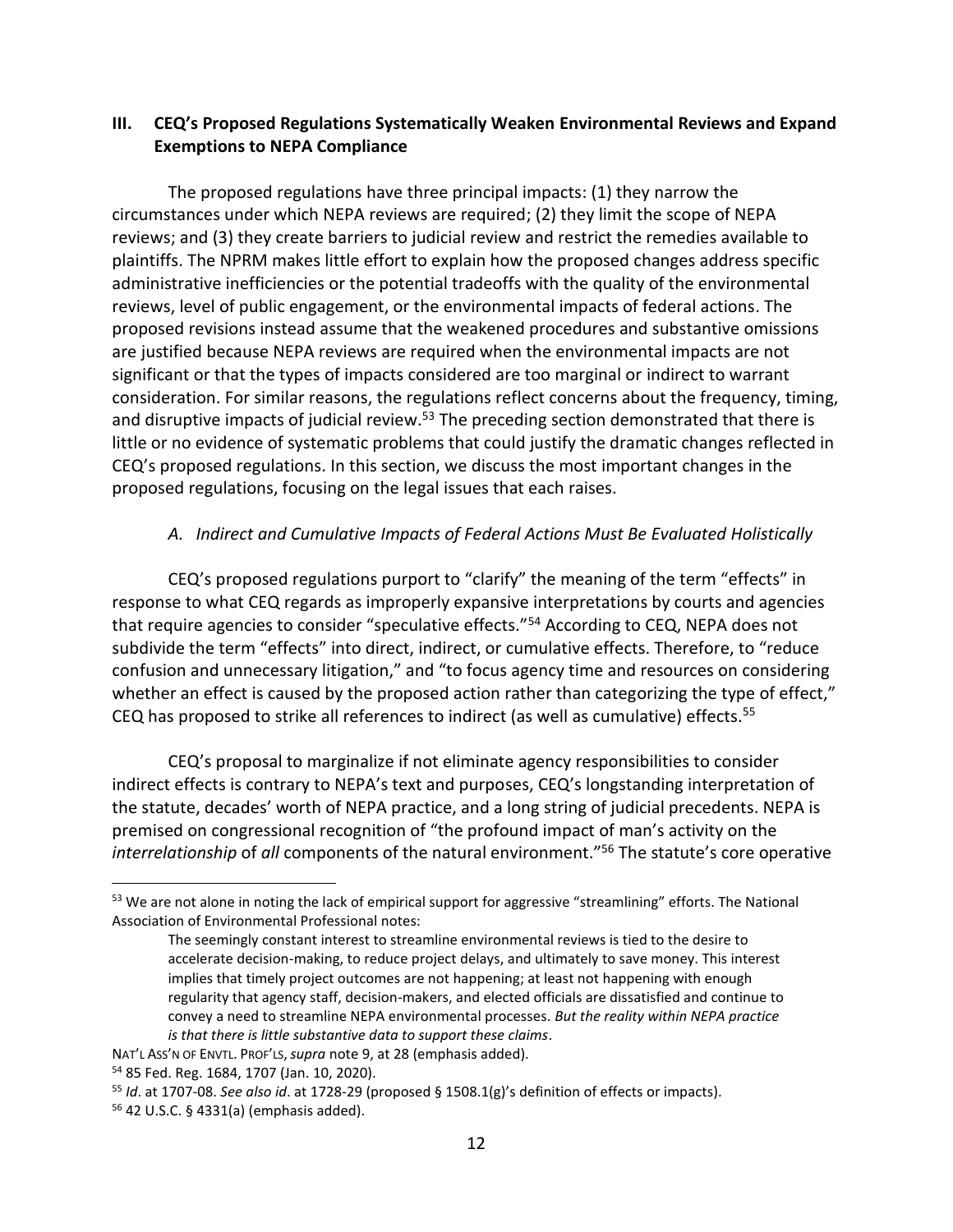provision requires agencies to include in an EIS detailed discussion of "*any* adverse environmental effects which cannot be avoided should the proposal be implemented."<sup>57</sup> It also requires agencies to "recognize the worldwide and long-range character of environmental problems."<sup>58</sup> Congress clearly intended that agencies engage in a comprehensive assessment of *all* of the environmental effects of agency proposals. Congress did not want agencies to artificially constrain such assessments by ignoring effects that are not the immediate consequence of a proposal or that may occur beyond the immediate vicinity of the action area.

The courts recognized that agencies must consider indirect effects from the very beginning, and did so before CEQ issued regulations in 1978 codifying that duty. Sitting *en banc*, the Eighth Circuit in 1974 stated that "[w]e think NEPA is concerned with indirect effects as well as direct effects. There has been increasing recognition that man and all other life on this earth may be significantly affected by actions which on the surface appear insignificant."<sup>59</sup> Another court concluded that "it is necessary at the outset to note that the sweep of NEPA is extraordinarily broad. NEPA mandates that *any and all types of potential environmental impact* be considered by the agency involved. Further, the environmental considerations mandated by NEPA to be considered by federal agencies include both the direct and indirect effects of federal action."<sup>60</sup>

CEQ itself has consistently recognized the importance of considering indirect effects and the duty of agencies to include such effects in their NEPA analyses. In a report it issued in 1974, CEQ stated that:

Impact statements usually analyze the initial or primary effects of a project, but they very often ignore the secondary or induced effects. A new highway located in a rural area may directly cause increased air pollution as a primary effect. But the highway may also induce residential and industrial growth, which may in turn create substantial pressures on available water supplies, sewage treatment facilities, and so forth. *For many projects, these secondary or induced effects may be more significant than the project's primary effects. While the analysis of secondary effects is often more difficult than defining the first-order physical effects, it is also indispensable*. 61

The regulations issued by CEQ in 1978 explicitly require consideration of indirect effects by defining effects to include both direct and indirect effects. The latter are effects "which are caused by the action and are later in time or farther removed in distance, but are still

<sup>57</sup> *Id*. § 4332(a)(C)(ii).

<sup>58</sup> *Id*. § 4332(2)(F).

<sup>59</sup> Minnesota Pub. Interest Research Grp. v. Butz, 498 F.2d 1314, 1322 (8th Cir. 1974).

 $60$  McDowell v. Schlesinger, 404 F. Supp. 221, 244 (W.D. Mo. 1975) (citing Calvert Cliffs Coordinating Committee v. U.S. Atomic Energy Comm'n, 449 F.2d 1109 (D.C. Cir. 1971); EDF v. TVA, 468 F.2d 1164 (6th Cir. 1972)) (emphasis added).

<sup>&</sup>lt;sup>61</sup> Fifth Annual Report of the Council on Environmental Quality, 410-11 (December 1974) (emphasis added).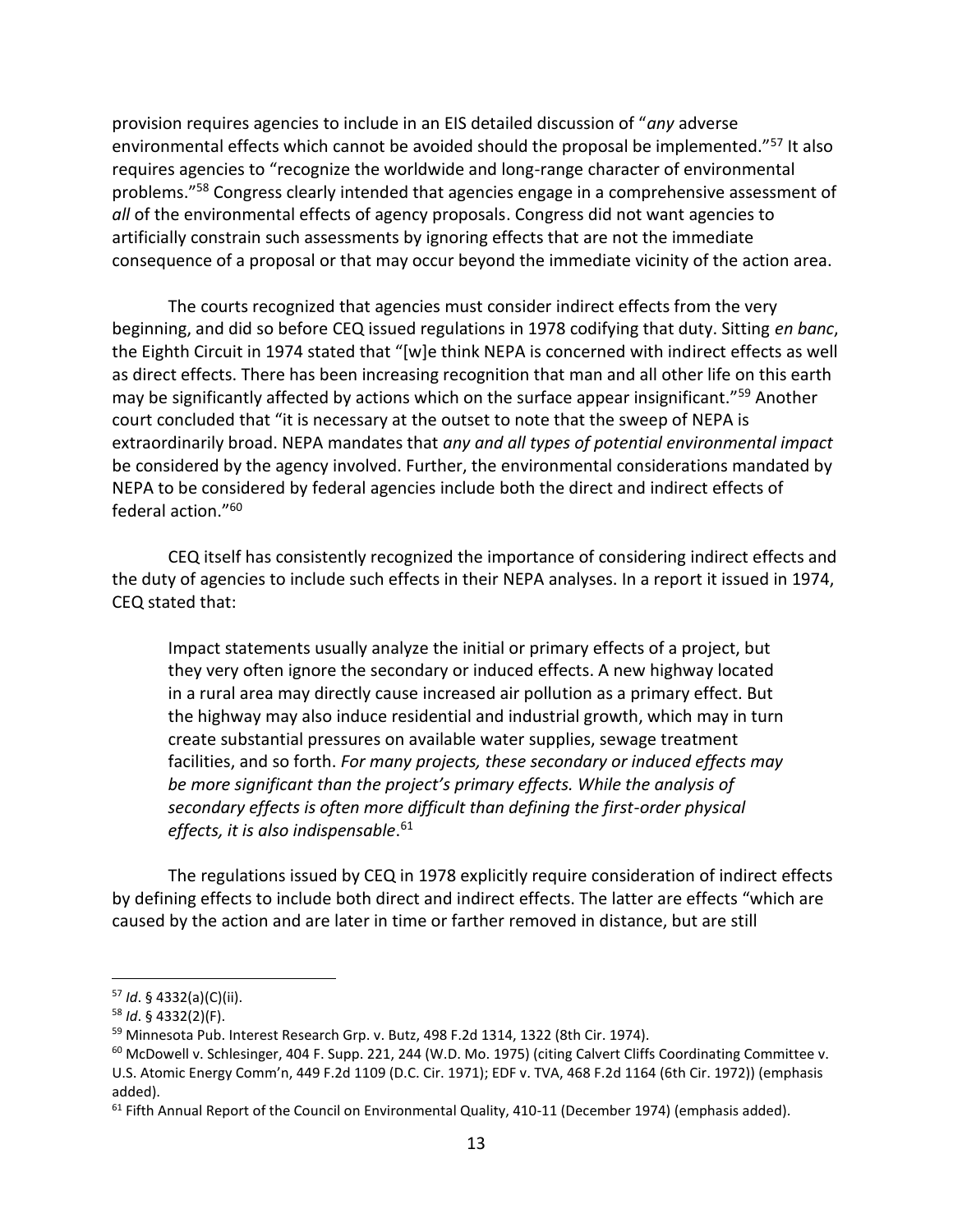reasonably foreseeable.<sup>"62</sup> This has been CEQ's consistent position for more than forty years until now. In 1981, CEQ published in the Federal Register its answers to frequently asked questions about its regulations. In doing so, it stated that "[t]he 'environmental consequences' section [of an EIS] should be devoted largely to a scientific analysis of the direct and indirect environmental effects of the proposed action and of each of the alternatives. It forms the analytic basis for the concise comparison in the 'alternatives' section."<sup>63</sup> CEQ added that the NEPA process is designed "to insure an early and comprehensive analysis of the direct and indirect effects of the proposal and any related actions."<sup>64</sup> Further, CEQ explained that EISs "must identify all the indirect effects that are known, and make a good faith effort to explain the effects that are not known but are 'reasonably foreseeable.' . . . The agency cannot ignore these uncertain, but probable, effects of its decisions."<sup>65</sup>

The courts have since consistently emphasized the duty to consider indirect effects. One court, for example, stated that "[t]he indirect impact of a project and the cumulative effects thereof are equally as important as the direct or primary effects of the proposed action."<sup>66</sup> More recently, the Third Circuit held that "when the *nature* of the effect is reasonably foreseeable but its *extent* is not, we think that the agency may not simply ignore the effect."<sup>67</sup> Similarly, the D.C. Circuit has declared that "[a]n agency conducting a NEPA review must consider not only the direct effects, but also the indirect environmental effects, of the project under consideration."<sup>68</sup> The D.C. Circuit has also rejected the conclusion that the holding in Dep't of Transp. v. Public Citizen,<sup>69</sup> upon which CEQ relies in proposing to curtail the kinds of effects agencies are required to consider, excused FERC from considering the effects of using natural gas that would be transported from a proposed natural gas pipeline to a power plant that would burn the gas to produce electricity. It reasoned that "[b]ecause FERC could deny a pipeline certificate on the ground that the pipeline would be too harmful to the environment, the agency is a 'legally relevant cause' of the direct and indirect environmental effects of pipelines it approves."<sup>70</sup> Nevertheless, CEQ cites *Dep't of Transp. v. Public Citizen* repeatedly and mistakenly in the NPRM as providing a legal basis for circumscribing the obligation of federal agencies to consider indirect effects.<sup>71</sup>

<sup>62</sup> 40 C.F.R. § 1508.8(b).

<sup>63</sup> Forty Most Asked Questions Concerning CEQ's National Environmental Policy Act Regulations, 46 Fed. Reg. 18026, 18028 (Mar. 23, 1981).

<sup>64</sup> *Id*. at 18029.

<sup>65</sup> *Id*. at 18031.

<sup>66</sup> *Colorado River Indian Tribes v. Marsh*, 605 F. Supp. 1425, 1433 (C.D. Cal. 1985).

<sup>&</sup>lt;sup>67</sup> Mid States Coal. for Progress v. Surface Transp. Bd., 345 F.3d 520, 549 (8th Cir. 2003) (emphasis in original).

<sup>68</sup> *Sierra Club v. Fed. Energy Regulatory Comm'n*, 867 F.3d 1357, 1371 (D.C. Cir. 2017).

<sup>69</sup> 541 U.S. 752 (2004).

<sup>70</sup> *Id*. at 1373.

<sup>71</sup> *See, e.g.,* 85 Fed. Reg. 1704, 1708.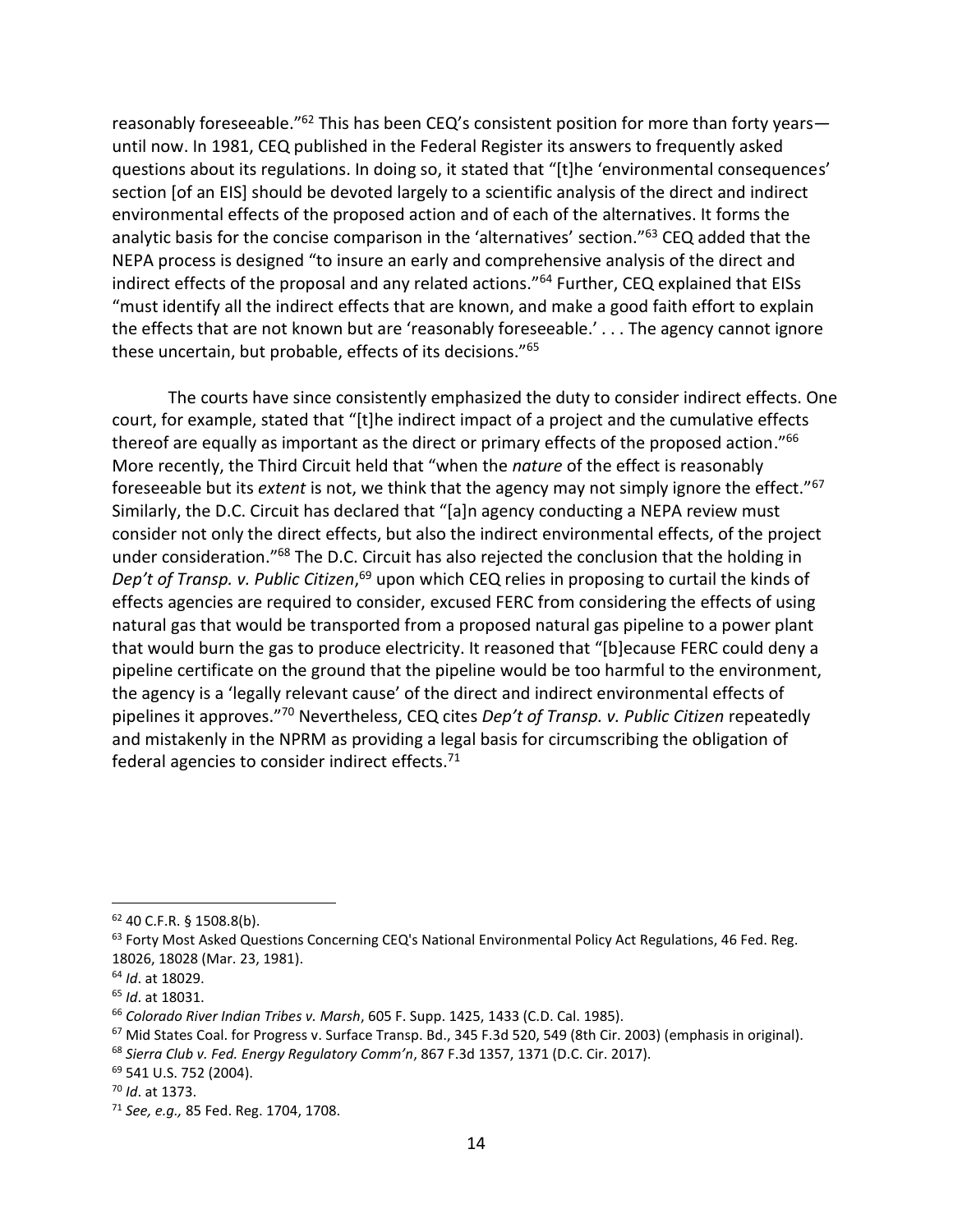The proposed regulations also remove all references to "cumulative impacts" apart from the statement that "[a]nalysis of cumulative effects is not required."<sup>72</sup> Yet, the requirement to consider cumulative impacts follows directly from NEPA §102(2)(A), which requires agencies to "utilize a systematic, interdisciplinary approach which will insure the integrated use of the natural and social sciences and the environmental design arts in planning and in decisionmaking which may have an impact on man's environment."73 Similarly, §101(1) states that "it is the continuing responsibility of the Federal Government to use all practicable means . . . [to] fulfill the responsibilities of each generation as trustee of the environment for succeeding generations."<sup>74</sup> These provisions mandate holistic assessments of environmental impacts, whether direct, indirect or cumulative, in recognition of "the profound impact of man's activity on the interrelations of all components of the natural environment, particularly the profound influences of population growth, high-density urbanization, industrial expansion, resource exploitation, and new and expanding technological advance."<sup>75</sup> Cumulative impacts are also central to environmental justice issues, where disadvantaged communities are impacted by numerous federal decisions that are collectively of great significance. to CEQ cannot sweep aside NEPA's statutory mandate in an effort to "reduce paperwork."

The omission of cumulative impacts from NEPA reviews and assessment of whether NEPA procedures are required similarly upends more than 40 years of CEQ regulations and guidance as well as federal case law. From the early years of NEPA's implementation, CEQ guidelines have required agencies to consider cumulative impacts. For example, the 1971 Guidelines required agencies to take cumulative impacts into account when determining whether the environmental impacts of a proposed federal action would be significant:

bear in mind that the effect of many Federal decisions about a project or complex of projects can be individually limited but cumulatively considerable. . . . The lead agency should prepare an environmental statement if it is reasonable to anticipate a cumulatively significant impact on the environment from Federal action.<sup>76</sup>

The 1971 Guidelines also single out consideration of cumulative impacts when describing what is required in an EIS:

The relationship between local short-term uses of man's environment and the maintenance and enhancement of long-term productivity. This in essence requires the

<sup>72</sup> *See* proposed §1508.1(g)(2). The proposed regulations also delete the terms "cumulative" and "cumulatively" from 40 CFR §§1500.4(p) ("reducing paperwork"), 1500.5(k) ("reducing delay"), 1508.4 ("categorical exclusion"), 1508.7 (definition of "cumulative impact"), 1508.8(b) ("effects"), 1508.25(a)(2) & (c)(3) ("scope"), and 1508.27(b)(7) ("significantly").

<sup>73</sup> 42 U.S.C. § 4332(2)(A).

<sup>74</sup> 42 U.S.C. § 4331(1),

<sup>75</sup> 42 U.S.C. § 4331.

<sup>76</sup> CEQ Guidelines, 36 Fed. Reg. 7724-29 (Apr. 23, 1971).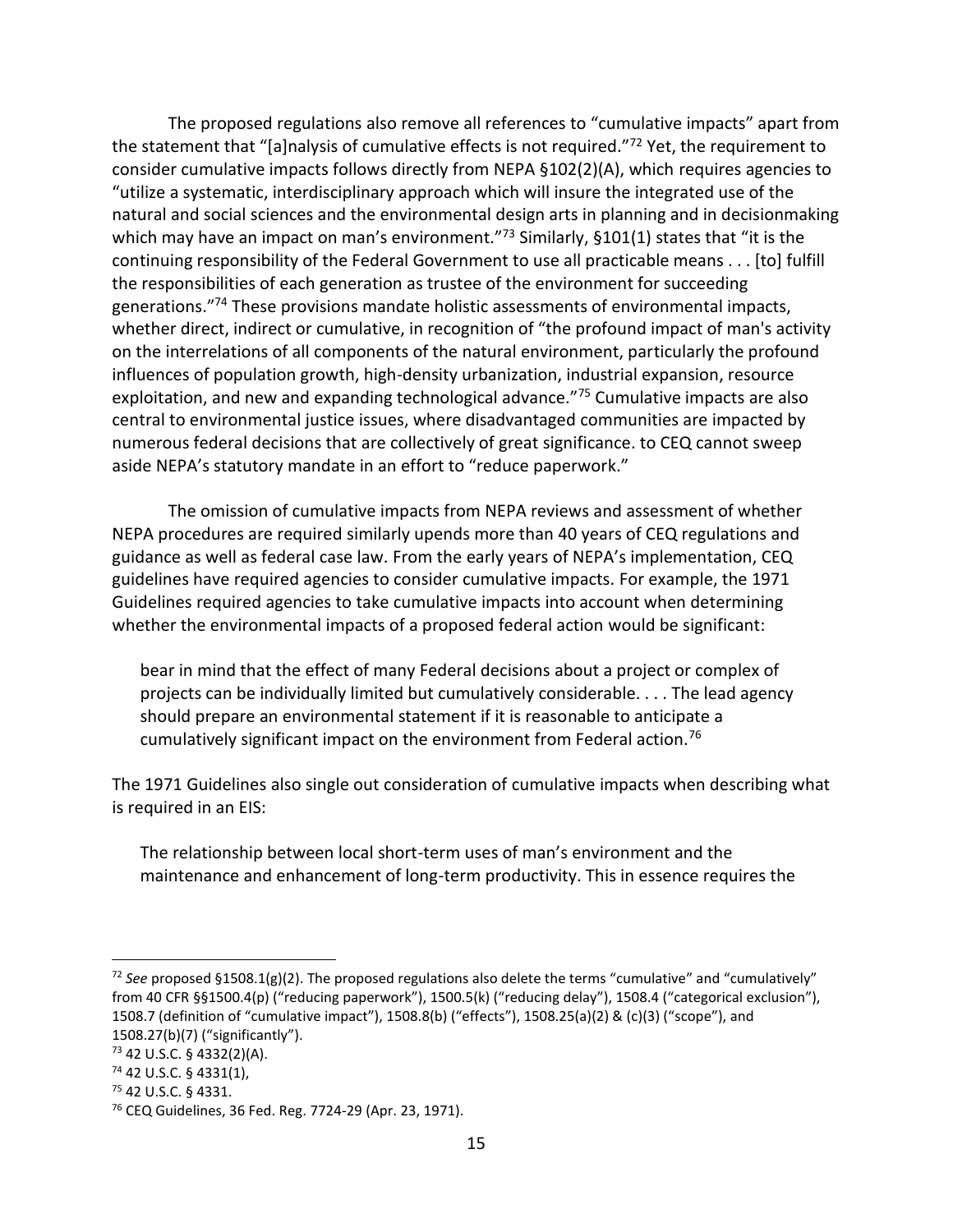agency to assess the action for cumulative and long-term effects from the perspective that each generation is trustee of the environment for succeeding generations.<sup>77</sup>

The importance and centrality of considering cumulative impacts also figured prominently in subsequent CEQ Guidelines and reports. CEQ Guidelines issued in 1973 and that have been consistently applied since that time contain the following provisions:

1500.6(a) The statutory clause "major Federal actions significantly affecting the quality of the human environment" is to be construed by agencies with a view to the overall, cumulative impact of the action proposed, related Federal actions and projects in the area, and further actions contemplated. . . . [A]n environmental statement should be prepared if it is reasonable to anticipate a cumulatively significant impact on the environment . . . .

 $1500.8(a)(1) \ldots$ . The interrelationships and cumulative environmental impacts of the proposed action and other related Federal projects shall be presented in the statement.<sup>78</sup>

Indeed, entire CEQ reports have focused on the proper assessment of cumulative impacts.<sup>79</sup> The CEQ Guidelines and reports reflect the importance it has placed on assessing cumulative impacts. As CEQ recognized in a handbook issued more than twenty years ago, "[t]he passage of time has only increased the conviction that cumulative effects analysis is essential to effectively managing the consequences of human activities on the environment. The purpose of cumulative effects analysis, therefore, is to ensure that federal decisions consider the full range of consequences of its actions."<sup>80</sup> The CEQ handbook explained why cumulative effects analysis is so integral to the entire NEPA process:

The process of analyzing cumulative effects can be thought of as enhancing the traditional components of an environmental impact assessment: (1) scoping, (2) describing the affected environment, and (3) determining the environmental consequences. Generally it is also critical to incorporate cumulative effects analysis into the development of alternatives for an EA or EIS. Only by reevaluating and modifying alternatives in light of the projected cumulative effects can adverse consequences be effectively avoided or minimized. Considering cumulative effects is also essential to developing appropriate mitigation and monitoring its effectiveness. $81$ 

<sup>77</sup> *Id*. *See also* statement of Senator Henry Jackson during Congress' debate on NEPA: "The future of succeeding generations in this country is in our hands." 115 Cong. Rec. 40417 (1969).

 $78$  CEQ Guidelines, Preparation of Environmental Impact Statements, 38 Fed. Reg. 20549, 20551, 20553 (Aug. 1, 1973).

<sup>79</sup> *See, e.g.*, CEQ, CONSIDERING CUMULATIVE EFFECTS UNDER THE NATIONAL ENVIRONMENTAL POLICY ACT (1997), https://ceq.doe.gov/publications/cumulative\_effects.html.

<sup>80</sup> *Id*. at 3.

<sup>81</sup> *Id*. at v.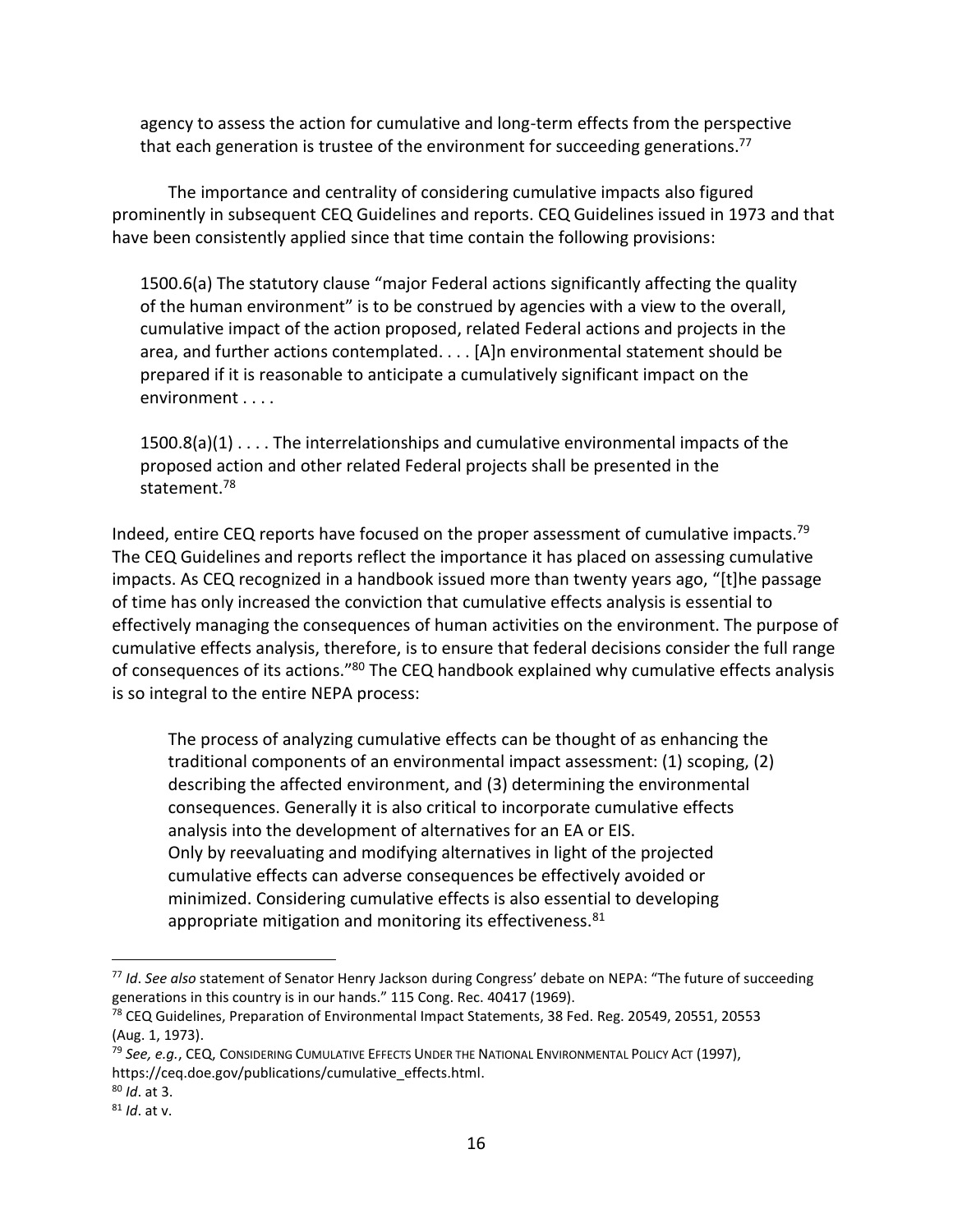It also further acknowledged that "[e]vidence is increasing that the most devastating environmental effects may result not from the direct effects of a particular action, but from the combination of individually minor effects of multiple actions over time."<sup>82</sup> Allowing agencies to ignore or deemphasize consideration of cumulative effects would therefore cause fundamental legal and substantive gaps in environmental reviews under NEPA.

CEQ's interpretation of NEPA and the importance it has placed on cumulative impacts have been mirrored in numerous judicial opinions. Early on, the court in *Hanly v. Kleindienst* held that the term "significantly" as it is applied to "environmental impacts" encompassed "the absolute quantitative adverse environmental effects of the action itself, including the cumulative harm that results from its contribution to existing adverse conditions or uses in the affected area."83 Several years after this case, the Supreme Court identified "cumulative impacts" as the reason that "comprehensive," or what are now called "programmatic," EISs are required.<sup>84</sup> And by the mid-1980s, courts were holding that "[n]ot to require this would permit dividing a project into multiple "actions," each of which individually has an insignificant environmental impact, but which collectively have a substantial impact."<sup>85</sup> Courts have therefore long recognized that "the consistent position in the case law is that . . . the agency's [environmental reviews] must give a realistic evaluation of the total impacts and cannot isolate a proposed project, viewing it in a vacuum."<sup>86</sup>

The NPRM claims that the purpose of omitting references to cumulative impacts is to "reduce confusion and unnecessary litigation" by limiting NEPA's coverage to effects that are "reasonably foreseeable and have a reasonably close causal relationship to the proposed action," analogous to tort law principles of liability.<sup>87</sup> Yet, there is no evidence of such confusion in the case law, and foreseeability has long been an important element of judicial opinions and CEQ regulations.<sup>88</sup> Courts have made it clear that a "meaningful cumulative impact analysis must identify" five elements: "(1) the area in which the effects of the proposed project will be felt; (2) the impacts that are expected in that area from the proposed project; (3) other actions—past, present, and proposed, and reasonably foreseeable—that have had or are expected to have impacts in the same area; (4) the impacts or expected impacts from these other actions; and (5) the overall impact that can be expected if the individual impacts are allowed to accumulate."<sup>89</sup> Thus, far from reducing confusion, the proposed regulations would

<sup>82</sup> *Id*. at 1.

<sup>83</sup> 471 F.2d 823, 830-831 (2d Cir. 1972), *cert. denied*, 412 U.S. 908 (1973).

<sup>84</sup> *Kleppe v. Sierra Club*, 427 U.S. 390, 413-14 (1976).

<sup>85</sup> *Thomas v. Peterson*, 753 F.2d 754, 758 (9th Cir. 1985).

<sup>86</sup> *Grand Canyon Trust v. FAA*, 290 F.3d 339, 342 (D.C. Cir. 2002).

<sup>87</sup> 85 Fed. Reg. 1707-1708.

<sup>88</sup> See Lands Council v. Powell, 395 F.3d 1019, 1027 (9<sup>th</sup> Cir. 2005) (citing CEQ regulations); 40 C.F.R. 1508.7 (defining cumulative impact as that "which results from the incremental impact of the action when added to other past, present, and reasonably foreseeable future actions regardless of what agency (Federal or non-Federal) or person undertakes such other actions.").

<sup>89</sup> *Grand Canyon Trust v. FAA*, 290 F.2d at 345.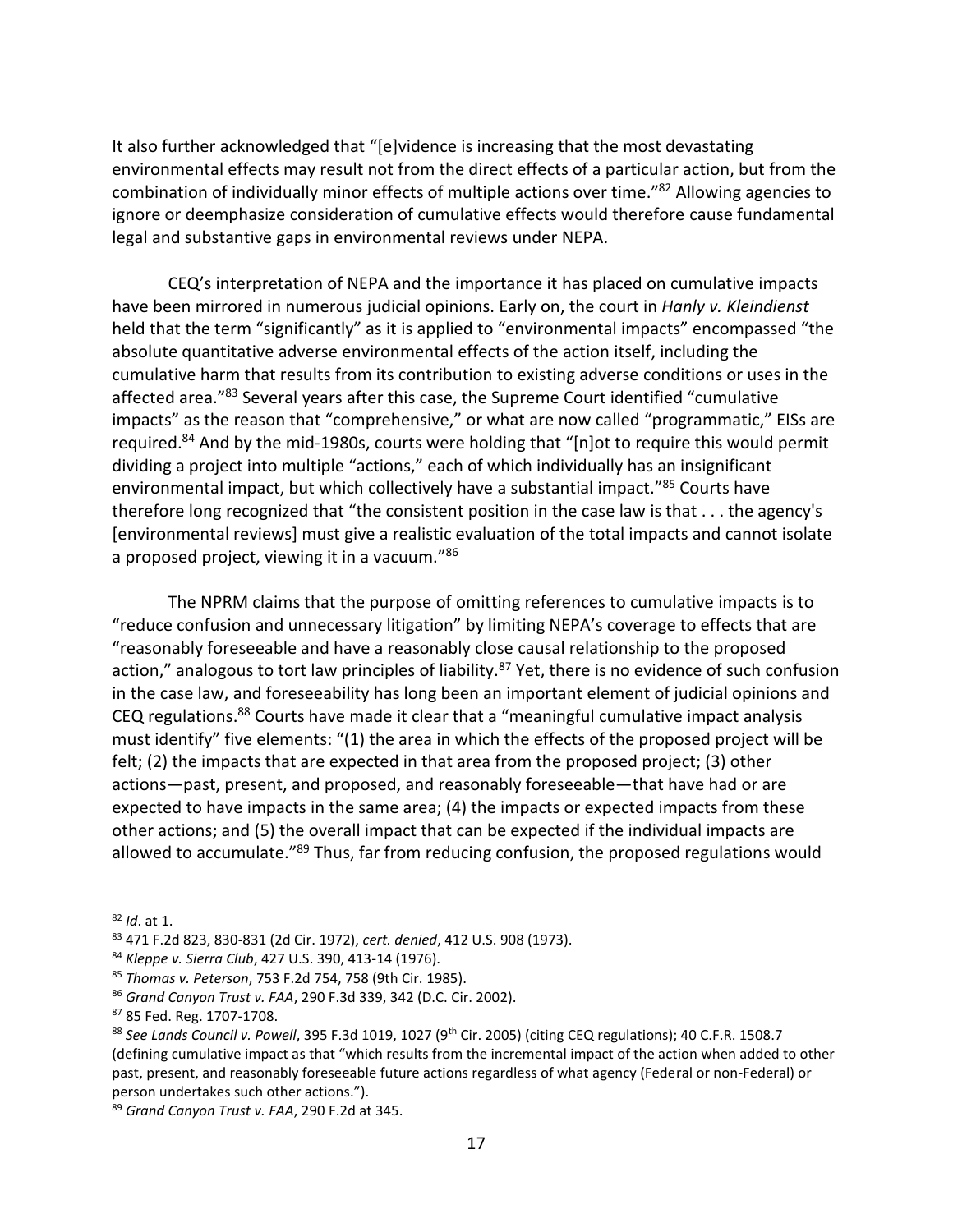erase decades of case law in which the meaning of cumulative impacts, along with their relation to indirect impacts and project segmentation, have been clarified and refined.<sup>90</sup>

CEQ's proposal to omit consideration of cumulative and indirect effects flies in the face of the statute, its consistent judicial interpretation, and CEQ's own position for more than four decades. In its final rules, CEQ should restore the terms "indirect effects" and "cumulative impacts" to the definition of effects and reaffirm that agencies are required to engage in a fulsome analysis of indirect effects and cumulative impacts associated with other actions that, together with the federal action at issue, could rise to the level of significant impacts for purposes of compliance with NEPA.

# *B. The Alternatives Considered in Environmental Reviews Cannot Be Limited on Jurisdictional Grounds or Excluded By Narrowing a Project's Purpose*

The NPRM proposes radical revisions to the heart of the NEPA review process: the consideration of project alternatives. Proposed §1502.14, along with proposed §1508.1(z), would so narrow the scope of alternatives that the end result would merely certify the preconceived financial and programmatic interests of the project proponent. While some NEPA detractors complain about having to consider alternatives, studies have shown that the requirement does, in fact, lead to improved decisions, and helps to reduce conflicts—which, in turn, may lessen litigation filed by opponents and ultimately save scarce agency resources.<sup>91</sup> The proposed revisions to the "linchpin" of the NEPA process violate both the statute's purpose and design.<sup>92</sup>

Before discussing concerns with the proposed revisions to the consideration of project alternatives, it is important to understand why NEPA requires a review of alternatives to begin with, and why that review remains vitally important today. Prior to NEPA's enactment, decision-making by federal agencies was uncoordinated, and agencies pursed single-purpose actions without consulting officials in other agencies. This siloed approach often led to unforeseen consequences, such as introductions of invasive species that threatened entire ecosystems and destruction of minority communities under the mantle of "urban renewal."<sup>93</sup> NEPA was enacted to overcome these problems, to "[revolutionize] the way we approach problems and make decisions,"<sup>94</sup> "to reorient national environmental policy,"<sup>95</sup> and "[to force the] restructuring of the uses of information—notably scientific information—in the process of

<sup>90</sup> *See, e.g.*, *Coal. On Sensible Transp., Inc. V. Dole*, 826 F.2d 60, 70-71 (D.C. Cir. 1987).

<sup>91</sup> *See* Oliver A. Houck, *The U.S. House of Representatives' Task Force on NEPA: The Professors Speak*, *Apdx A, "The Role of NEPA Alternatives*," 35 ELR 1095 (Dec. 2005).

<sup>92</sup> *See Monroe County Conservation Council, Inc. v. Volpe,* 472 F.3rd 693, 697 (2d Cir. 1972).

<sup>93</sup> *See, e.g.,* Lynton K. Caldwell, "Science and the National Environmental Policy Act: Redirecting Policy through Procedural Reform," Chapter 1 (University of Alabama Press, 1982). Lynton Caldwell worked closely with Senator Jackson, the primary architect of NEPA, throughout the process leading to NEPA's enactment. <sup>94</sup> *Id.* at 5.

<sup>95</sup> *Id.* at 6.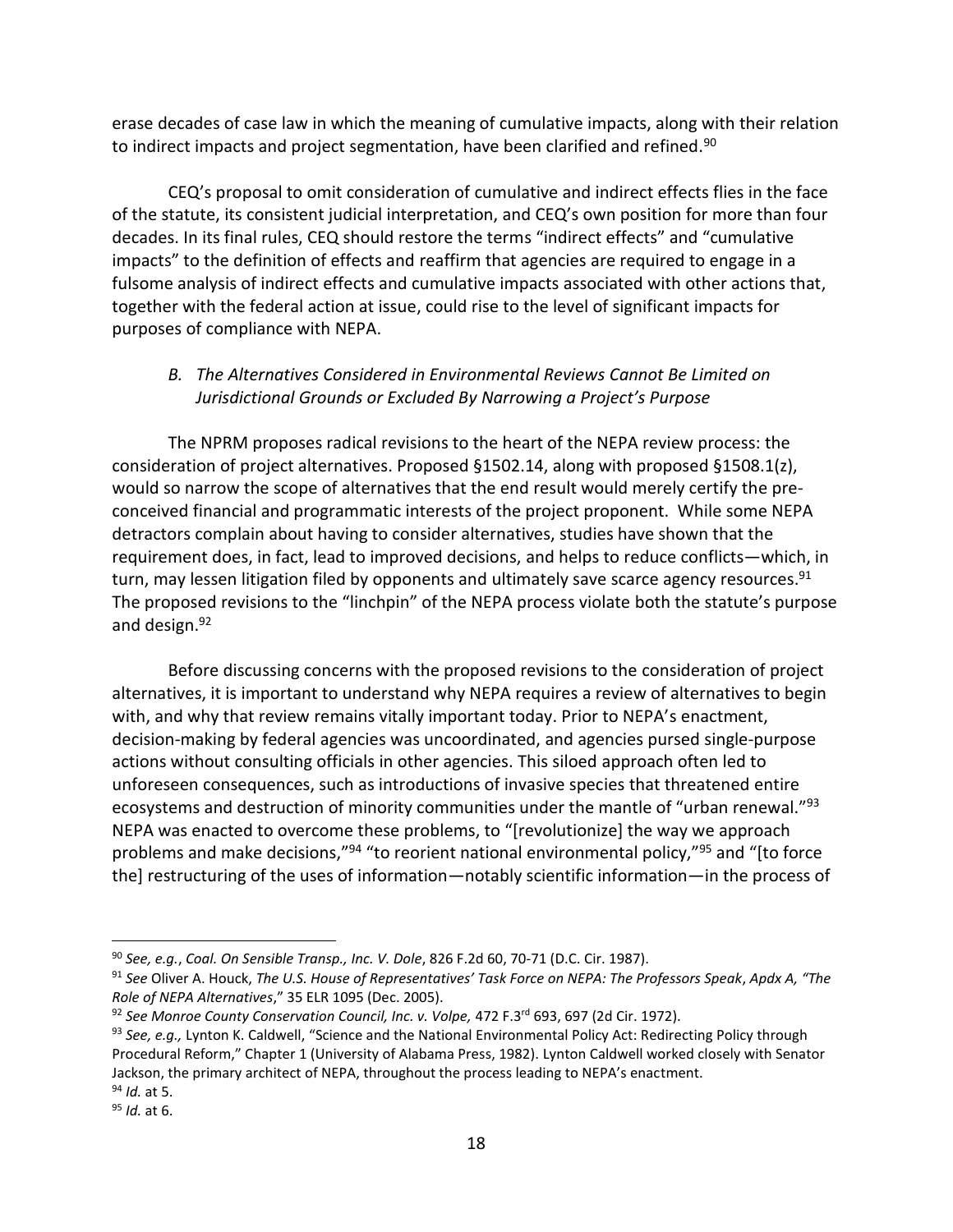agency planning and decisionmaking."<sup>96</sup> The required consideration of *alternative*s for achieving an agency's ends is the heart of the NEPA process.<sup>97</sup>

To achieve NEPA's mandate of taking a "hard look" at the consequences of an action *before* making an irretrievable commitment of resources, the review process takes time and coordination.<sup>98</sup> This may be more true now than when NEPA was enacted, as modern society has a more sophisticated understanding of ecological processes and better tools for conducting analyses. Many projects are also complex, involving air quality, greenhouse gas emissions and climate change, water quality, wetlands, floodplains, public health, endangered species, environmental justice, and historic properties. Coordinating the evaluation of potential impacts across different natural resources and societal interests is therefore inherently interdisciplinary. No one agency or group can know everything, and considering multiple perspectives is often the only way to diffuse conflict and reach an effective decision.

## 1. *Arbitrary Restrictions on the Number of Alternatives Considered Will Defeat NEPA's Purpose*

Proposed §1502.14 would delete the current regulatory requirement to evaluate "all" reasonable alternatives to the proposed action. While no rationale is provided for this change, its intent is clearly to reduce the number of alternatives that must be considered in any given project. CEQ's request for comment on whether to impose a maximum number of alternatives, suggesting a mere three (proposed action, no action, and one other),<sup>99</sup> makes CEQ's intent unmistakable. This proposal is antithetical to the role played by alternatives in ensuring that the comparative merits of reasonably available options are considered and trade-offs adequately understood. It is also unnecessary. No agency or project applicant, to our knowledge, has ever been compelled to examine an unreasonable range of alternatives. To the contrary, from the beginning of NEPA's implementation, courts have confirmed that alternatives need not include those that are remote and speculative.<sup>100</sup>

<span id="page-18-0"></span>When CEQ first adopted §1502.14(c), it explained that it was codifying existing NEPA case law on alternatives.<sup>101</sup> Since then, courts have upheld agency determinations of a reasonable range of alternatives guided by the project's underlying purpose and need along with the severity of potential impacts.<sup>102</sup> Most agencies report they have no problems

<sup>96</sup> *Id.* at 10.

<sup>97</sup> *Id.*

<sup>98</sup> *Nat'l Audubon Soc'y v. Dep't of the Navy,* 422 F.3rd 174, 185 (4th Cir. 2005) (a "hard look" demonstrates to the public that the agency has reached its decision carefully, through a reasoning process that emphasizes environmental concerns and deliberately weights those concerns against other interests). 99 85 Fed. Reg. 1702.

<sup>100</sup> *See, e.g., NRDC v. Morton*, 458 F.2d 827 (D.C. Cir. 1972); *Vermont Yankee Nuclear Power Corp. v. NRDC*, 435 U.S. 519, 551-553 (1978).

<sup>101</sup> 43 Fed. Reg. 55984 (1978).

<sup>102</sup> *See, e.g., Airport Neighbors Alliance, Inc. v. United States*, 90 F.3d 426, 432 (10th Cir. 1996) ("which alternatives to consider is necessarily bound by a rule of reason and practicality").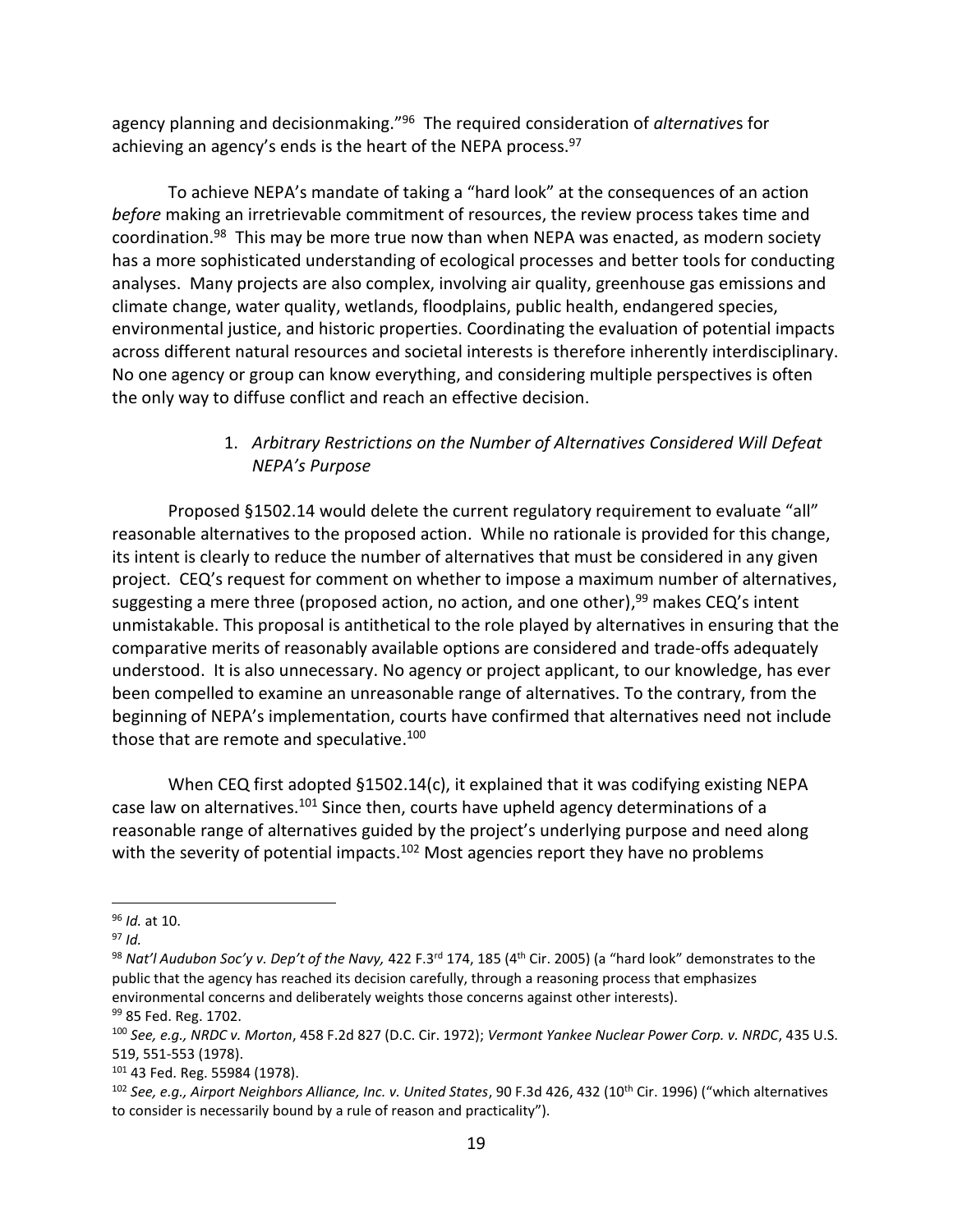generating and reviewing alternatives to proposed projects. <sup>103</sup> Consistent with this understanding, a 2003 NEPA Task Force report concluded that "concerns regarding which alternatives to review in detail are best left to individual agencies on a project-by-project basis."<sup>104</sup>

As CEQ does throughout the NPRM, it overlooks or discounts the benefits of NEPA procedures. For example, when the U.S. Navy recently decided to pursue a new training field to practice simulated take-offs and landings on aircraft carriers, it first examined existing military infrastructure. There were dozens of potential sites, each of which might be suitable for the project's purpose and need and posed different economic considerations and environmental impacts. In such circumstances, artificially limiting the number of alternatives the Navy could consider would waste tax payer dollars and allow it to "reverse engineer" a final decision with remarkable ease.<sup>105</sup>

The review of a reasonable range of alternatives is also often essential to resolving disputes.<sup>106</sup> In many cases, the review of alternatives can lead to identification of safer routes for transportation corridors that save taxpayers money over the long-term, or the use of energy efficiency to lower peak load demands that can extend the life of existing powerplants, thereby increasing the profitability of local utilities, saving customers money, and increasing returns for shareholders. In *Davis v Mineta,* the court determined that the DOT should have considered "cumulative alternatives," i.e., a combination of various alternatives that, standing alone, would not have met the project's purpose and need, but together may have better met the project's goals at lower expense and impact to the environment.<sup>107</sup> Such creative solutions would be sacrificed and lost under CEQ's proposed changes.

Other examples abound that demonstrate the folly of CEQ's proposal. In the late 1990s, for example, the South Carolina Ports Authority sought a permit from the Corps to construct a massive shipping terminal on Daniel Island in Charleston Harbor. The Draft EIS revealed major environmental impacts. Local interest groups submitted extensive comments to the agency that addressed the substantive inadequacies of the review and identified possible alternatives. Ultimately, the Ports Authority dropped the proposal for Daniel Island and instead moved forward with a new facility at an abandoned naval base. Through considering a broad range of alternatives, including those proposed by the public, the Ports Authority was able to select a location that had fewer environmental impacts, saved taxpayer dollars, and resolved public opposition.

<sup>&</sup>lt;sup>103</sup> NEPA Task Force, *Report to the Council on Environmental Quality: Modernizing NEPA Implementation 82 (2003).*  $104$  *Id*.

<sup>105</sup> *See Washington Co., et al. v. U.S Dep't of the Navy,* 357 F.Supp. 2nd 861 (E.D.N.C. 2005), *aff'd, Nat'l Audubon Soc'y v. Dep't of the Navy,* 422 F.3rd 174 (4th Cir. 2005).

<sup>106</sup> Memorandum from James Connaughton, Chair, CEQ, to The Heads of Federal Agencies, regarding Cooperating Agencies in Implementing the Procedural Requirements of the National Environmental Policy Act (Jan. 30, 2002). 107 302 F.3rd 1104 (10<sup>th</sup> Cir. 2002).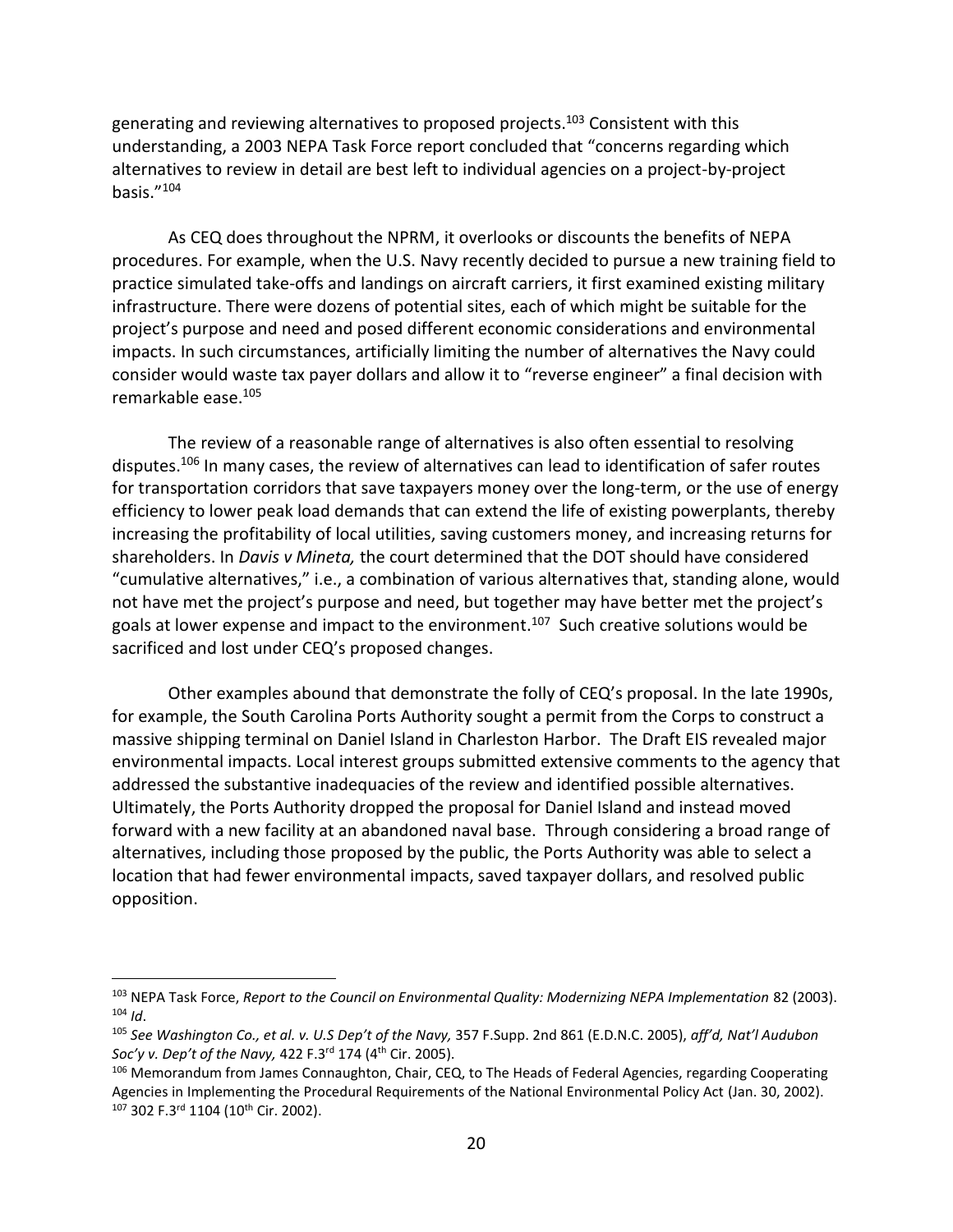### 2. *Restricting Agency Review of Alternatives to Those Within Its Statutory Jurisdiction Threatens a Return to Siloed Agency Decision-Making*

Proposed §1502.14 would also delete existing subsection (c), which requires agencies to "include reasonable alternatives not within the jurisdiction of the lead agency." Consistent with this change, CEQ further proposes to redefine the term "reasonable alternatives" (proposed §1508.1(z)) to preclude consideration of alternatives outside the agency's jurisdiction. Despite decades of case law ruling that "reasonable alternatives" may include those beyond the authority of an agency to implement, limited by a "rule of reason," the proposed regulations would preclude such alternatives.<sup>108</sup> CEQ now claims, without any supporting evidence, that "it is not efficient or reasonable to require" federal agencies to consider alternatives that include measures beyond an agency's statutory authority.<sup>109</sup> Even more troubling, CEQ's proposal for limiting the number of alternatives in environmental reviews would seriously and arbitrarily impair the capacity of agencies to make fully informed decisions and further sacrifice public engagement.<sup>110</sup>

<span id="page-20-0"></span>CEQ's assertion that alternatives outside the agency's jurisdiction are "not [] technically feasible due to the agency's lack of statutory authority to implement that alternative"<sup>111</sup> is simply inaccurate.<sup>112</sup> Legally, jurisdictional limits on the alternatives considered in environmental reviews would violate Congress' intent with NEPA to change agency culture and democratize federal decision-making processes.<sup>113</sup> In doing so, it risks returning federal decision-making to the 1960s and recurrence of the very problems NEPA was designed to overcome.<sup>114</sup> Further, such jurisdictional limits are inconsistent with an agency taking "a sufficient 'hard look' when it obtains opinions from its own experts, obtains opinions from experts *outside* the agency … and responds to *all* legitimate concerns that are raised."<sup>115</sup>

A hypothetical scenario illustrates the problem CEQ's proposal presents. Under CEQ's current regulations, the Corps of Engineers would be required to consider alternative configurations of a proposed project to limit adverse effects to the maximum extent practicable. This could include considering modifications to a development plan that would

<sup>108</sup> S*ee, e.g., NRDC v. Morton*, *supra* note [100.](#page-18-0)

<sup>109</sup> 85 Fed. Reg. 1702.

<sup>110</sup> *See* NAT'L ASS'N OF ENVTL. PROF'LS, ANNUAL NEPA REPORT 2018 36 (2019).

<sup>111</sup> 85 Fed. Reg. 1702.

<sup>&</sup>lt;sup>112</sup> See Roosevelt Campobello Int'l Park Comm'n v. U.S. EPA, 684 F.2d 1041 (1<sup>st</sup> Cir. 1982).

<sup>113</sup> *Dep't of Trans. v. Public Citizen,* 541 U.S. 752, 756 (2004) (NEPA "was intended to reduce or eliminate environmental damage"); *Robertson v. Methow Valley Citizens Council,* 490 U.S. 332, 350 (1989) (NEPA's "procedures are almost certain to affect the agency's substantive decision").

<sup>114</sup> *See, e.g., Davis v. Mineta,* 302 F.3rd 1104 (10th Cir. 2002) (state defendants "'jumped the gun' on the environmental issues by entering into contractual obligations that anticipated a *pro forma* result"); *Utahns for Better Transp. v. U.S. Dep't of Transp.*, 2001 WL 1739458 (10th Cir. Nov. 16, 2001) (holding that state was at fault for its harm when it was aware of controversial nature of the project and chose to enter into contractual obligations nonetheless).

<sup>115</sup> *Hughes River Watershed Conservancy v. Johnson*, 165 F.3d 283, 288 (4th Cir. 1999) (emphasis added); *see also Western North Carolina Alliance v. N.C. DOT,* 312 F.Supp. 2nd 765, 769 (E.D.N.C. 2003).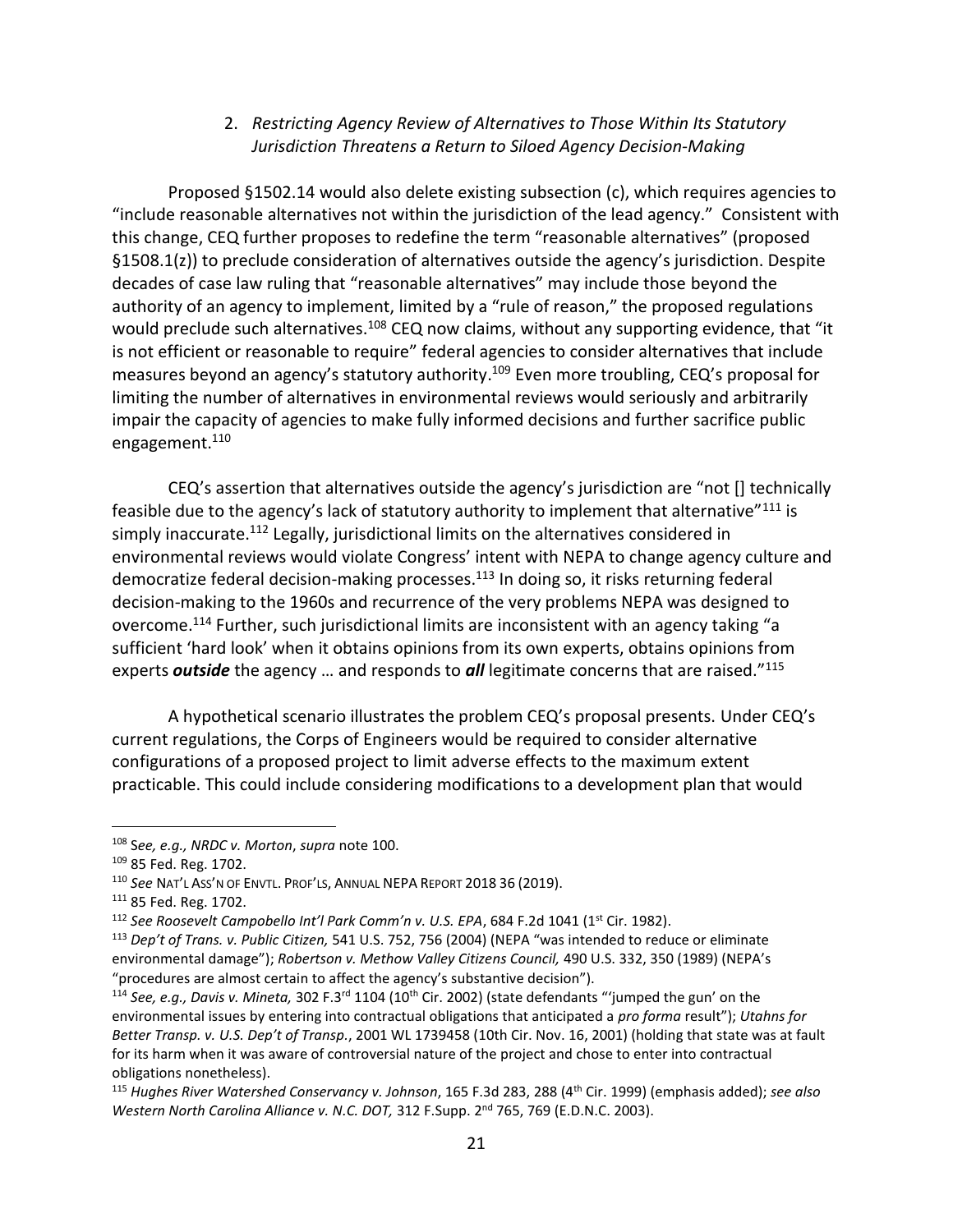eliminate the need to fill wetlands or develop in a floodplain, or moving the route for a transmission line to avoid a river crossing that would harm essential fish habitat and threaten an area of national historic importance. CEQs proposed revisions would prohibit the Corps from considering upland alternatives altogether because it lacks jurisdiction over disturbances to the terrestrial environment. Such limits on the alternatives considered would produce absurd results and conflict with its regulatory obligations under the Clean Water Act.

Action agencies must also be empowered to examine alternatives that go beyond a project's purpose and need. Decades of experience with environmental reviews demonstrate the ease with which project proponents can manipulate a statement of purpose and need to achieve a pre-determined outcome. The circularity that this creates has been avoided by not subordinating the alternatives in environmental reviews to the "purpose or needs" of project proponents or the action agency. Instead, alternatives must be identified by reference to a project's *general* purpose, as opposed to a *narrow* reading of its objectives.<sup>116</sup> If the proposed regulations went into effect, a new highway project could, for example, be reviewed without adequately considering the level of demand for the highway, alternative options for meeting transportation needs (*e.g*., mass transit, transportation demand management), or alternative routes that could protect vulnerable communities or unique natural resources.

It took Congress more than a decade to reach consensus on NEPA's language. $117$  Senator Henry Jackson, one of NEPA's architects and champions, explained why the statute was so important: "The survival of man, in a world in which decency and dignity are possible, is the basic reason for bringing man's impact on his environment under informed and responsible control."<sup>118</sup> The evaluation of project alternatives is the heart of the NEPA review process. CEQ's proposals to restrict agency review of alternatives "would limit the effectiveness of the statute. Indeed, it would defeat it."119

## *C. NEPA Procedures Must be Adhered to Strictly and Cannot Be Supplanted by Procedures Under Other Statutes That Are Not Equivalent*

The proposed regulations contravene long-standing case law by allowing agencies to determine that their regulatory processes are "functionally equivalent" to NEPA procedures if: (1) they utilize "substantive and procedural standards" to ensure full and adequate consideration of environmental issues; (2) "public participation" is required for adoption of a

<sup>&</sup>lt;sup>116</sup> Van Abbema v. Fornell, 807 F.3d 633, 638 (7<sup>th</sup> Cir. 1986 ("evaluation of 'alternatives' mandated by NEPA is to be an evaluation of alternative means to accomplish the general goal of an action; it is not an evaluation of the alternative means by which a particular applicant can reach his goals"); *accord Simmons v. U.S. Army Corps of Engineers*, 120 F. 3rd 664, 669 (7th Cir. 1997) (agencies must not allow an applicant to "contrive a purpose so slender as to define competing 'reasonable alternatives' out of consideration (and even out of existence)"). <sup>117</sup> Ray Clark, "Introduction: The History, the Hope, and the Reality," *The Bill Cohen NEPA Summit Report* (May 2015), *available at<https://www.naep.org/bill-cohen-nepa-summit-report-and-updates>* (checked March 2, 2020). <sup>118</sup> Joint House-Senate Colloquium to Discuss a National Environmental Policy, p. 115 (July 17, 1968).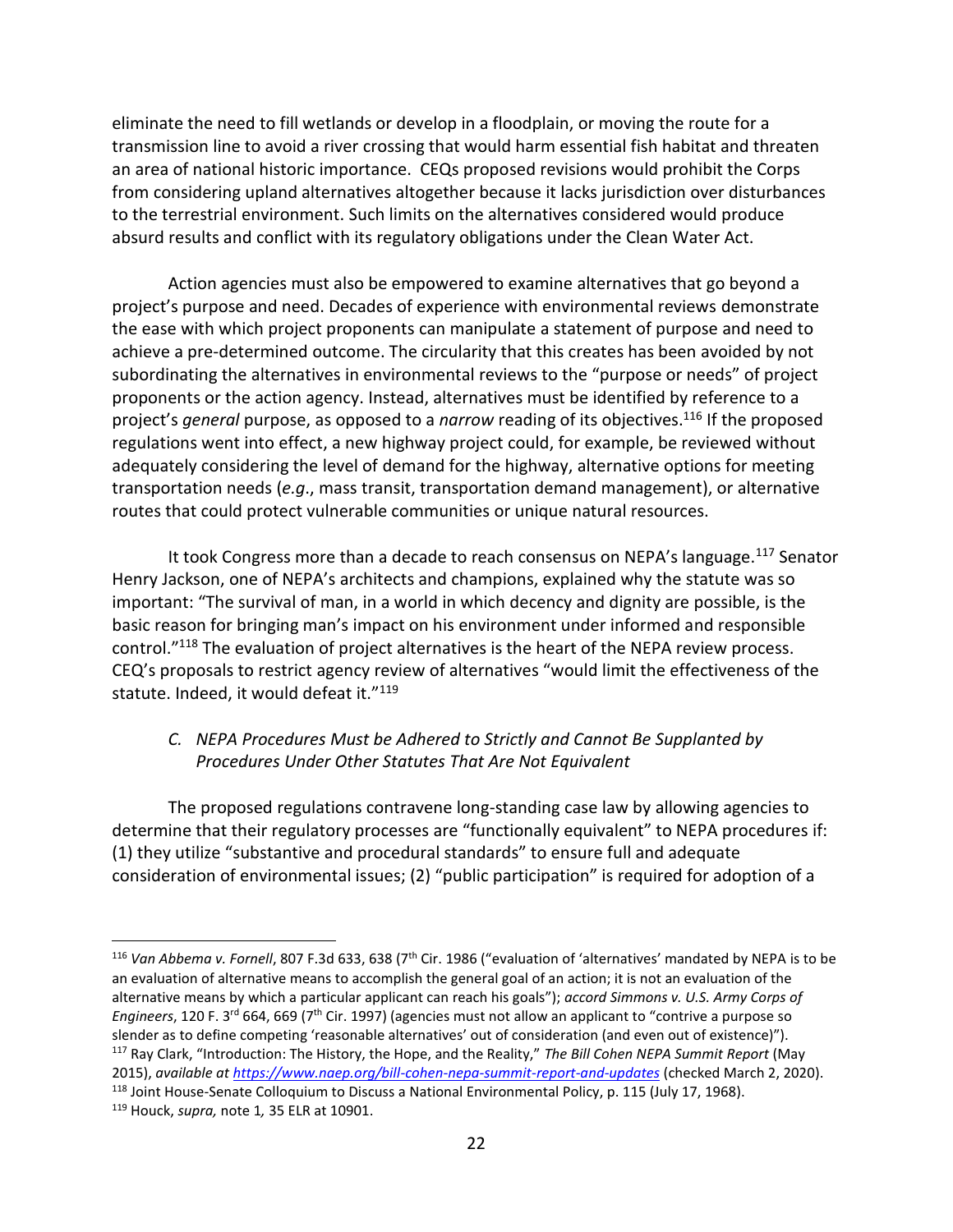final "alternative"; and (3) "a purpose" of the analysis is "to examine environmental issues."<sup>120</sup> CEQ's proposed regulations utilize the same three criteria to support an agency's substitution of other processes as functional equivalents.<sup>121</sup> These criteria reflect a substantially lower standard than is found in the governing case law with respect to both the specific procedures and the statutory purposes.

The functional equivalence doctrine is interpreted narrowly by courts<sup>122</sup> and applies only when "all of the five core NEPA issues were carefully considered: the environmental impact of the action, possible adverse environmental effects, possible alternatives, the relationship between long-and short-term uses and goals, and any irreversible commitments of resources all received attention during the hearings and decision-making process."<sup>123</sup> Courts have observed further that "the [functional equivalence] doctrine reflects the judicial awareness that in situations where Congress has commissioned an agency with an environmental mission and the agency conducts major federal activity to enforce its defined responsibilities, not only is there no need for rigid enforcement of NEPA, strict adherence to NEPA may actually interfere with other, more explicit, statutory mechanisms for addressing environmental concerns."<sup>124</sup> Thus, the functional equivalence doctrine applies only "where an agency is engaged primarily in an examination of environmental questions, [and] where substantive and procedural standards ensure full and adequate consideration of environmental issues."<sup>125</sup>

Consistent with these holdings, the functional equivalence doctrine has been applied in a small number of cases in which "the agency's organic legislation mandated specific procedures for considering the environment that were 'functional equivalents' of the impact statement process."<sup>126</sup> Similarly, the Fifth Circuit has characterized the "functional equivalence" doctrine as a narrow one that "has generally been limited to environmental agencies themselves."<sup>127</sup> However, at least one court has circumscribed it further by holding that "[t]he

<sup>120</sup> Proposed § 1506.9.

<sup>121</sup> Proposed §1507.3(b)(6).

<sup>122</sup> *Environmental Defense Fund, Inc. v. EPA,* 489 F.2d 1247, 1257 (D.C. Cir.1973) (holding that "[w]e are not formulating a broad exemption from NEPA for all environmental agencies or even for all environmentally protective regulatory actions of such agencies. Instead, we delineate a narrow exemption from the literal requirements for those actions which are undertaken pursuant to sufficient safeguards so that the purpose and policies behind NEPA will necessarily be fulfilled"); *see also Portland Cement v. Ruckelshaus*, 486 F.2d 375, (D.C. Cir. 1973); A. Berlowe & A. Ferlo, Litigating NEPA Cases, in THE NEPA LITIGATION GUIDE,245-47 (American Bar Assn., A. Ferlo et al. eds., 2d. ed. 2012).

<sup>123</sup> 489 F.2d at 1256.

<sup>124</sup> *Foundation on Economic Trends v. Heckler*, 587 F. Supp. 753, 765 (D.D.C. 1984).

<sup>125</sup> 489 F.2d at 1257; *see also State of Md. V. Train*, 415 F. Supp. 116, 122 (D. Md. 1976) (holding that the functional equivalence doctrine is limited to circumstances in which "federal regulatory action is circumscribed by extensive procedures, including public participation, for evaluating environmental issues and is taken by an agency with recognized expertise.").

<sup>126</sup> *Texas Committee on Natural Resources v. Bergland*, 573 F.2d 201, 207 (5th Cir. 1978).

<sup>127</sup> 573 F.2d at 208; *see also State of Wyoming v. Hathaway*, 525 F.2d 66, 71-72 (10th Cir. 1975) (holding that [A]n organization like EPA whose regulatory activities are necessarily concerned with environmental consequences need not stop in the middle of its proceedings in order to issue a separate and distinct impact statement just to be issuing it. To so require would decrease environmental protection activity rather than increase it.").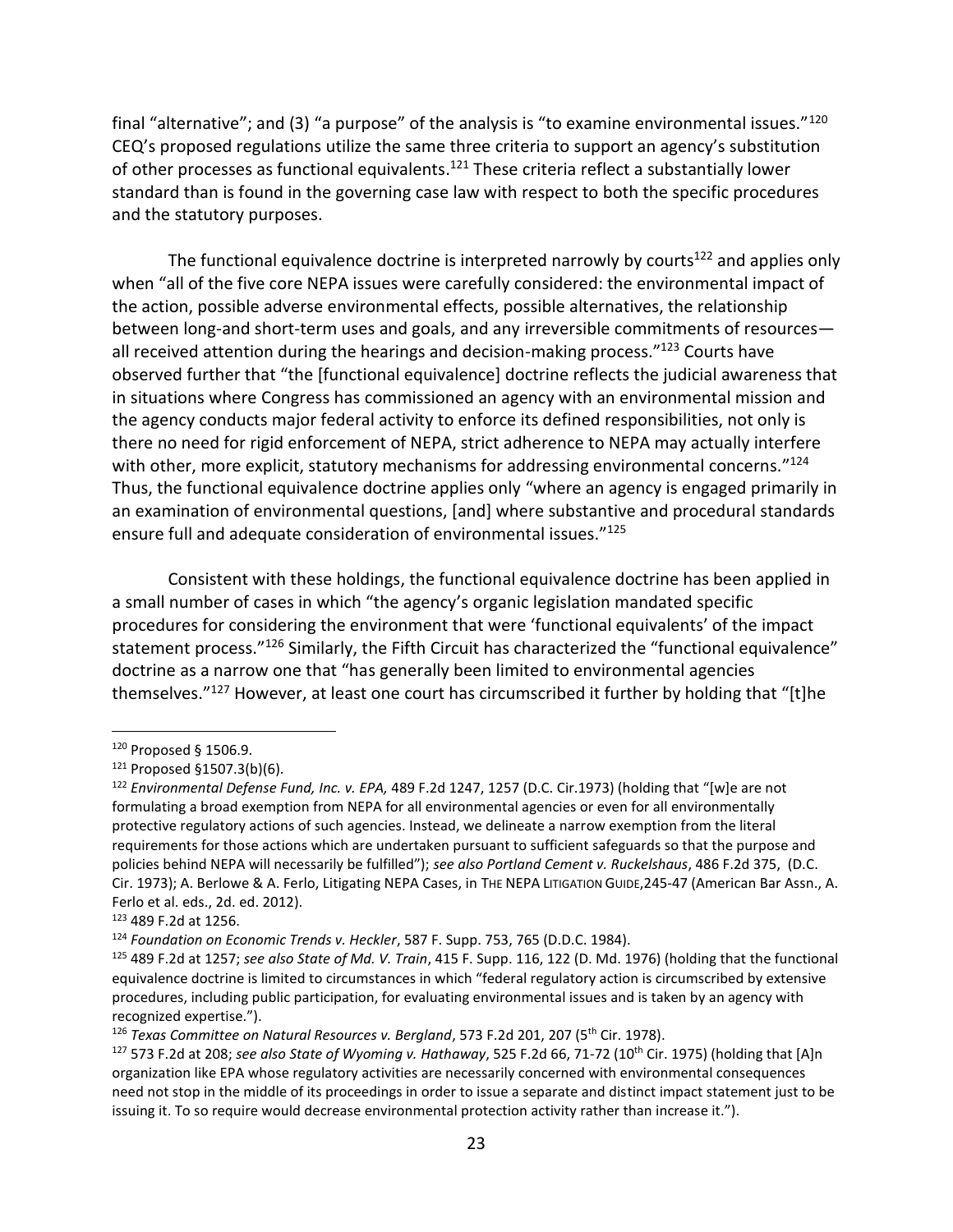mere fact an agency has been given the role of implementing an environmental statute is insufficient to invoke the 'functional equivalent' exception. To extend the doctrine to all cases in which a federal agency administers a statute which was designed to preserve the environment would considerably weaken NEPA, rendering it inapplicable in many situations."<sup>128</sup>

The case law on the functional equivalence doctrine uniformly interprets it narrowly and restricts it to instances in which the procedures and substance of the analysis meet the high standards set by NEPA. None of the three criteria in the proposed regulations provide the strict safeguards found in the governing case law. They fall far short of providing equivalent standards for the substantive analysis, the procedures, or mandates for taking a "hard look" at environmental impacts. Where courts have set out specific substantive requirements for environmental reviews, the proposed regulations merely refer generically to "substantive and procedural standards"; where courts impose strict requirements for public participation, the regulations have none and refer obliquely to alternatives; and where courts require equivalent environmental mandates, the regulations require only that "a purpose" be to "examine environmental issues." The proposed regulations drastically expand the functional equivalence doctrine and weaken the protection again its misuse in direct contravention of the case law and NEPA procedures.

## *D. Categorical Exclusions Should Be Used Cautiously and Strictly Limited to Federal Actions That Fall Clearly Within the Class of Actions Contemplated*

The NPRM proposes to weaken the existing requirement that agencies relying on CEs determine that the excluded actions "normally do not have an *individually or cumulatively*  significant effect on the human environment" by eliminating the proviso "individually or cumulatively" from the proposed §1508.1(d), §1500.4(a), §1500.5(a), §1501.4(a), and §1507.3(d)(2)(ii). This liberalization of the standard for utilizing CEs is compounded by proposed §1507.3(d)(2)(ii), which would authorize agencies to apply mitigation or other conditions to reduce the environmental impacts of "extraordinary circumstances" below the level of significance that triggers more rigorous NEPA procedures. In effect, this change would allow agencies to rely on what is essentially a "mitigated CE," but without the added procedural protections and substantive analysis required under an EA. These changes are inconsistent with the procedural mandates of NEPA and long-standing case law. They are also unnecessary in light of the modest burdens of undertaking CE rulemaking.

Categorical exclusions are rules that replace project-specific environmental reviews and procedures under NEPA when a federal action falls within a well-defined class of actions that has been demonstrated through the rulemaking process not to have significant environmental impacts either "individual or cumulatively."<sup>129</sup> As a consequence, CEs are not exemptions from

<sup>128</sup> *Jones v. Gordon*, 621 F. Supp. 7, 13 (D. Alaska 1985), judgment aff'd in part, rev'd in part on other grounds, 792 F.2d 812 (9th Cir. 1986).

 $129$  40 C.F.R. § 1508.4 (defining categorical exclusions as covering classes of actions that an agency has determined do not "have a significant effect on the human environment.").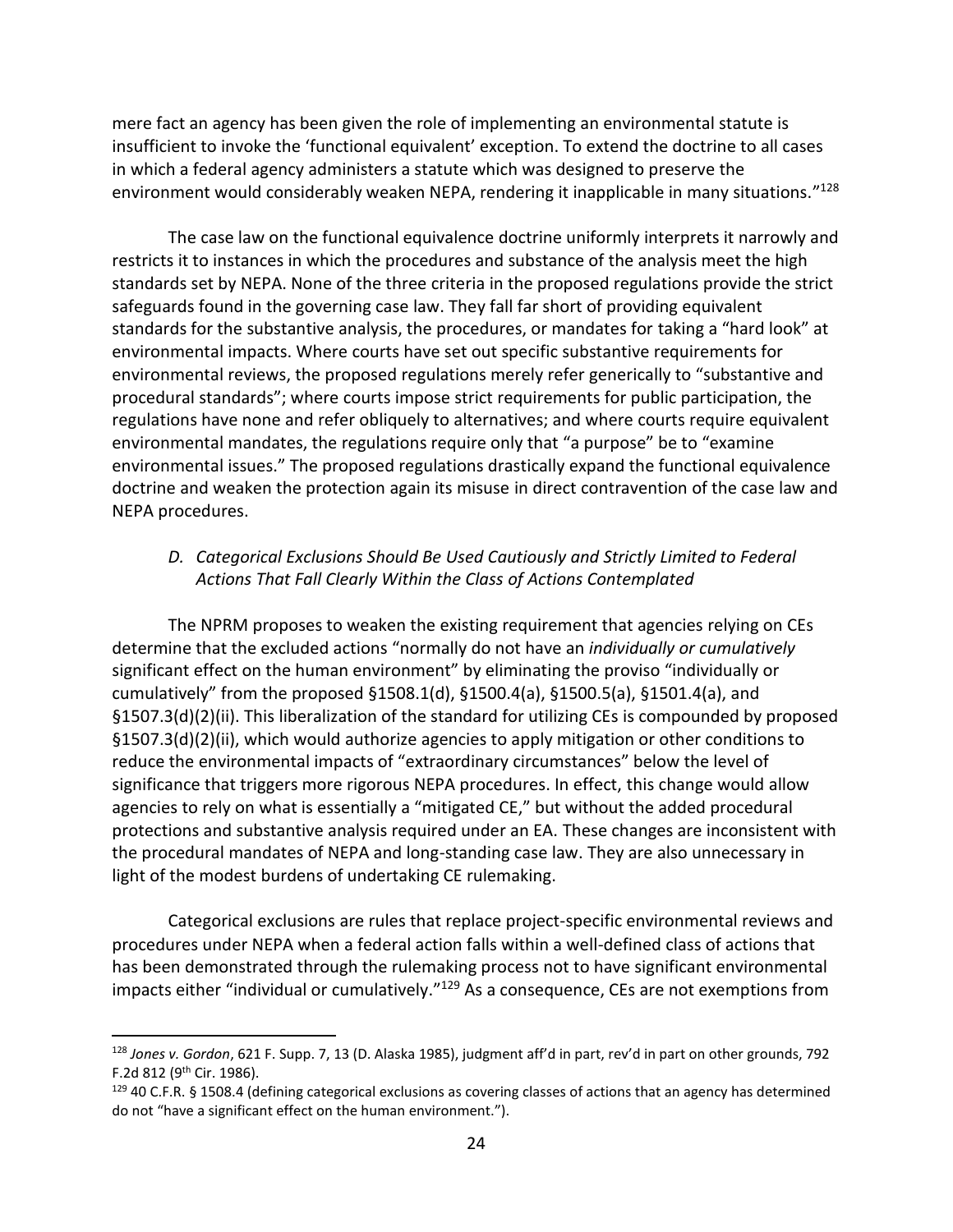NEPA procedures; they are a form of NEPA compliance via rulemaking, albeit one that requires much less analysis than either an EIS or EA. Consistent with this role, courts have held that even where a federal action is covered by a CE, agencies must determine whether "extraordinary circumstances" exist, such that the action, though "normally excluded" under a CE, may have a significant environmental effect.<sup>130</sup> If such extraordinary circumstances are present, the agency may not rely on a CE and must instead prepare a EA or EIS.

Courts have relied on this framework to hold that an agency's assessment of whether a CE is applicable does not, unlike an EA, require consideration of cumulative impacts or potential alternatives.<sup>131</sup> The "individually or cumulatively" proviso that the proposed regulation would omit plays an integral role in these judicial opinions: "By definition, then, a categorical exclusion does not create a significant environmental effect; consequently, the cumulative effects analysis required by an environmental assessment need not be performed. That assessment has already been conducted as a part of the creation of the exclusion, which [the plaintiff] does not challenge in this action."<sup>132</sup> This understanding is also a central reason that courts have held that "[i]n many instances, a brief statement that a categorical exclusion is being invoked will suffice.<sup>133</sup>

The qualification for "extraordinary circumstances" in the current CEQ regulations plays a similar role insofar as it provides a safeguard against misuses of CEs.<sup>134</sup> Accordingly, courts have observed that "it may be conceptually possible for a large number of small projects to collectively create conditions that could significantly effect the environment. But the [CEQ] regulation itself contains a provision to address that concern, namely the extraordinary circumstances exception. And the extraordinary circumstances safety-valve is more than capable of addressing specific harms allegedly created by specific projects."<sup>135</sup> Indeed, courts

<sup>135</sup> 443 F.3d 741.

<sup>130</sup> *Trust for Historic Preservation v. Dole,* 828 F.2d 776, 781 (D.C.Cir.1987) (noting that "[b]y definition, [categorical exclusions] are categories of actions that have been predetermined not to involve significant environmental impacts, and therefore require no further agency analysis absent extraordinary circumstances"); *Center for Biological Diversity v. Salazar*, 706 F.3d 1085, 1097 (9th Cir. 2013).

<sup>131</sup> 706 F.3d at 1097; *Utah Environmental Congress v. Dale Bosworth*, 443 F.3d 732, 742 (10th Cir. 2006) (holding that "an action first may produce a significant effect before a federal agency engage in further analysis. This is only logical given the substantial analytical and evidentiary burdens triggered when a project is ineligible for categorical exclusion.").

<sup>&</sup>lt;sup>132</sup> Utah Environmental Congress v. Dale Bosworth, 443 F.3d 732, 741 (10<sup>th</sup> Cir. 2006).

<sup>133</sup> California v. Norton, 311 F.3d 1162, 1176 (9<sup>th</sup> Cir. 2002) (further observing that it would be "difficult for a reviewing court to determine if the application of an exclusion is arbitrary and capricious where there is no contemporaneous documentation to show that the agency considered the environmental consequences of its action and decided to apply a categorical exclusion to the facts of a particular decision"). Courts are deferential to agency determinations of whether an CE is applicable for similar reasons. *See Citizens' Comm. to Save Our Canyons v. U.S. Forest Serv.,* 297 F.3d 1012, 1023 (10th Cir.2002) ("When reviewing an agency's interpretation and application of its categorical exclusions under the arbitrary and capricious standard, courts are deferential."). <sup>134</sup> *Utah Environmental Congress v. Dale Bosworth*, 443 F.3d 732, 743 (10th Cir. 2006) ("Considering the purpose of categorical exclusions in light of these factors and affording the agency's interpretation substantial deference, we conclude that an extraordinary circumstance is found only when there exists a potential for a *significant* effect on a resource condition.").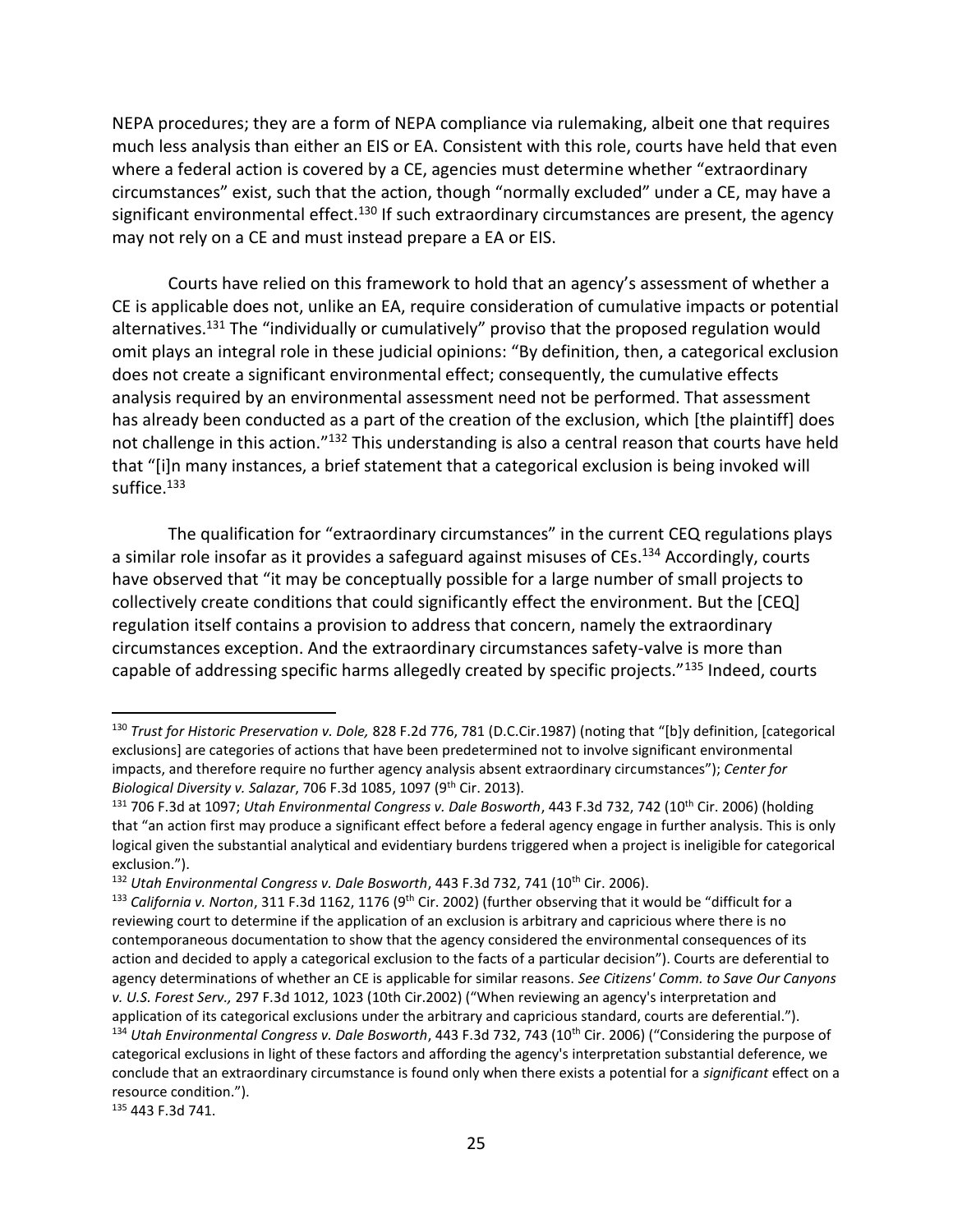have placed an affirmative burden on agencies "[w]here there is substantial evidence in the record that exceptions to the categorical exclusion may apply, [to] at the very least explain why the action does not fall within one of the exceptions."<sup>136</sup> For example, in *Jones v. Gordon* the court held that a federal agency improperly relied on a categorical exclusion where the record revealed "the arguable existence of public controversy based on potential environmental consequences."<sup>137</sup>

The case law reveals that the legitimacy of CEs rests on their applicability to federal actions that fall squarely within the class of actions they cover. If the CEQ regulations were to omit the "individually or cumulatively" proviso, this would not (as demonstrated by the case law) obviate the need to consider cumulative impacts. Unlike today, it would require agencies to consider separately the cumulative impacts of federal actions covered by CEs for which such analyses were not conducted; importantly, if cumulative impacts were found to be significant, the CE could no longer be relied upon. The proposed regulations, intentionally or otherwise, are therefore likely to diminish the effective utility of issuing CEs. In short, simply omitting references to cumulative impacts from CEQ regulations governing CEs cannot override the statutory mandate of NEPA to consider them.

The allowance of "mitigated CEs" is even more problematic because it is incompatible with the definition of CEs as being limited to federal actions without significant environmental impacts. Moreover, whereas "mitigated EAs" are permissible given the procedures and analysis associated with EAs, the same logic and protections do not apply to CEs, which are typically invoked with little or no public processes and accompanied by only "brief statements" by agencies. Absent adequate procedures, once significant environmental impacts are identified, NEPA's procedural requirements cannot be circumvented in this manner—either they are address adequately in a rulemaking upon which the CE was based or the agency conducts the required analysis for the specific federal action when it falls outside the scope of the available CEs. A mitigated CE achieves what CEs were specifically designed to avoid—it bypasses essential NEPA procedures by applying a rule where a specific determination pursuant to NEPA's procedures is required.

## *E. CEQ Does Not Have The Authority to Place Limits on the Availability or Scope of Judicial Review*

In several places, the proposed regulations would limit the availability or scope of judicial review of agency compliance with NEPA. Specifically, proposed § 1500.3 purports to allow agencies to establish bonding requirements, and proposed §§ 1500.3 and 1503.3 purport to establish exhaustion requirements. The phrasing of §§ 1500.3 and 1503.3 is unclear, but the most plausible reading is that the bonding requirements would preclude litigants from raising any arguments that were not raised during the comment period and within thirty days after final certification of the EIS. In addition, § 1503.3(b)(4) requires agencies to certify that they

<sup>136</sup> 311 F.3d at 1177.

<sup>137</sup> *Jones v. Gordon,* 792 F.2d 821 (9th Cir.1986).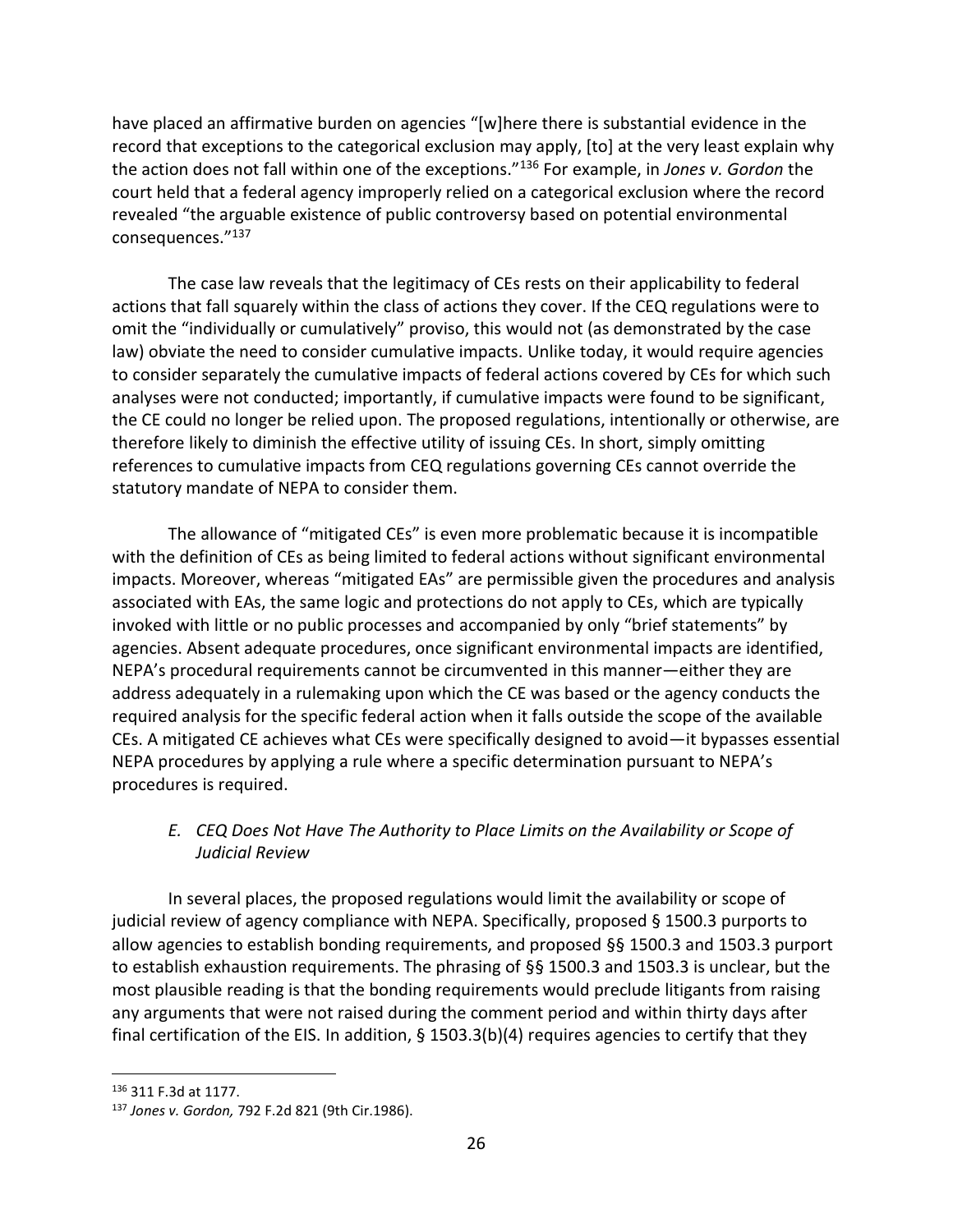have considered "analyses submitted by public commenters" and § 1502.18 purports to give such certifications "a conclusive presumption" that the comments were adequately considered and that this presumption is binding on federal courts.

More broadly, § 1500.3(d) purportedly establishes a bar against CEQ regulations "create[ing] a cause of action or right of action for violation of NEPA." The proposed regulations further purport to limit judicial authority to enjoin NEPA violations when courts find that they have occurred. According to §1500.3(d), CEQ regulations also do not create a presumption that a NEPA violation is a basis for either injunctive relief or a finding of irreparable harm; and the same provision specifies the violations that courts should treat as harmless error. Each of these provisions limits public access to judicial review and remedies in unprecedented ways.

CEQ does not identify the sources of statutory authority for these regulations, and in fact no such authority exists. Nothing in NEPA authorizes an agency to establish bonding requirements or to create exhaustion requirements. Nor does the Administrative Procedure Act, which supplies a cause of action and standards of review under which courts review NEPA claims.<sup>138</sup> The proposed regulations are similarly inconsistent with basic separation of powers principles. It is a basic tenet of constitutional law that the exclusive power vested in the federal courts by Article III precludes federal agencies from erecting non-statutory barriers to judicial review of their rules and decisions, as well as from placing constraints on judicial authority to determine the appropriate relief for agency failures to conform with the law.<sup>139</sup> Congress may limit or enhance the availability of judicial remedies, but where Congress has chosen to make judicial review available, declined to create hurdles like bonding or exhaustion requirements, and vested in the federal courts the discretion to determine the circumstances in which injunctive relief is appropriate, agencies do not have the authority to revisit these choices.

# *F. Allowing Permittees to Prepare NEPA Documents Creates an Unacceptable Conflict of Interest and Risk of Bias*

In the NPRM the CEQ asks whether "the provisions in CEQ's NEPA regulations relating to agency responsibility and the preparation of NEPA documents by contractors and project applicants [should] be revised, and if so, how?"<sup>140</sup> While we agree that contracting may provide opportunities for improving NEPA efficacy, the regulations proposed in § 1506.5(c) are likely to compromise agencies' ability to meet NEPA's stated objectives and to undermine public confidence in the NEPA process.

Proposed section 1506.5(c) states that "[e]xcept as provided in §§ 1506.2 and 1506.3, the lead agency, a contractor or applicant under the direction of the lead agency, or a cooperating agency, where appropriate (§ 1501.8(b)), may prepare an environmental impact

<sup>&</sup>lt;sup>138</sup> The APA creates a cause of action for any person who has been "adversely affected or aggrieved by agency action within the meaning of a relevant statute." 5 U.S.C. § 702. The standards of review appear in 5 U.S.C. § 706. <sup>139</sup> *See, e.g.*, *Oesteretch v. Selective Serv. Sys*. 393 U.S. 233, 237 (1968) (holding that agency action is presumptively subject to judicial review).

<sup>140</sup> 83 Fed. Reg. 28591, 28592 (June 20, 2018).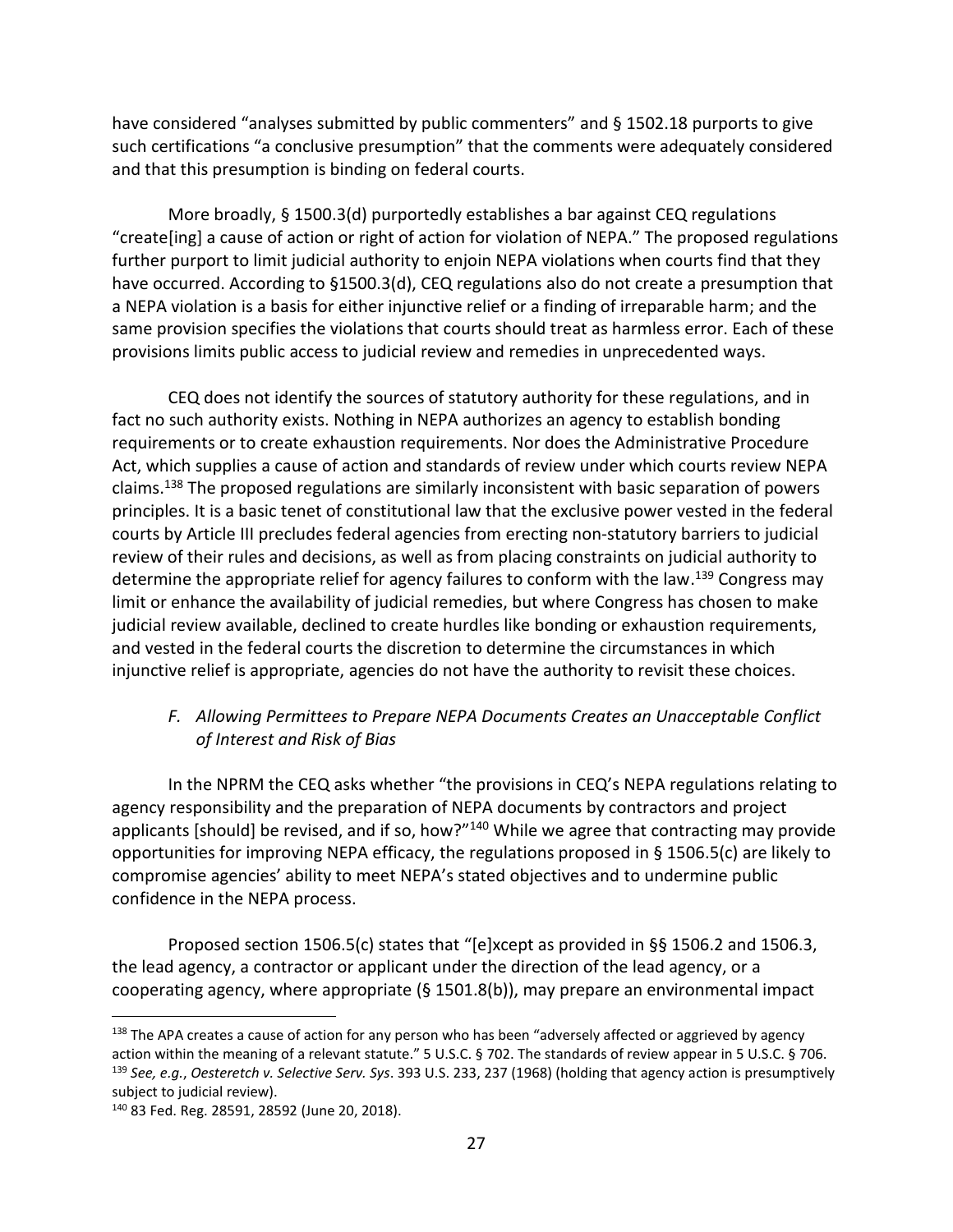statement pursuant to the requirements of NEPA." Involving applicants in the preparation of NEPA documents raises significant concerns about conflicts of interest and bias. Potential conflicts are likely to be most acute where the stakes are highest, namely, the consideration of alternative means of achieving the purpose and need for a proposed action. Under these circumstances, even a scrupulous and objective applicant-prepared analysis is likely to be perceived as biased and to undermine the legitimacy of the NEPA process and final agency decision. These perception may, in turn, require agencies to expend more of their limited time and resources reviewing applicant-authored materials, responding to public comments, and resolving administrative challenges to environmental reviews and NEPA procedures.

The heightened public concern could also prompt higher rates of litigation, which would increase agency expenses and delay. These concerns are not merely hypothetical. In 2018, the D.C. Circuit Court of Appeals observed the following:

First, the [Federal Energy Regulatory Commission's] only cited evidence for the amount of fish deaths was a more-than-decade-old-survey of fish entrainment studies and estimates provided by the license applicant itself, Alabama Power. No updated information was collected; no field studies were conducted. Nor was any independent verification of Alabama Power's estimates undertaken. Assuming Alabama Power's good faith, its estimates were entirely unmoored from any empirical, scientific, or otherwise verifiable study or source . . . . The Commission's acceptance, hook, line, and sinker, of Alabama Power's outdated estimates, without any interrogation or verification of those numbers is, in a word, fishy. And it is certainly unreasoned.<sup>141</sup>

The court's strong language exposes the perils of giving applicants effective control over the environmental reviews of their projects. Applicant-prepared NEPA documents, as a general rule, are inconsistent with ensuring the objectivity and legitimacy of NEPA reviews and present significant countervailing practical and litigation risks.

While applicants clearly should be afforded an opportunity to participate in the NEPA process, the best way to do so is through a frontloaded project design process that involves federal, state, and tribal agencies that have relevant expertise. Once a proposed action is submitted for NEPA review, the lead agency should have the authority to interact with applicants as necessary to resolve questions about the proposed action and viable alternatives. Beyond this, applicant engagement should occur through the scoping and public comment processes. This will ensure that applicant involvement is open and transparent and thus will protect the integrity of the NEPA process.

Rather than granting applicants an unprecedented role in environmental reviews of their own actions, the CEQ should consider creating options to responsibly outsource portions of the NEPA analysis to qualified independent contractors. This would expedite document

<sup>141</sup> *American Rivers v. Federal Energy Regulatory Commission*, 895 F.3d 32, 50 (D.C. Cir. 2018).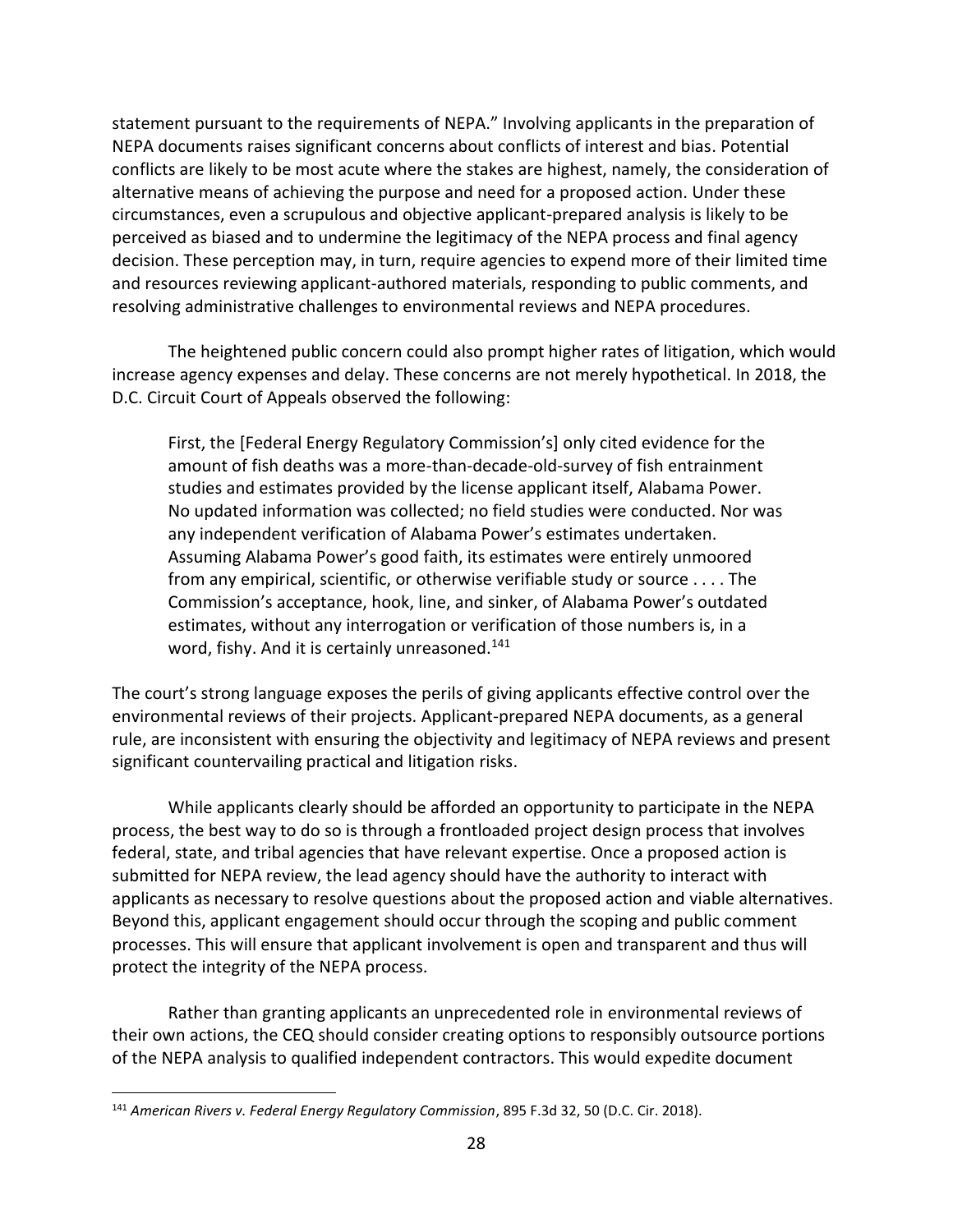preparation without compromising the integrity of the NEPA process. In fact, several federal agencies already utilize similar procedures for using contractors to expedite NEPA document preparation. Incorporating these types of procedures into CEQ's regulations would improve consistency and contracting efficiency without sacrificing the legitimacy of NEPA procedures.

Responsible outsourcing would have three principal elements. First, lead agencies would be required to prepare a roster of qualified independent NEPA contractors. Contractors could establish their qualifications based on their prior work on environmental reviews, the expertise and training of their employees, and their demonstrated capacity to address the types of issues likely to arise in the proposed federal action. Second, applicants would be limited to choosing contractors from the agency's approved roster of contractors. Third, the selected contractor(s) would work with the lead agency, cooperating agencies, and an interdisciplinary team to develop study plans, approve and oversee subcontractors, and allocate tasks during the pendency of the NEPA review. While the applicant would cover the costs of hiring the contractor(s), the lead agency direct and supervise their work and have final authority over reviewing and approving the contractor's work.

This framework would protect the integrity of the NEPA process and promote faster environmental reviews. As noted elsewhere in this letter, shrinking agency staffs and budgets are a major cause of NEPA delays. Clarifying the rules governing contractor qualifications and the contracting process would mitigate these challenges without requiring an increase in federal agency funding.

### *G. CEQ's Proposed Rules are Likely to Increase Litigation That Delays Projects*

The regulatory streamlining proposed in CEQ's draft regulations poses a significant risk for agencies because they elevate arbitrary completion-times and page-limits over analytical quality. The time limits for NEPA procedures in proposed § 1501.10 and the page limits in proposed §§ 1501.5(e) and 1502.7 are legally unsupported and will increase litigation risks if they are strictly enforced. With less time to conduct environmental reviews and limited space to explain their work, agency officials will be compelled to adopt procedures and to draft documents in which corners are cut and grounds for legal challenge are heightened.

During judicial review of NEPA compliance, courts evaluate compliance with NEPA's procedures and assess whether the agency took the requisite "hard look" at any associated environmental impacts.<sup>142</sup> Importantly, the hard look standard articulated in *Robertson v. Methow Valley Citizens Council* is based on § 101 of NEPA—not CEQ's implementing regulations. According to the Supreme Court, "[t]he sweeping policy goals announced in § 101 of NEPA are thus realized through a set of 'action-forcing' procedures that require that agencies take a 'hard look' at environmental consequences."<sup>143</sup> CEQ's regulations are therefore subservient to the Supreme Court's interpretation of NEPA in *Methow Valley*.

<sup>142</sup> *Robertson v. Methow Valley Citizens Council*, *supra* note [113,](#page-20-0) at 350.  $143$  *Id.*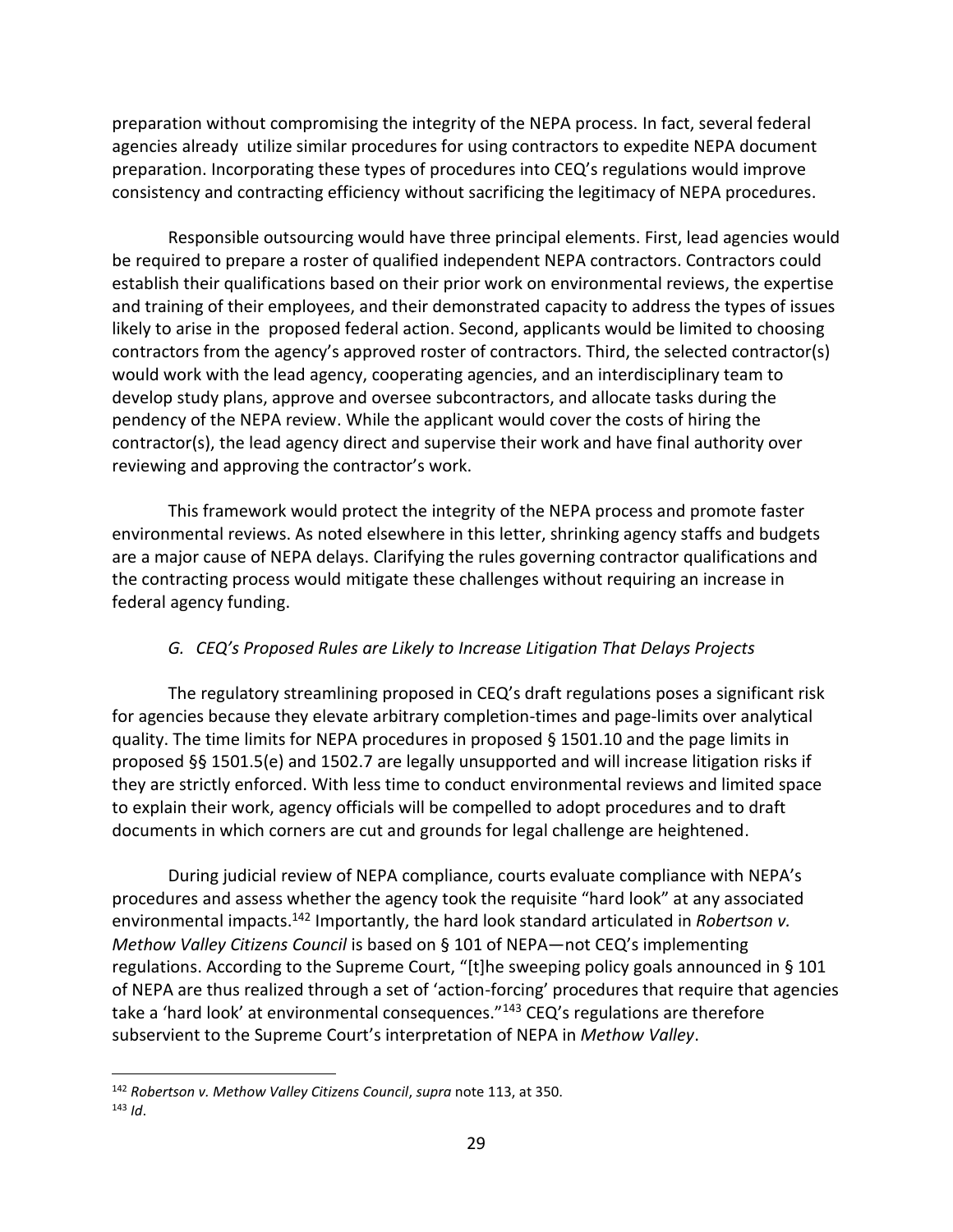The question thus becomes whether the time- and page-limits of the new CEQ regulations are compatible with a "hard look" level of judicial review. In many cases, we expect that agencies will simply develop administrative measures—appendices excluded from page counts, delayed initiation of the NEPA process—that circumvent the proposed page and time limits. Where this is not possible, these arbitrary limits will inevitably impact the quality of NEPA procedures and environmental reviews, which will expose agencies to heightened litigation risk and the potential for much more significant delays in agency decision-making. Given that litigation under NEPA averages 23 months to complete, $144$  reductions in preparation times—particularly in the case of large-scale or complex federal actions—may be more than offset by litigation-driven delays. Court-ordered requirements for additional environmental reviews would cause further delays on the order of months or longer. These risks must be balanced and a realistic assessment of the benefits, which we expect will be modest to negligible, of imposing default time and page limits on NEPA reviews.

The litigation risks of foreshortening environmental reviews under NEPA are not merely hypothetical. In a recent study of the association between litigation rates and EIS preparation times, Ruple and Race found that shorter EIS preparation times were associated with an increased the risk of litigation.<sup>145</sup> Specifically, BLM on average takes 3.8 years to prepare an EIS, which is roughly the mean for all federal agencies, whereas the USFS average is about 15% shorter (7 months). The authors found that the frequency of challenges to EISs issued by USFS was about 40% higher than those issued by BLM. Conversely, the FHWA and Army Corps of Engineers take, on average, 40 and 90% more time than BLM to prepare an EIS and are subject to litigation 50 and 70%, respectively, less frequently.<sup>146</sup> While these findings do not control for other factors that influence litigation rates, they suggest that arbitrary limits on environmental reviews could raise litigation risks substantially. As a consequence, strict limits on preparation times and page limits are likely to be ineffective because agencies will circumvent them administratively or because they will be offset by increased litigation risks.

#### **IV. NEPA Reforms That Merit Consideration**

Changes in CEQ's regulations should, above all, be grounded on agency experience, rigorous studies conducted by CEQ, GAO, CRS, as well as experts in academia and the private sector. However, one of the ironies of NEPA given that it is an information-forcing statute is that our understanding of its implementation and benefits is at best fragmentary. CEQ should use its oversight authority to require agencies to report data on the number and types of environmental reviews they conduct annually, along with basic information on completion times (including delays unconnected to NEPA procedures), essential elements (e.g., alternatives considered), and any legal challenges. Collection of comprehensive and reliable data would provide insights into opportunities for regulatory reforms and, of equal importance, it would

<sup>144</sup> Adelman & Glicksman, *supra* note [49,](#page-10-0) at 3, 38.

<sup>145</sup> Ruple & Race, *supra* note [44.](#page-9-0)

<sup>146</sup> Ruple & Race, *supra* note [44.](#page-9-0)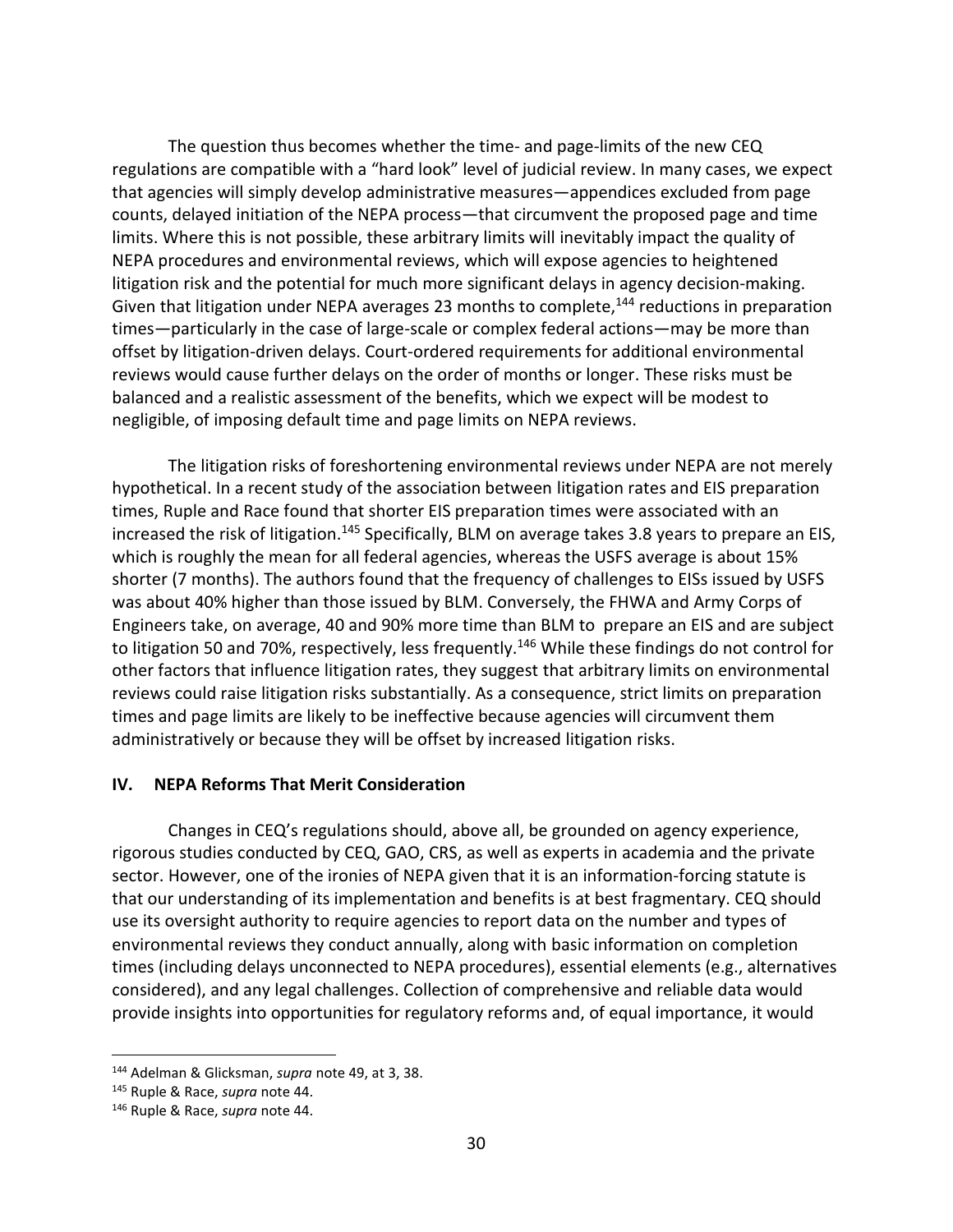allow agencies to assess the efficacy of regulatory changes empirically. Further, given the large gaps in the administrative record for this rulemaking identified above, we urge CEQ to withdraw the proposed rules. This would allow CEQ to assemble and analyze data on NEPA compliance and to develop more tailored and effective regulatory reforms.

Another critical oversight of the proposed regulations is that they ignore the often overriding impact of resource constraints in federal agencies for conducting environmental reviews under NEPA. In its preamble to a parallel set of proposed NEPA regulations, the Forest Service highlights the delays associated resource shortages:

An increasing percentage of the Agency's resources have been spent each year to provide for wildfire suppression, resulting in fewer resources available for other management activities, such as restoration [and environmental reviews under NEPA]. In 1995, wildland fire management funding made up 16 percent of the Forest Service's annual spending, compared to 57 percent in 2018. Along with a shift in funding, there has also been a corresponding shift in staff from non-fire to fire programs, with a 39 percent reduction in all non-fire personnel since 1995.<sup>147</sup>

Reduced staffing and inadequate budgets are not unique to the Forest Service. Returning agencies to full strength would improve the quality of their work and reduce the time for its completion. While this is not a problem that the CEQ can resolve alone, the CEQ and the Trump Administration can advocate much more forcefully for adequate funding of federal agencies. Moreover, enhanced funding would not require a lengthy rulemaking process and, unlike arbitrary limits on environmental reviews, it would mitigate litigation risks. If the Administration is truly committed to expediting NEPA compliance, providing agencies with the resources they need to do their job is the single most important measure that it could take.

CEQ's proposed regulations represent a clear and dramatic step backwards from NEPA's statutory mandate. They upend more than four decades of CEQ regulations and guidance, and many of the most significant changes proposed in the NPRM are incompatible with longstanding judicial interpretations of NEPA. Beyond these legal deficiencies, the proposed rules reflect assumptions about NEPA compliance that are inconsistent with prominent studies and government reports. Further, simple reflection on how several of the proposed reforms are likely to operate in practice reveals countervailing factors that are overlooked or dismissed in the NPRM. In short, the proposed regulations suffer from legal and factual deficiencies that will not withstand judicial review and thus warrant CEQ withdrawing them and restarting the rulemaking process.

<sup>147</sup> 84 Fed. Reg. 27544.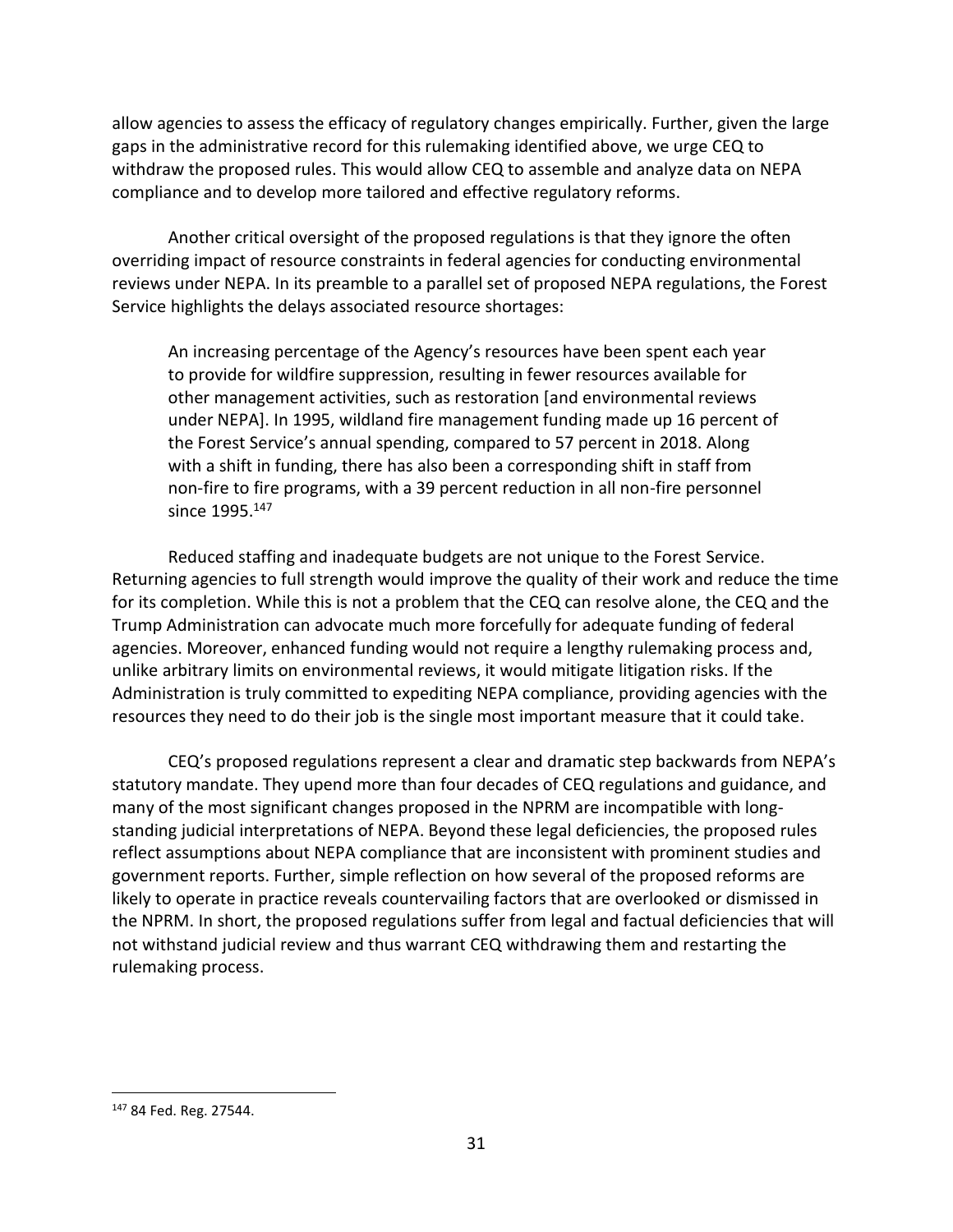#### Sincerely,

(All of the following are signatories in their personal capacity only. Institutional affiliations are included for identification purposes only.)

Robert H. Abrams Professor of Law Florida A & M University College of Law

William L. Andreen Edgar L. Clarkson Professor of Law The University of Alabama School of Law

Reed D. Benson Dickason Chair and Professor of Law University of New Mexico School of Law

John E. Bonine B.B. Kliks Professor of Law University of Oregon

Dr. Warigia M. Bowman Assistant Professor University of Tulsa College of Law

Maxine Burkett, Global Fellow Environmental Change & Security Program, Woodrow Wilson International Center for Scholars

Cinnamon P. Carlarne Visiting Fellow, Wadham College University of Oxford

David W. Case Professor of Law University of Mississippi School of Law Robin Kundis Craig, James I Farr Presidential Endowed Professor of Law University of Utah S.J. Quinney College of Law

Myanna F Dellinger Associate Professor University of South Dakota David E. Adelman Harry Reasoner Regents Chair in Law The University of Texas School of Law

Hope Babcock Georgetown University Law Center Professor of Law

Michael C. Blumm Jeffrey Bain Faculty Scholar & Professor of Law Lewis and Clark Law School

Karrigan S. Bork, JD, PhD Acting Professor of Law UC Davis School of Law

William Boyd Professor UCLA School of Law

Wil Burns, Co-Director & Professor of Research Institute for Carbon Removal Law & Policy American University

Ann Carlson Shirley Shapiro Professor of Environmental Law UCLA School of Law

Kim Diana Connolly Professor of Law University at Buffalo School of Law Mark S. Davis, Eugenie Schwartz Professor of River & Coastal Studies Tulane University

John C. Dernbach, Commonwealth Professor of Environmental Law & Sustainability Widener University Commonwealth Law School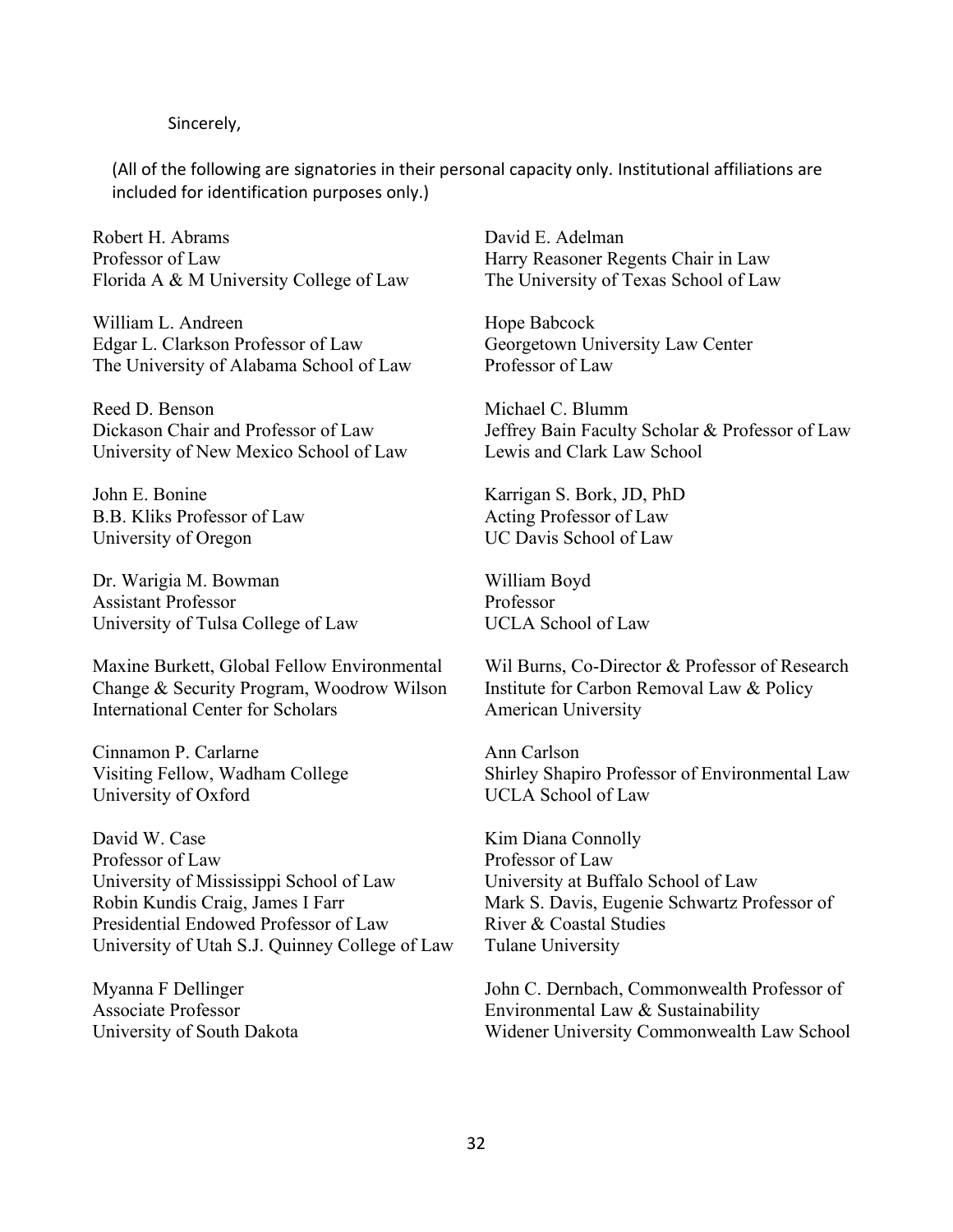David M. Driesen University Professor Syracuse University College of Law

Heather Elliott Alumni, Class of '36 Professor of Law The University of Alabama

Victor B. Flatt Dwight Olds Chair and Professor of Law University of Houston Law Center

Josh Galperin Visiting Associate Professor of Law University of Pittsburgh School of Law

Lauren E. Godshall Clinical Instructor Tulane Environmental Law Clinic

Steve C. Gold, Professor of Law & Judge Raymond J. Dearie Scholar Rutgers Law School

Sara Gosman Associate Professor University of Arkansas School of Law

Jacqueline P. Hand Professor of Law University of Detroit Mercy School of Law

Lin Harmon-Walker, Interim Director of Environment & Energy Law Program George Washington University Law School

Sean B. Hecht Evan Frankel Professor of Policy and Practice UCLA School of Law

Blake Hudson A.L. O'Quinn Chair & Professor of Law University of Houston Law Center

Michael C. Duff Professor of Law University of Wyoming College of Law

Daniel Farber Sho Sato Professor of Law University of California, Berkeley

Richard M. Frank Professor of Environmental Practice School of Law, University of California Davis

Michael B. Gerrard Andrew Sabin Professor of Professional Practice Columbia Law School

Robert L. Glicksman, J.B & Maurice C. Shapiro Professor of Environmental Law The George Washington University Law School

Carmen G. Gonzalez Professor of Law Seattle University School of Law

Emily Hammond, Jeffrey and Martha Kohn Senior Associate Dean for Academic Affairs The George Washington University Law School

Kelly L Haragan Clinical Professor Director - Environmental Law Clinic

Michael P. Healy Charles S. Cassis Professor of Law University of Kentucky College of Law

Oliver A Houck, Professor & David Boies Chair in Public Interest Law Tulane University

David Hunter Professor of Law, American University Washington College of Law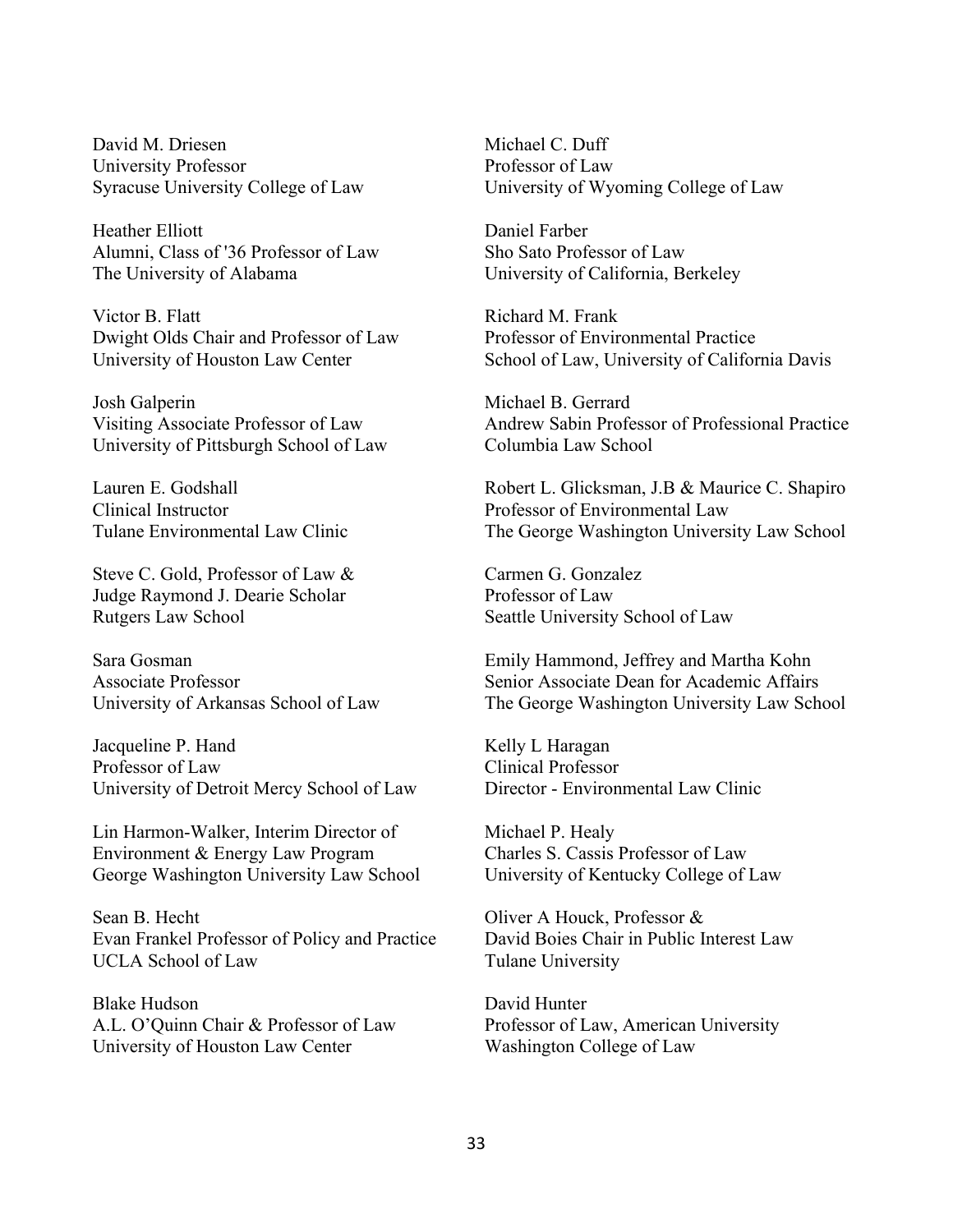Sharon Jacobs Associate Professor of Law University of Colorado Law School

Lisa Jordan Director, Tulane Environmental Law Clinic Professor of the Practice

Bradley C Karkkainen Professor of Law University of Minnesota Law School

Douglas A. Kysar, Deputy Dean & Joseph M. Field '55 Professor of Law Yale Law School

Maxine I. Lipeles Professor of Law Emerita Washington University School of Law

Grant B. MacIntyre, Clinical Assistant Professor & Director of Environmental Law Clinic University of Pittsburgh School of Law

Martha McCluskey, Professor Emerita & Senior Research Scholar, State University of New York, Buffalo Law School

Nina A. Mendelson Joseph L. Sax Collegiate Professor of Law University of Michigan Law School

Anthony Moffa Associate Professor University of Maine School of Law

Kenneth M. Murchison Emeritus Professor LSU Law Center

Ramon Ojeda-Mestre PhD President of the Integral Studies Center of Territory & Innovation

Stephen M. Johnson Professor of Law Mercer University Law School

Seema Kakade Assistant Professor University of Maryland School of Law

Alexandra B. Klass Distinguished McKnight University Professor University of Minnesota Law School

Albert Lin Professor of Law UC Davis School of Law

Ryke Longest Clinical Professor Duke School of Law

Jennifer Marlow, Assistant Professor, Dept. of Environmental Science & Management Humboldt State University

Thomas O McGarity, Joe R. and Teresa Lozano Long Endowed Chair in Administrative Law The University of Texas School of Law

Joel A. Mintz, C. William Trout Senior Fellow in Public Interest Law Nova Southeastern University College of Law

Dr. Felix Mormann Professor of Law Texas A&M University School of Law

Michelle B. Nowlin Clinical Professor of Law & Co-Director Duke Environmental Law & Policy Clinic

Larisa de Orbe Mexican Academy of Environmental Law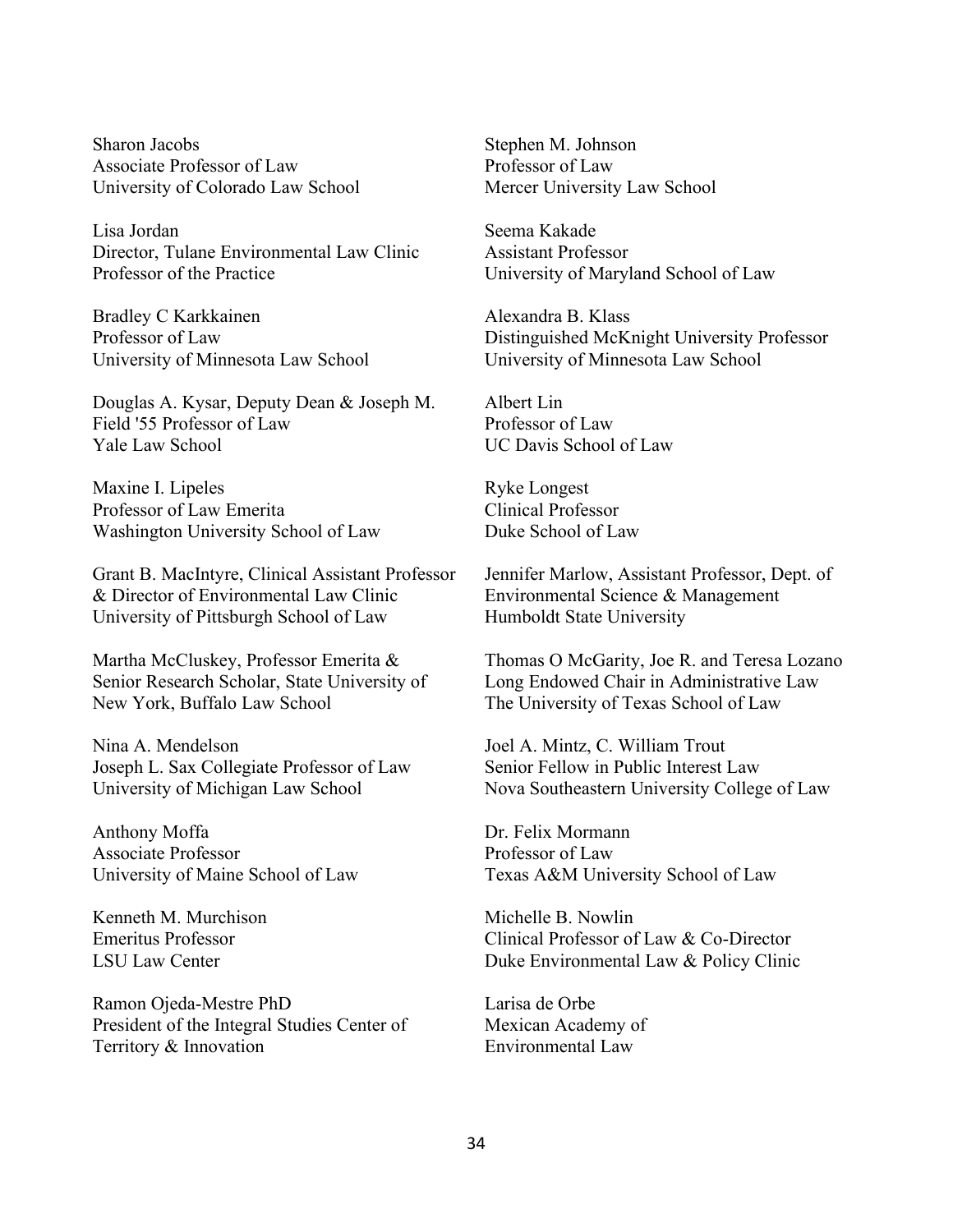Dave Owen Professor of Law UC Hastings College of Law

Edward A. Parson, Dan & Rae Emmett Professor of Environmental Law UCLA School of Law

Justin Pidot, Professor of Law & Co-Director of the Environmental Law Program, University of Arizona, James E. Rogers College of Law

David Raack Professor of Law Ohio Northern University Pettit College of Law

Carol M. Rose, G.B. Tweedy Professor Emerita of Law & Organization Yale Law School

Professor Irma S. Russell, Edward A. Smith/ Missouri Chair in Law, the Constitution, and Society, University of Missouri-Kansas City

Shelley Ross Saxer Laure Sudreau Chair in Law Caruso School of Law

William J. Snape, III, Assistant Dean & Professor, American University Washington College of Law

David Spence, Baker Botts Chair in Law & Professor of Business, Government and Society The University of Texas School of Law

Amy L. Stein, Professor of Law & University Term Professor University of Florida Levin College of Law

Steph Tai Professor of Law University of Wisconsin-Madison Patrick Parenteau, Professor of Law, Senior Counsel, Environmental Advocacy Clinic Vermont Law School

Heather Payne Associate Professor Seton Hall University School of Law

Claudia Polsky, Assistant Clinical Professor of Law & Director, Environmental Law Clinic UC Berkeley Law

Daniel J. Rohlf, Professor of Law, Of Counsel, Earthrise Law Center Lewis and Clark Law School

John Ruple, Professor of Law (Research) & Wallace Stegner Center Fellow, S.J. Quinney College of Law, The University of Utah

Professor Jim Salzman, Donald Bren Distinguished Professor of Environmental Law UCLA Law

Amy Sinden Professor of Law Temple University Beasley School of Law

Karen C. Sokol Associate Professor of Law Loyola University New Orleans College of Law

Mark Squillace Associate Dean for Faculty Affairs & Research University of Colorado Law School

Julia E. Stein, Clinical Supervising Attorney Frank G. Wells Environmental Law Clinic UCLA School of Law

Dan Tarlock, Professor of Law Emeritus Chicago-Kent College of Law Illinois Institute of Technology